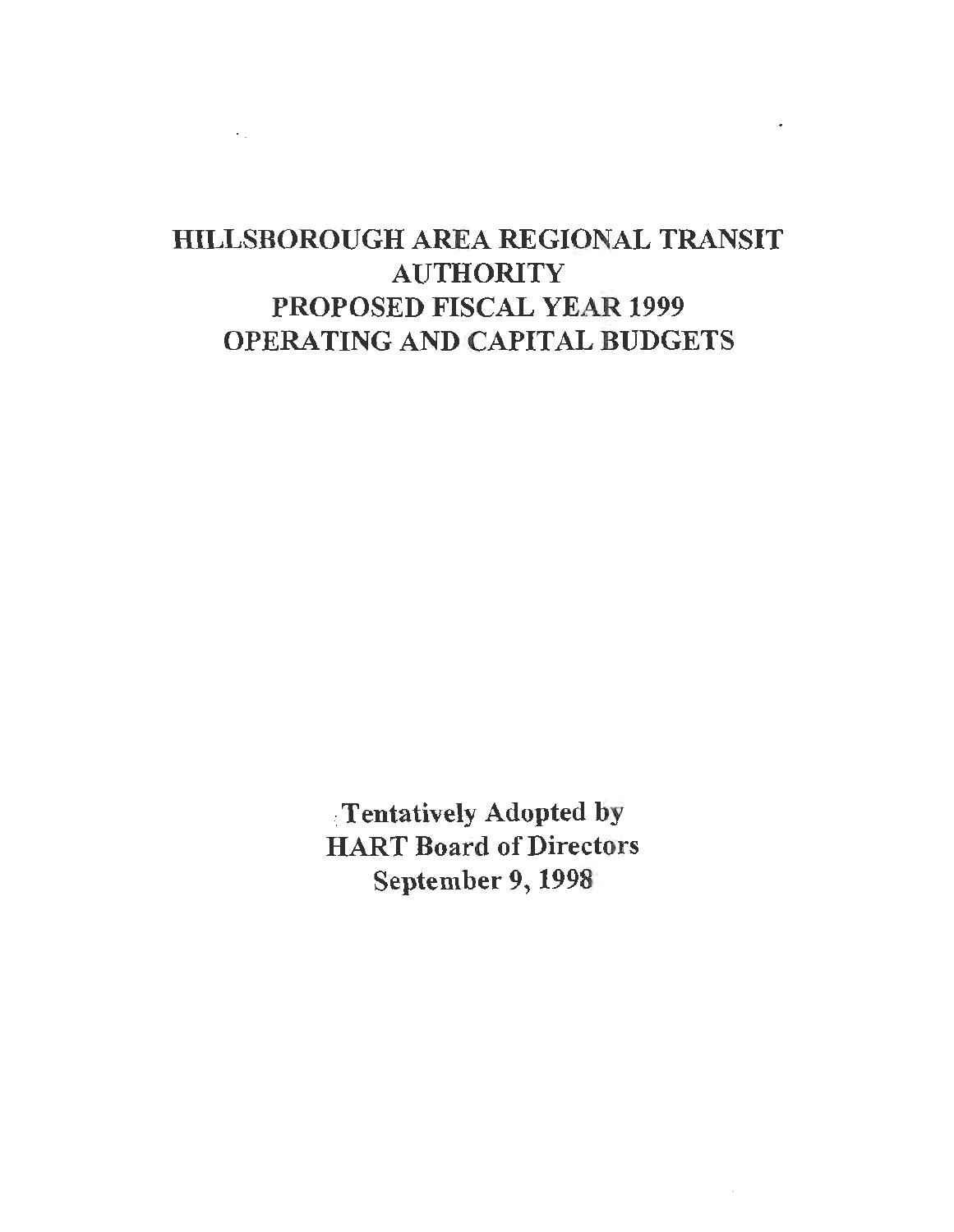## DIRECTORY OF OFFICIALS HILLSBOROUGH AREA REGIONAL TRANSIT AUTHORITY

### BOARD OF DIRECTOR&

#### **Officers**

David Mechanik, Chairman Commissioner Tom Scott, Vice Chairman Manuel Alvarez, Jr., Secretary

Hillsborough Countv Wallace Bowers Maryanne Ladutko James Lovell Commissioner Tom Scott Commissioner Ed Turanchik

City of Temple Terrace Councilwoman Jo Jeter

City of Tampa Manuel Alvarez, Jr. Councilman Rudy Fernandez Enrique Woodroffe

## State of Florida

David Mechanik Linda Saul-Sena

Executive Director Sharon Dent

### General Counsel

Stewart, Joyner, Jordan-Holmes, Holmes, P.A.

Senior Staff Members

Robert Potts, General Manager of Operations John Morais, Director of Transportation Terry Yeager, Director of Maintenance Deborah Ward, Director of Administration & Finance Diana Carsey, Director of Planning & Development Vacant, Director of Marketing & Public Information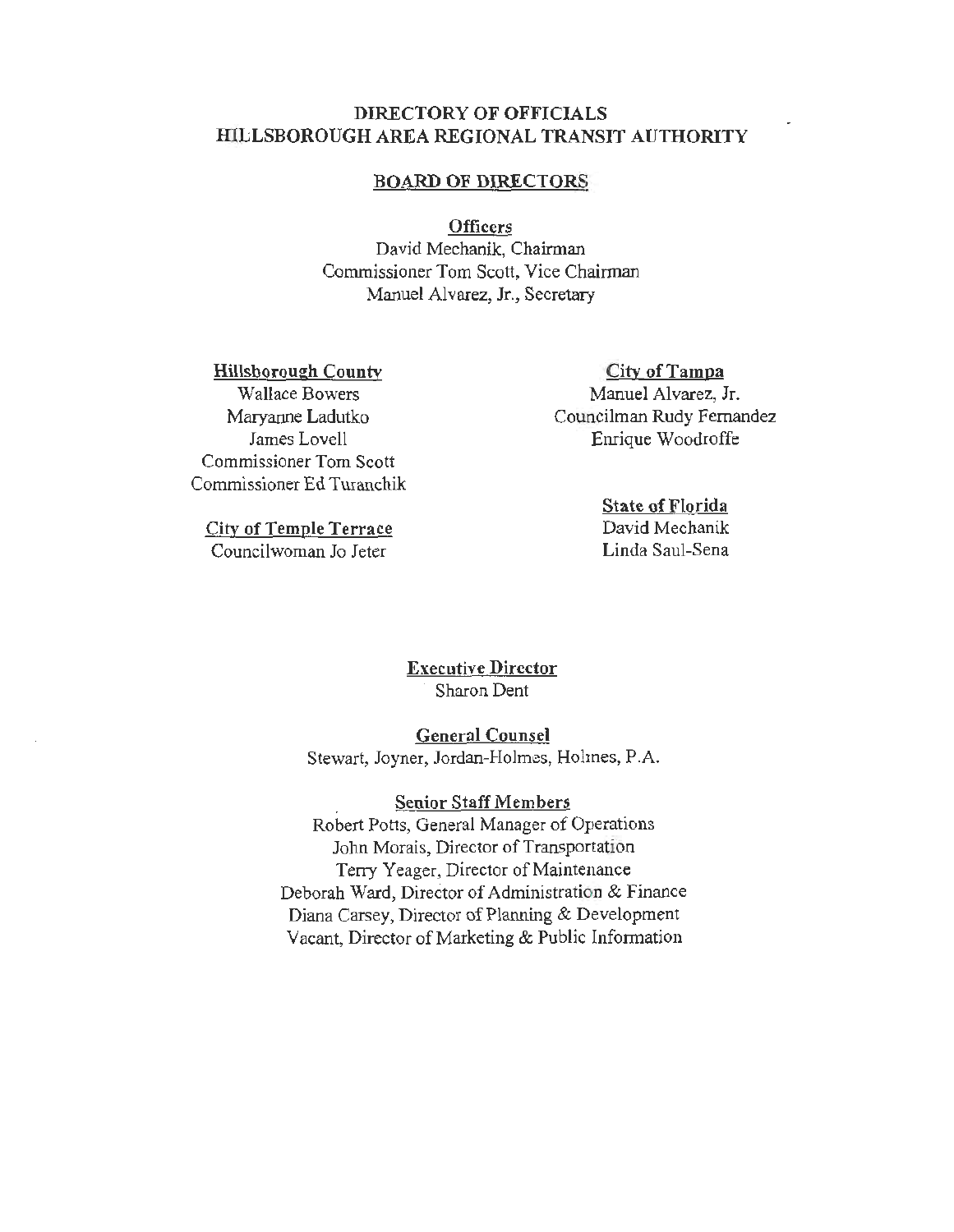#### HILLSBOROUGH AREA REGIONAL TRANSIT AUTHORITY  $\sigma_{\rm{eff}}$ TABLE OF CONTENTS

 $\mathcal{L}^{\mathbb{R}}$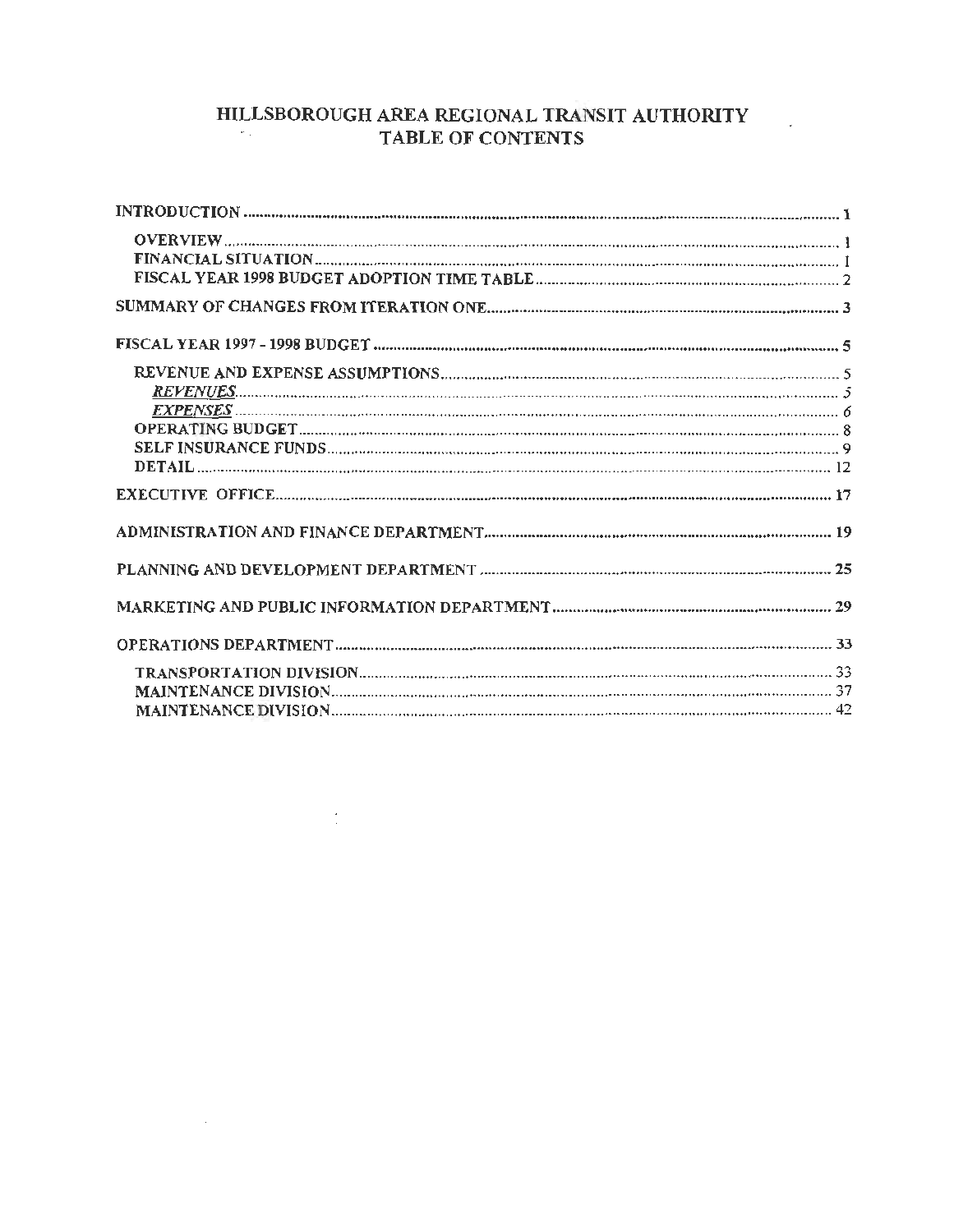## INTRODUCTION

### **OVERVIEW**

In October 1979, The Hillsborough Area Regional Transit Authority was created pursuant to Florida Statute 163.365 to plan, finance, acquire, construct, operate and maintain mass transit facilities and supply transportation assistance in Hillsborough County. The member jurisdictions are Hillsborough County and the Cities of Tampa and Temple Terrace. Jurisdictions contiguous to those of its current members are also eligible to become members of HART.

HART is governed by a Board of Directors comprised of eleven representatives appointed by the governing bodies of its members and the Governor of the State of Florida. Five are appointed by the Hillsborough County Board of County Commissioners, three by the City of Tampa, one by the City of Temple Terrace and two by the Governor.

The Board of Directors has adopted the following statement as the Authority's mission:

*The mission of the Hillsborough Area Regional Transit Authority (HART) is to provide a safe, convenient and effective mass transit system that is a viable transportation alternative for Hillsborough County residents, including transit dependent and transportation disadvantaged people, to increase the capacity of the siaface transportation system, and help reduce air pollution.* 

To carry out its mission, HART provides directly, or through arrangements with other organizations, the following services: local and express bus, automated guideway (People Mover), door-to-door paratransit, vanpool, guaranteed ride home services, bikes-on-bus program and is in engineering with the City of Tampa for the Tampa• Ybor Streetcar line segment of the Historic Electric Streetcar. This multi-modal approach is designed to meet the transportation needs of a varied customer base, reduce congestion and improve air quality.

### FINANCIAL SITUATION

HART is required to operate within a balanced budget. Declining revenues, including reduction in or loss of federal operation assistance, compounded by inflation and increased door-to-door service in compliance with the Americans with Disabilities Act, necessitate HART controlling operations costs and looking for alternative sources of revenue.

HART is maximizing capital funds for operating expenses under new federal guidelines and cost reductions have occurred where possible without reducing service.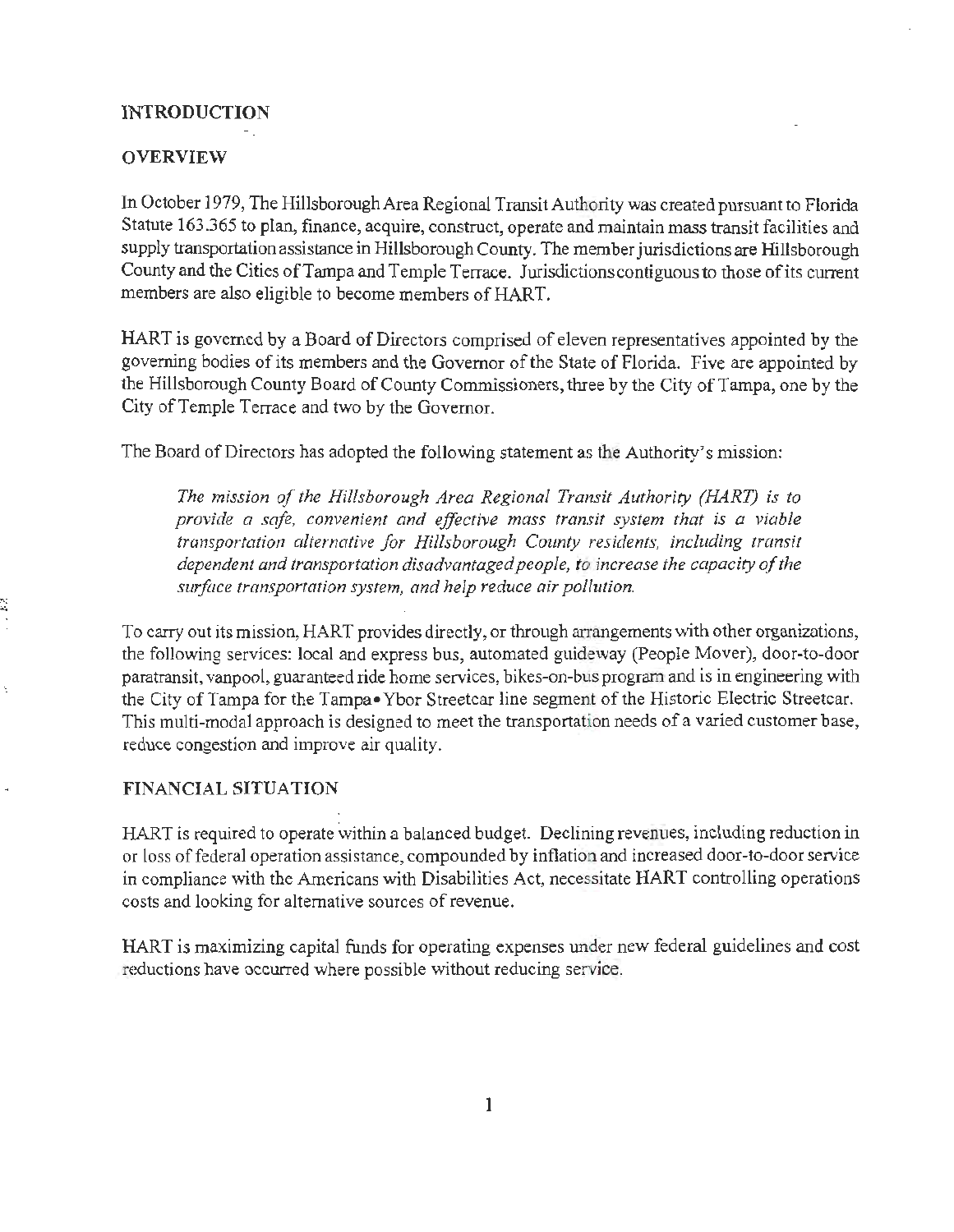Additional financing for fixed route service is needed for continued operation of the current bus service. This budget assumes no cuts in service but with financial assistance needed from the State of Florida, City of Tampa, and Hillsborough. There is an expectation that there will be some service reorganization that will enhance successful services and reduce less used segments of service.

HART's desire is to create a new, stable funding source that will grow with inflation and allow public transportation to grow with the community. The intent is to place a new revenue source on the regular election ballot in the fall of 2000. The actual source is still to be identified. However, HART will have continued financial assistance needs through fiscal year 2001 and possibly beyond, as any funds generated from a successful referendum vote will not be available to HART for up to 12 months after the vote occurs depending on the funding source.

## FISCAL YEAR 1999 BUDGET ADOPTION TIME TABLE

| June-August | Budget workshops held with full Board or Finance Committee.                                                                                                                                                                                                  |
|-------------|--------------------------------------------------------------------------------------------------------------------------------------------------------------------------------------------------------------------------------------------------------------|
| June 1      | Proposed Fiscal Year 1999 Operating and Capital Budget submitted to Board.                                                                                                                                                                                   |
| June 30     | Tax roll is certified by Property Appraiser.                                                                                                                                                                                                                 |
| Late July   | Within thirty-five (35) days of certification of tax roll, HART advises Property Appraiser<br>of proposed millage rate, the rolled back millage rate and date, time and place of a public<br>hearing to consider proposed millage rate and tentative budget. |
| August 3    | HART Board approves taking the tentative buriget to public hearings.                                                                                                                                                                                         |
| September   | The first public hearing will be held on the proposed budget and millage. At this hearing,<br>the Board must adopt a tentative millage and budget, therefore, a quorum of the Board<br>must be present.                                                      |
|             | Within fifteen (15) days after the first public hearing, HART must advertise its intent to<br>finally adopt the millage rate and budget.                                                                                                                     |
| September   | Final public hearing will be held. At the completion of this public hearing, the Board<br>must adopt a final budget and adopt a resolution setting the millage rate. A quorum<br>of the Board must be present at this hearing.                               |
| Mid-October | Within thirty (30) days following adoption of its millage and budget resolutions, HART must<br>certify that it has complied with the provisions of Chapter 200, Florida Statutes, to the<br>Division of Ad Valorem Tax, Department of Revenue.               |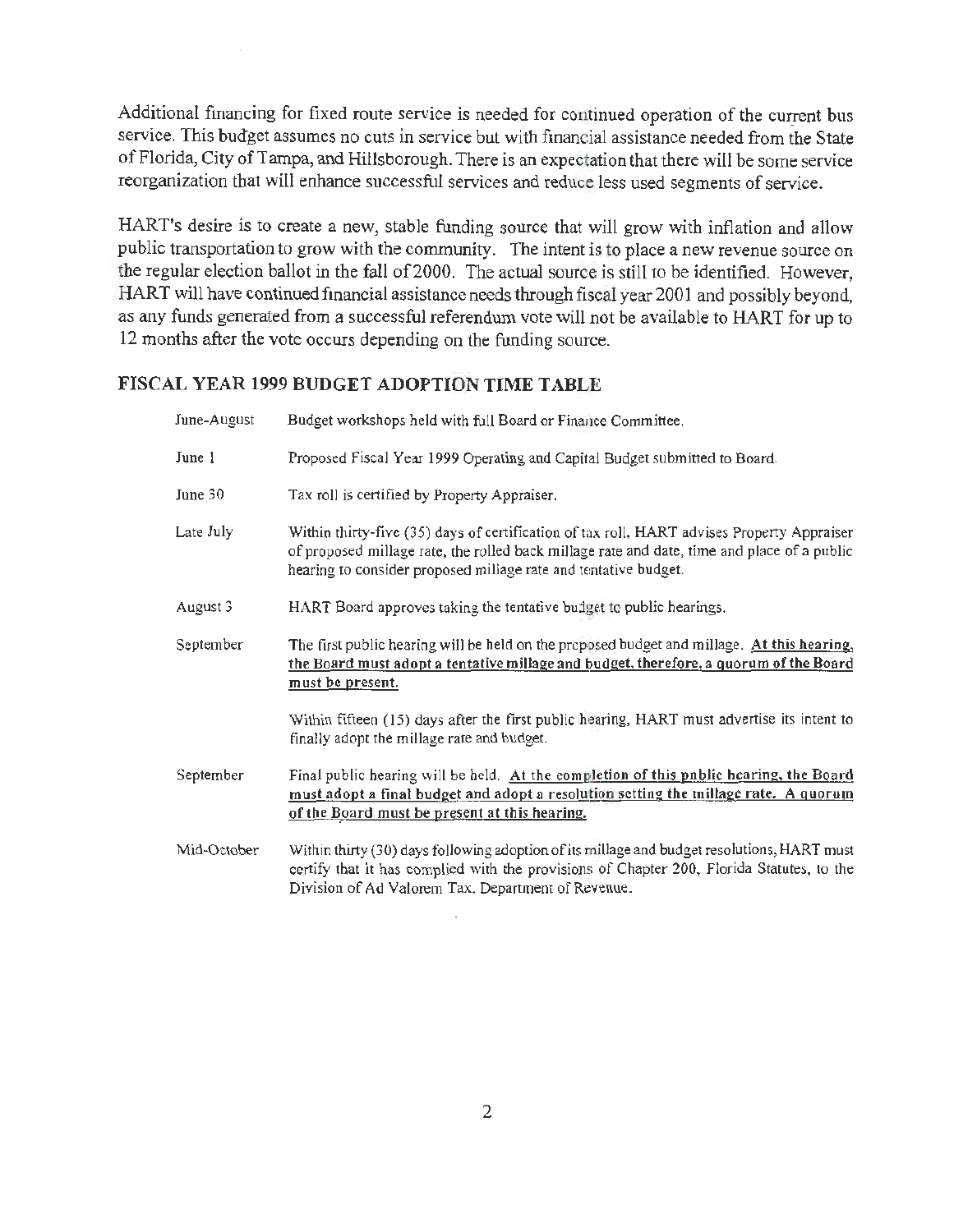### **SUMMARY OF-CHANGES FROM ITERATION ONE**

The first iteration of the proposed fiscal year 1998 budget was presented to the HART Board of Directors on June 1, 1998. This presentation is the second iteration of the budget approved by the HART Board at its first public hearing on September 9, 1998. This iteration includes the following financial changes:

### Ad Valorem

Discussions with the Property Appraiser revealed that there will be additional funds available to HART in the amount of \$130,000 due to properties which have just been added to the tax roll. Of these funds, \$80,000 has been added to the operating budget and \$60,000 has been included in the capital budget to for the purchase of buses.

#### State Revenue

HART budgeted \$250,000 for the US41 Corridor Grant, based on prior year billings. Schedule modifications on Saturday service which will be implemented in September 1998 result in an additional \$50,000 which is eligible to be charged against this grant.

### Intergovernmental Transfers

Due to additions and deletions of revenues and expenses in this budget, the funds requested from the City of Tampa and Hillsborough County to cover deficit funding have been reduced by a total of \$199 ,800.

#### Salaries and Fringes

This line item has a total reduction of \$129 ,800 in this iteration. Assumptions made in the first iteration of the budget have been reviewed with the HART Board Finance Committee. A decision was made to adjusted down A TU salaries to reflect the failure of the ratification vote by the unit of the negotiated contract proposal in fiscal year 1998 and assume contract ratification in fiscal year 1999. A position has been added to the Marketing Department to facilitate community recognition of and participation in HART's programs and services. A review of HART's grants has resulted in an increase of the capitalized labor lines for the Marketing and Planning staff. A study is currently underway in the Transportation Division with the assistance of a consultant to identify time point adjustments to maintain current schedules and facilitate transfers between routes and funds have been added to this iteration for some modifications of this type.

### Operational Contract Services

Funds in the amount of \$80,000 have been added for a bus stop lawn maintenance contract.

### ADA Contracted Paratransit Service

.Paratransit service costs have been reduced \$200,000 to reflect a slower growth in the level of service provided than was originally projected in the budget.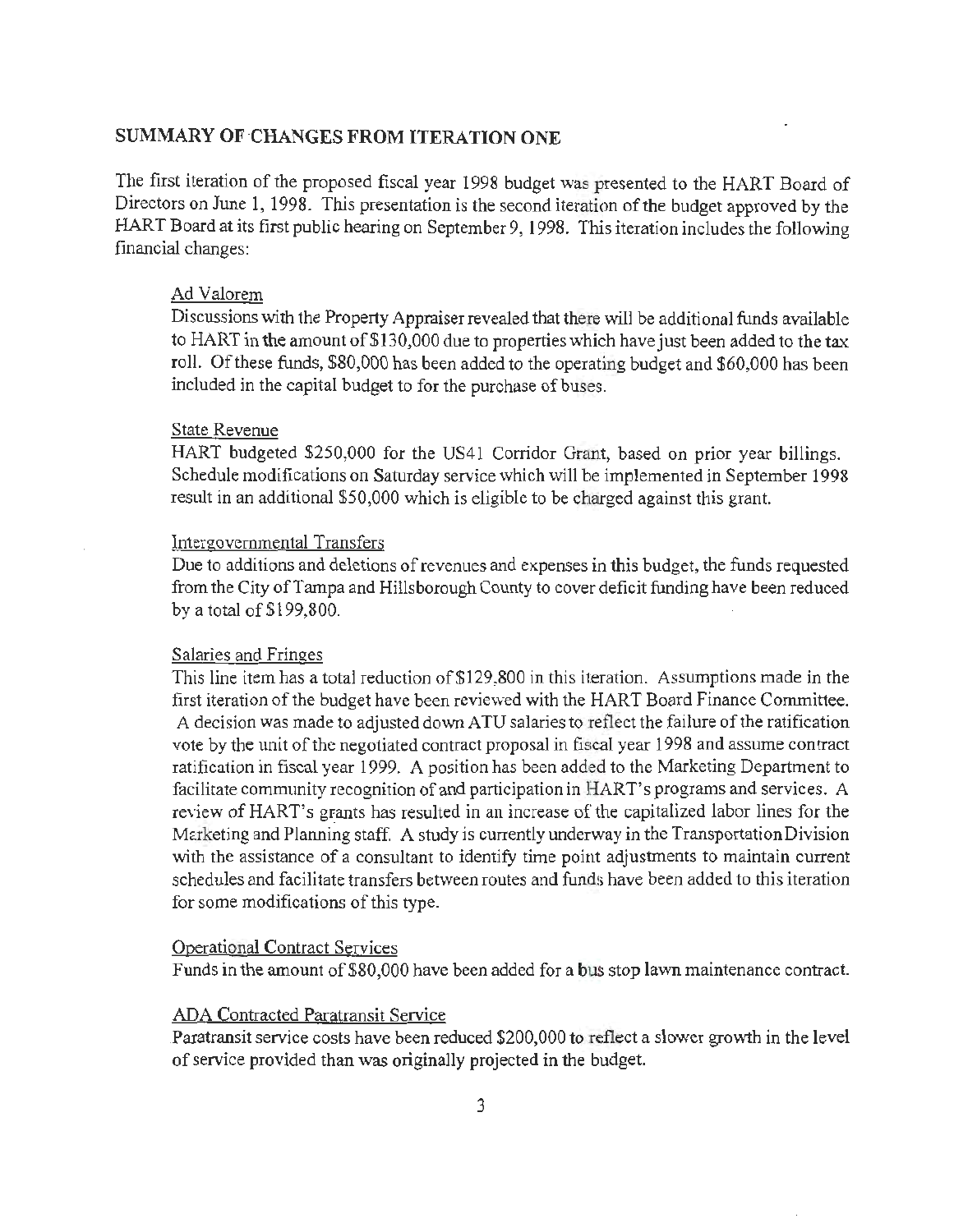## Adminisrrative Contract Services

This budget has been increased \$100,000 for legal services due to current usage trends and the Board decision to have general council coordinate other legal services and \$40,000 has been added to reflect the current contracts with state and federal intergovernmental liaison services.

### Parts and Supplies

Funds have been added to complete the bus stop re-signage program underway and for parts and tools necessary to maintain HART's existing shelters. This line is increased \$40,000.

All known changes in revenues and expenses have been incorporated into the budget at this time.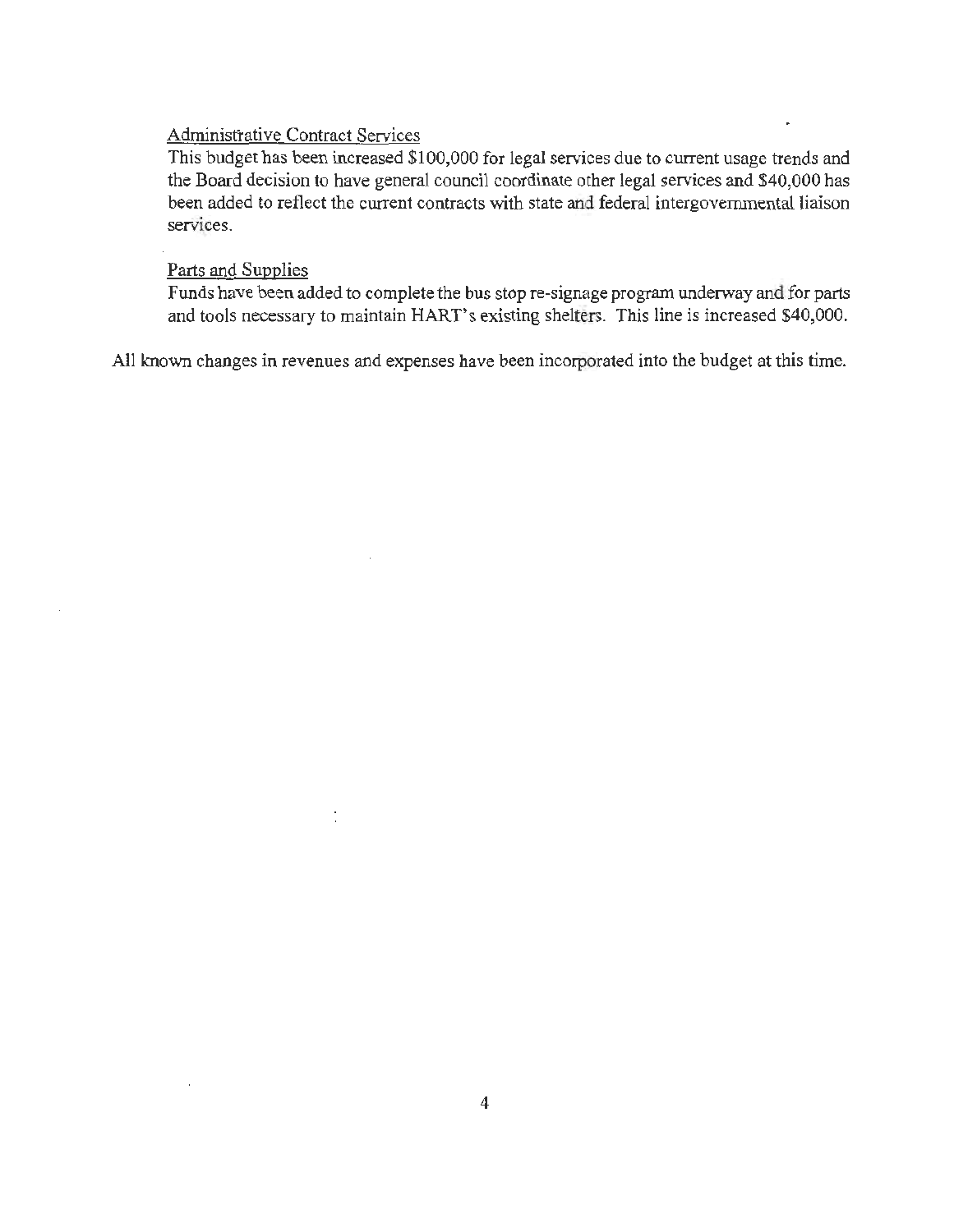## **FISCAL YEAR 1998 - 1999 BUDGET**

## **REVENUE AND EXPENSE ASSUMPTIONS**

## **REVENUES**

- 1. Passenger Fares Revenue budgeted for fiscal year 1998-1999 assumes a change in fare structure that incorporates the new on-board ability to sell passes with a moderate growth in ridership and a continued shift of passengers to discount passes. The HART Board is actively considering a fare structure change to eliminate transfers and encourage passengers to switch to and unlimited ride day pass.
- 2. Charter Revenues are generated only when HART becomes a subcontractor for a private charter company. Federal law prohibits transit authorities from directly competing with charter companies. However, should such a company need additional capacity or specialized equipment (i.e., wheelchair lift equipped accessible buses) to provide a charter, they are able to subcontract the work to the transit authority. Revenue in this type of service is, therefore, difficult to predict and has no budgeted amount for fiscal year 1998-1999.
- 3. Other System Generated Revenue includes funds generated for interior and exterior bus advertising as prescribed by contract, interest income on investments, parking revenue from the HART downtown lot, and other minor miscellaneous revenues.
- 4. Ad Valorem Tax revenue of\$14,830,000 is based on the certified tax roll received from the Tax Appraiser's Office. The budget assumes a millage rate of 0.50,which is the maximum available to HART.
- 5. FTA Revenue includes only Section 18 grant funds that are exclusively for rural service and are dedicated to South County service.
- 6. State Revenue includes Florida Department of Transportation (FDOT) Block Grant funds and other State funds for service development projects. Block grant funds are anticipated to be slightly less next year due to previous service reductions in fiscal year 1995. All service development grants are anticipated to be funded throughout the fiscal year.
- 7. The Anticipated State Operating Grant is again expected to available for the fiscal year 1998- 1999.
- 8. Intergovernmental Transfers includes funds from the City of Tampa and Hillsborough County for Sunday Service, Tampa/Ybor Trolley, circulator service mobility enhancement, operating assistance and ADA Funding.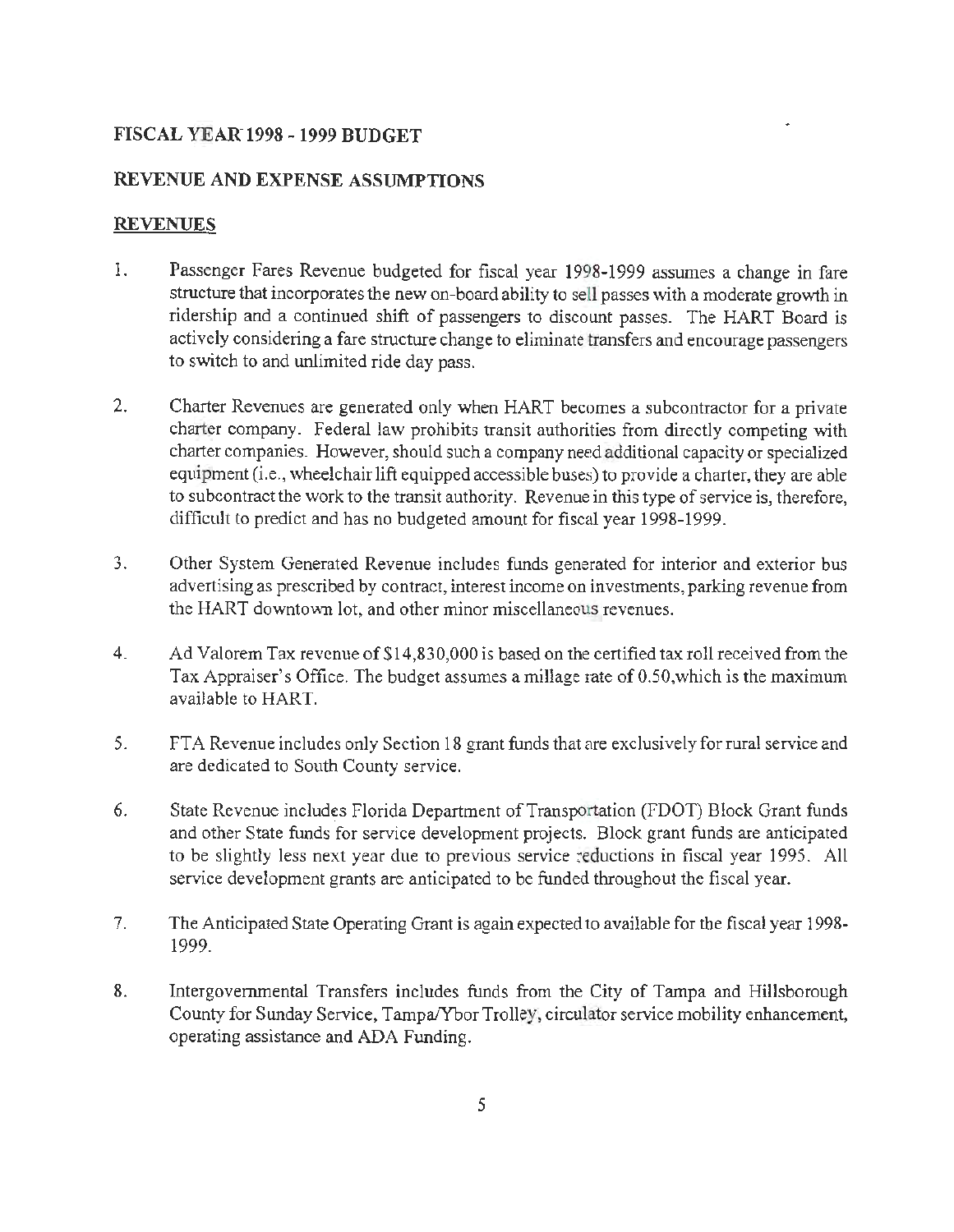### **EXPENSES**

 $\gamma$  .

- 1. Salaries and Fringes include contract step increases for the bargaining units. Fringe benefit costs anticipate an increase in medical expenses, which will be competitively bid over the next few months.
- 2. Fuel and Oil includes all diesel, gasoline and lubricants for HART vehicles. HART purchases futures contracts for diesel fuel. Diesel fuel is budgeted at approximately 65 cents per gallon
- 3. Operational Contract Services includes bus, facilities, and transitway security, outside vehicle maintenance, shop equipment repairs, building and grounds maintenance, armored car service, computer and office machine maintenance, and printing services.
- 4. ADA Contracted Paratransit Service includes costs for ADA certification and contract administration, as well as, contract expenses for trips provided. This budget also pays for ADA outreach to train people on how to use the service. HART paratransit service is operated by Hillsborough County's SHARE-A-VAN under a contract. As of January 1998, HART was in full compliance with ADA regulations. Costs for paratransit are expected to remain fairly stable and increase as ridership increases.
- 5. Administrative Contract Services include building and facilities security, auditing fees, consultant fees, pre-employment screening and drug testing fees, legal fees, employee assistance program services and lobbyist fees.
- 6. Parts and Supplies include equipment for vehicles, maintenance shop, and HART administrative offices. Repair parts for the buses and trucks, chemicals and cleaners used to clean the buses, and materials for route maintenance are also included. These costs are expected to continue to increase as the fleet ages and as more shelters, benches and trashcans are added to HART field facilities.
- 7. Insurance Premiums & Actuarial Expenses consists of premiums for insurance policies such as excess liability coverages, director and officer's liability, electronic data processing policy, etc. HART is self-insured although excess insurance coverage is purchased for property, vehicle and general liability, and worker's compensation. The remainder of selfinsurance funds for liability and worker's compensation is budgeted separately. Actuarial studies are contracted every three to four years. No actuarial study is scheduled in fiscal year 1999.
- 8. Tax Collector and Property Appraiser Fees are charged for assessment and collection of HART's ad valorem taxes and are based on a commission rate and/or the budgets of each office ..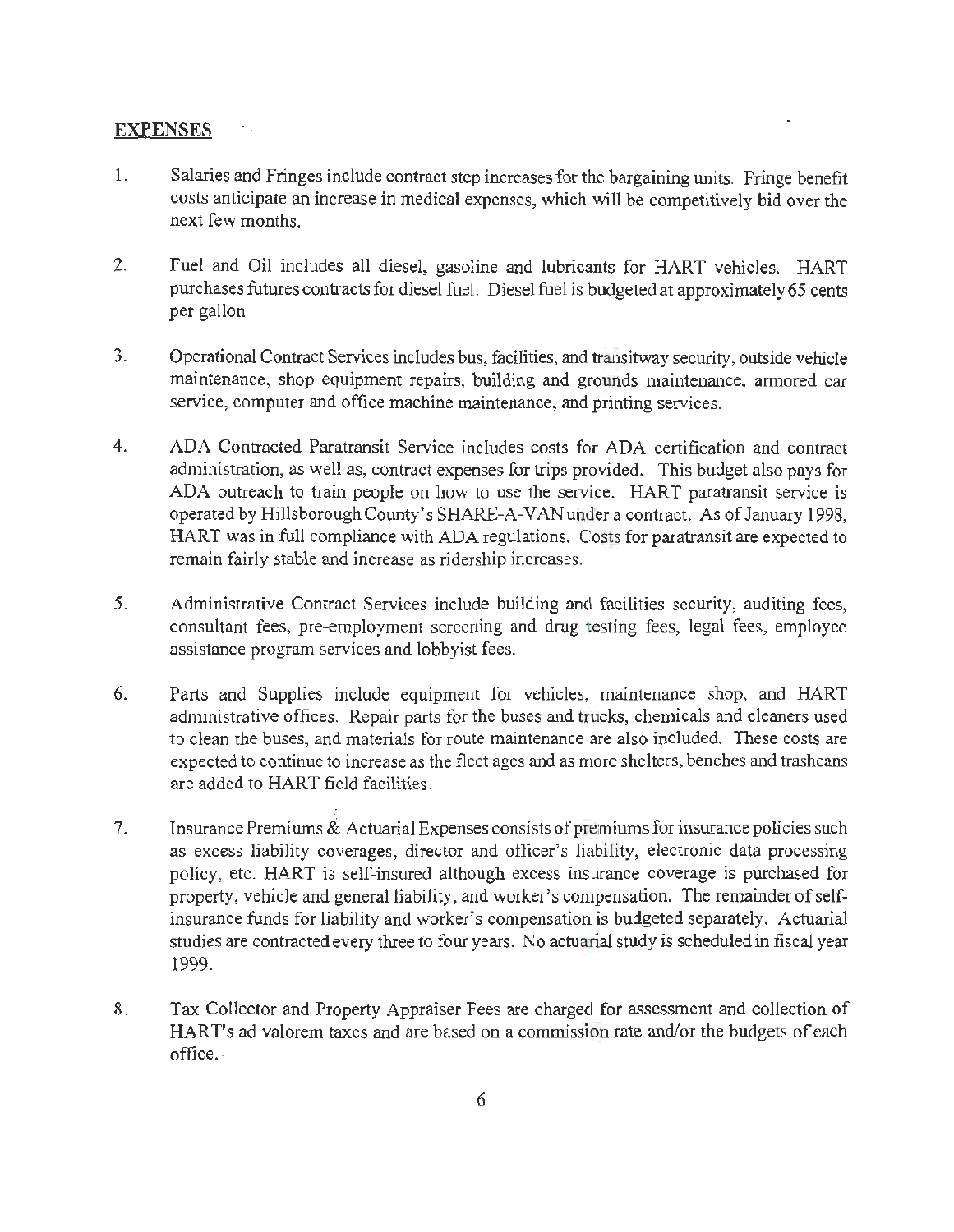- 9. Utilities include the costs of electricity, telephone, water, sewer and garbage collection.
- 10. Public Information includes printing of bus routes and schedules, advertising in print and other media, and events to help people understand transportation options.
- **11.** Other Operating Expenses include interest expense, the tax increment payment, legal and employment ads, training, dues and subscriptions, rentals and leases, the net diesel excise tax, licenses, permits and postage.
- 12. The 13(C) Back Pension Payment line is payments to the City of Tampa General Employees Pension Fund. These costs represent a reimbursement of pension benefits paid to former employees of HART's predecessor organization.
- 13. Capital Maintenance Overhaul and Special Services is a contra-expense account. HART is allowed to capitalize 20 percent of its maintenance costs and charge them to a federal capital grant. In addition, expenses associated with operating shuttle services for South County, Circulator Routes, and the Downtown Tampa Circulator services are collected and charged back to grants.

### **Capital** vs. **Operating Funds**

HART receives funding from several sources and each of these sources has rules about how their funds can be spent. Some funds, such as those raised from the transit property taxes, and the State of Florida Transit Block Grants, can be used for either providing service (operating) or for capital projects. Funds from the State of Florida for transit demonstration projects or from the City of Tampa or Hillsborough County have funding agreements that define exactly how the funds can be used. HART maximizes the use of all these funds for providing service.

Most of the federal funds HART receives can only be used for purchases of buses, shelters and other capital items. And some federal funds that HART receives have very specific purposes. For instance, Congestion Mitigation and Air Quality (CMAQ) funds can only be used for projects which will measurably decrease congestion or improve air quality in the surrounding area. These are funds for which the agency competes and they can go to roadway and other transportation projects.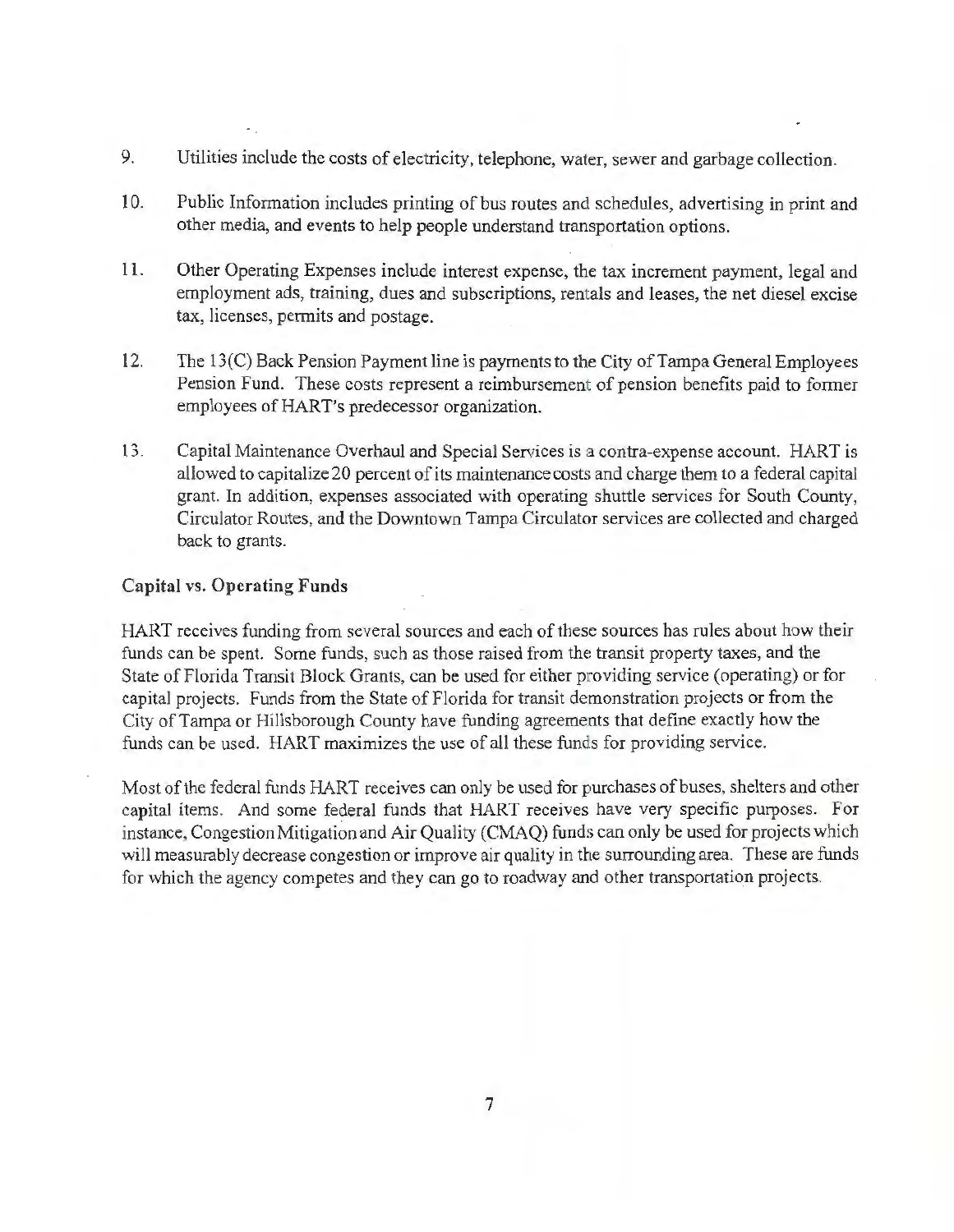## HILLSBOROUGH AREA REGIONAL TRANSIT AUTHORITY - SUMMARY OPERATING AND CAPITAL BUDGET

in.

|                                                     | <b>FY98</b><br><b>ADOPTED</b> | <b>FY99</b>                      |
|-----------------------------------------------------|-------------------------------|----------------------------------|
|                                                     | <b>BUDGET</b>                 | <b>PROPOSED</b><br><b>BUDGET</b> |
| <b>OPERATING BUDGET</b>                             |                               |                                  |
| <b>Anticipated Revenues:</b>                        |                               |                                  |
| Passenger Fares                                     | \$5,600,000                   | \$6,120,000                      |
| <b>Charter Revenues</b>                             | 0                             | 0                                |
| Other System Revenue                                | 780,000                       | 918,000                          |
| Sub-Total System Revenue                            | \$6,380,000                   | \$7,038,000                      |
|                                                     |                               |                                  |
| Ad Valorem Tax Revenue                              | \$11,032,360                  | \$12,430,000                     |
| Transfer from Fund Balance                          | 0                             | 0                                |
| FTA Revenue                                         | 345,099                       | 143,000                          |
| <b>State Revenue</b>                                | 3,000,000                     | 3,000,000                        |
| Anticipated Special State Operating Grant           | 450,000                       | 214,000                          |
| Intergovernmental Transfers                         | 1,588,000                     | 836,000                          |
| Sub-Total System Subsidy                            | \$16,415,459                  | \$16,623,000                     |
|                                                     |                               |                                  |
| <b>Total Operating Revenue</b>                      | <u>\$22.795,459</u>           | S <sub>23.661,000</sub>          |
|                                                     |                               |                                  |
| Appropriations:                                     |                               |                                  |
| Salaries and Fringes                                | \$16,150,000                  | \$17,847,500                     |
| Fuel and Oil                                        | 1,235,000                     | 1,210,000                        |
| Operational Contract Service                        | 724,000                       | 801,000                          |
| ADA Contracted Paratransit Service                  | 1,300,000                     | 750,000                          |
| Administrative Contract Service                     | 423,459                       | 545,000                          |
| Parts and Supplies                                  | 1,472,000                     | 1,241,000                        |
| Insurance Premiums & Actuarial Study                | 140,000                       | 130,000                          |
| Tax Collector & Property Appraiser Fees             | 380,000                       | 402,000                          |
| Utilities                                           | 338,000                       | 365,000                          |
| Planning Studies                                    | 75,000                        | 0                                |
| Marketing & Promotion                               | 318,000                       | 320,000                          |
| Other Operating Expenses                            | 965,000                       | 959,500                          |
| 13 (C) Back Pension Payment                         | 170,000                       | 165,000                          |
| Capitalized Maintenance Overhaul & Shuttle Expenses | (1,045,000)                   | (1,075,000)                      |
| Ad Valorem Value Adjustment                         | 150,000                       | 0                                |
| Reserve                                             | $\overline{0}$                | $\overline{0}$                   |
| <b>Total Operating Appropriations</b>               | \$22,795,459                  | \$23,661.000                     |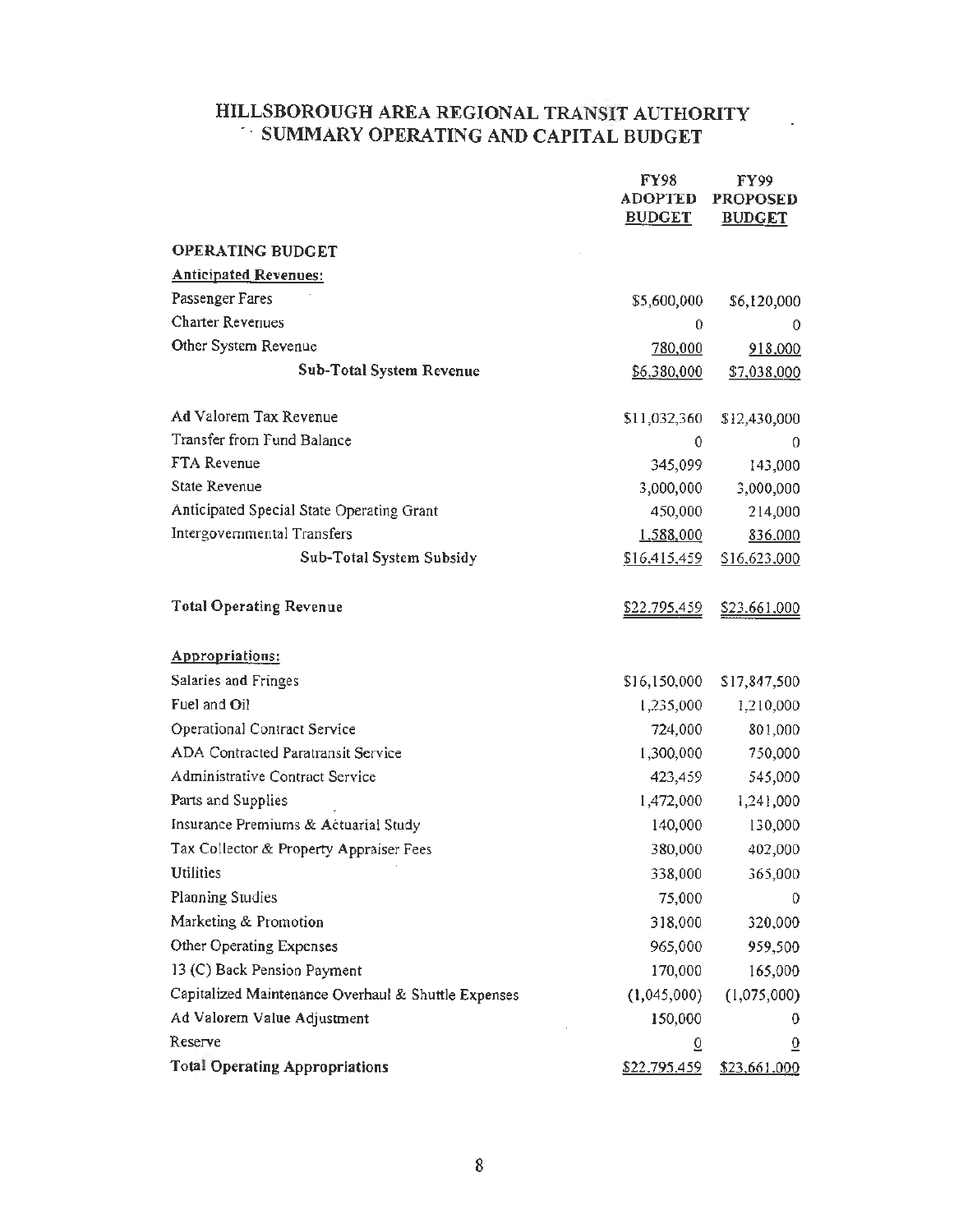## HILLSBOROUGH AREA REGIONAL TRANSIT AUTHORITY - SUMMARY OPERATING AND CAPITAL BUDGET

|                                                   | <b>FY98</b><br><b>ADOPTED</b> | <b>FY99</b><br><b>PROPOSED</b> |
|---------------------------------------------------|-------------------------------|--------------------------------|
|                                                   | <b>BUDGET</b>                 | <b>BUDGET</b>                  |
| SELF INSURANCE FUNDS                              |                               |                                |
| <b>Liability Fund Revenues:</b>                   |                               |                                |
| State Environmental Clean-up Grant                | \$0                           | \$0                            |
| Ad Valorem Taxes                                  | 1,185,000                     | 1,100,000                      |
| Subrogated Claims Recovery                        | 250,000                       | 250,000                        |
| Current Use of Fund Balance                       | $\overline{0}$                | $\overline{0}$                 |
| <b>Total Liability Fund Revenues</b>              | \$1,435,000                   | \$1,350,000                    |
| <b>Liability Fund Appropriations:</b>             |                               |                                |
| <b>Claims Servicing Fees</b>                      | \$1,000                       | \$0                            |
| <b>Claims Settlements</b>                         | 640,000                       | 600,000                        |
| Legal Fees                                        | 250,000                       | 250,000                        |
| <b>Consultant Fees</b>                            | 1,000                         | 10,000                         |
| Physical Damage                                   | 200,000                       | 200,000                        |
| Fuel Cleanup                                      | 40,000                        | 20,000                         |
| Minor Equipment for Risk Management               | 3,000                         | 5,000                          |
| Salaries & Fringes                                | 100,000                       | 120,000                        |
| <b>Estimated Outstanding Claims</b>               | 100,000                       | 100,000                        |
| Transfer to Liability Fund Reserve                | 100,000                       | 45.000                         |
| <b>Total Liability Fund Appropriations</b>        | \$1,435,000                   | \$1,350,000                    |
| <b>Workers' Compensation Fund Revenues:</b>       |                               |                                |
| Ad Valorem Taxes                                  | \$1,140,000                   | \$1,200,000                    |
| Subrogated Claims Recovery                        | 50,000                        | 50,000                         |
| Current Use of Fund Balance                       | $\overline{0}$                | ō                              |
| <b>Total Workers' Compensation Fund Revenues</b>  | \$1,190,000                   | \$1,250,000                    |
| <b>Workers' Compensation Fund Appropriations:</b> |                               |                                |
| Claims Servicing Fees                             | \$20,000                      | \$20,000                       |
| Claims Settlements                                | 700,000                       | 800,000                        |
| Legal Fees                                        | 70,000                        | 70,000                         |
| <b>Assessment Fees</b>                            | 100,000                       | 85,000                         |
| Salaries & Fringes                                | 100,000                       | 120,000                        |
| <b>Estimated Outstanding Reserve</b>              | 100,000                       | 55,000                         |
| Transfer to Liability Fund Reserve                | 100,000                       | 100,000                        |
| Total Workers' Compensation Fund Appropriation.   | \$1,190,000                   | \$1,250,000                    |

 $\mathcal{L}_{\mathcal{L}}$ 

 $\sim$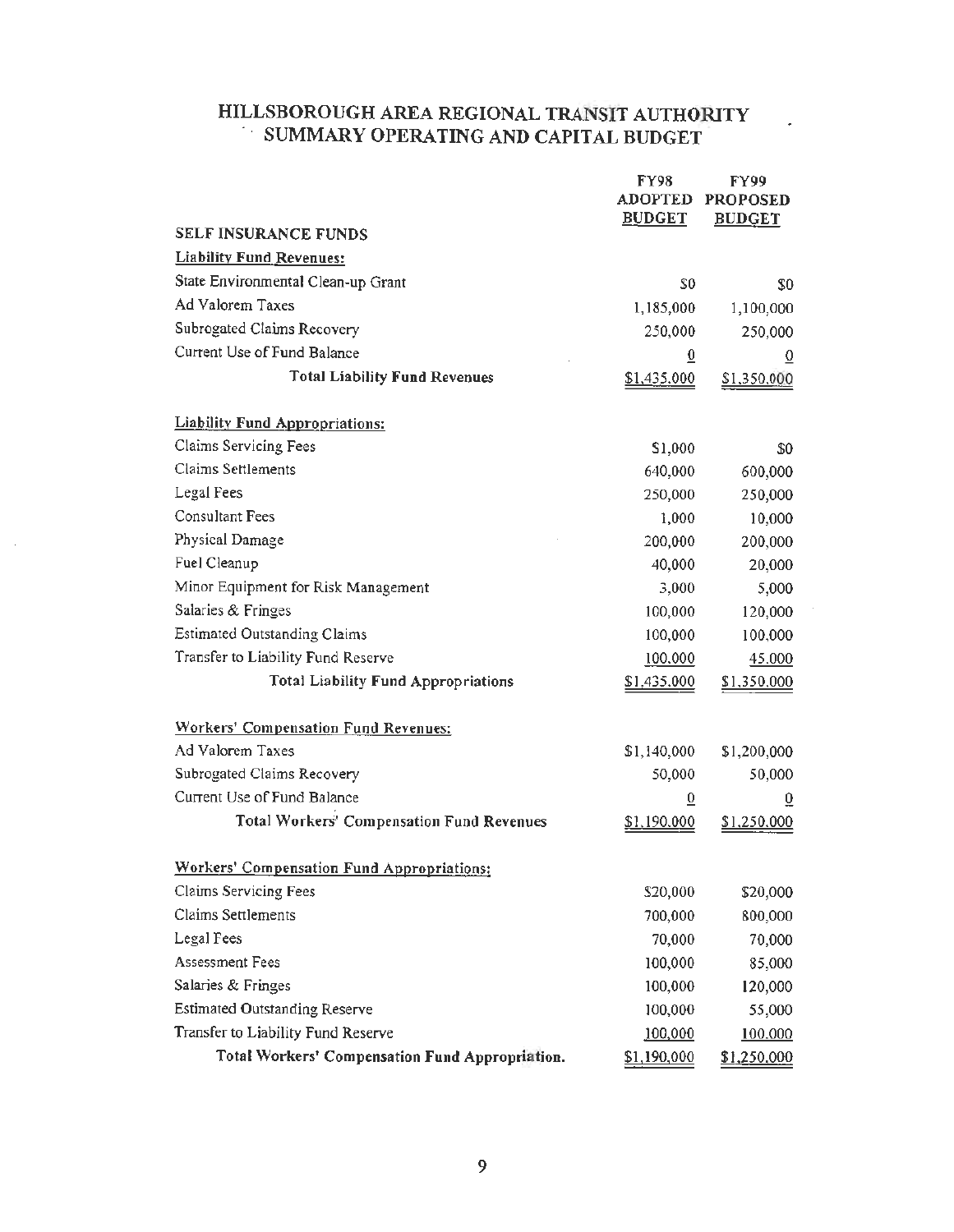## HILLSBOROUGH AREA REGIONAL TRANSIT AUTHORITY - SUMMARY OPERA TING AND CAPITAL BUDGET

 $\mathbb{R}^2$ 

|                                            | <b>FY98</b><br><b>ADOPTED</b><br><b>BUDGET</b> | FY99<br><b>PROPOSED</b><br><b>BUDGET</b> |
|--------------------------------------------|------------------------------------------------|------------------------------------------|
| CAPITAL AND SPECIAL GRANT PROJECTS         |                                                |                                          |
| Revenues:                                  |                                                |                                          |
| <b>FTA</b>                                 | \$16,026,802                                   | \$5,996,000                              |
| FDOT                                       | 60,000                                         | 10,796,000                               |
| HART - Ad Valorem Taxes                    | 97,640                                         | 100,000                                  |
| Hillsborough County                        | 1,054,378                                      | 1041,648                                 |
| City of Tampa                              | 86,810                                         | 2,840,300                                |
| Private Sector Funding                     | 8,000                                          | 46,500                                   |
| Congestion Mitigation & Air Quality        | 200,000                                        | 2,000,000                                |
| <b>Total Capital Revenue</b>               | \$17,533,630                                   | \$22.820,448                             |
| Appropriations:                            |                                                |                                          |
| <b>VEHICLES</b>                            |                                                |                                          |
| Bus Replacement                            | \$5,100,000<br>99,000                          | 7,328,300<br>284,000                     |
| Purchase Support Vehicles                  | 170,000                                        | 150,000                                  |
| ADA Replacement Vans                       | 0                                              | 0                                        |
| PARTS AND EQUIPMENT                        | 0                                              | $\bf{0}$                                 |
| Furniture and Office Equipment             | 30,000                                         | 20,000                                   |
| Signage and Information Displays           | 271,906                                        | 66,306                                   |
| Spare Parts                                | 300,000                                        | 400,000                                  |
| Bus Rehab/Overhaul                         | 900,000                                        | 600,000                                  |
| Tire Leasing                               | 325,000                                        | 330,000                                  |
| Maintenance Equipment                      | 104,000                                        | 500,000                                  |
| Computers and Software                     | 150,000                                        | 850,000                                  |
| Customer Information System                | 160,000                                        | 500,000                                  |
| On-Board Announcement System               | 100,000                                        | $\theta$                                 |
| ADA Vehicle Equipment                      | 130,000                                        | 0                                        |
| Farebox Upgrades                           | 500,000                                        | 250,000                                  |
|                                            | 0                                              | Ð                                        |
| PROJECT DESIGN, ENGINEERING & CONSTRUCTION | 0                                              | 0                                        |
| <b>Bus Shelters</b>                        | 164,778                                        | 242,492                                  |
| Accessibility at Bus Stops                 | 301,504                                        | 280,600                                  |
| Facility Rehabilitation                    | 825,691                                        | 150,000                                  |
| <b>Transfer Center Construction</b>        | 400,000                                        | 0                                        |
| Bus Bays at Key Locations                  | 0                                              | 130,850                                  |
| Historic Streetcar                         | 0                                              | 5,300,000                                |
| Bus & Bus Facilities                       | 847,545                                        | 612,900                                  |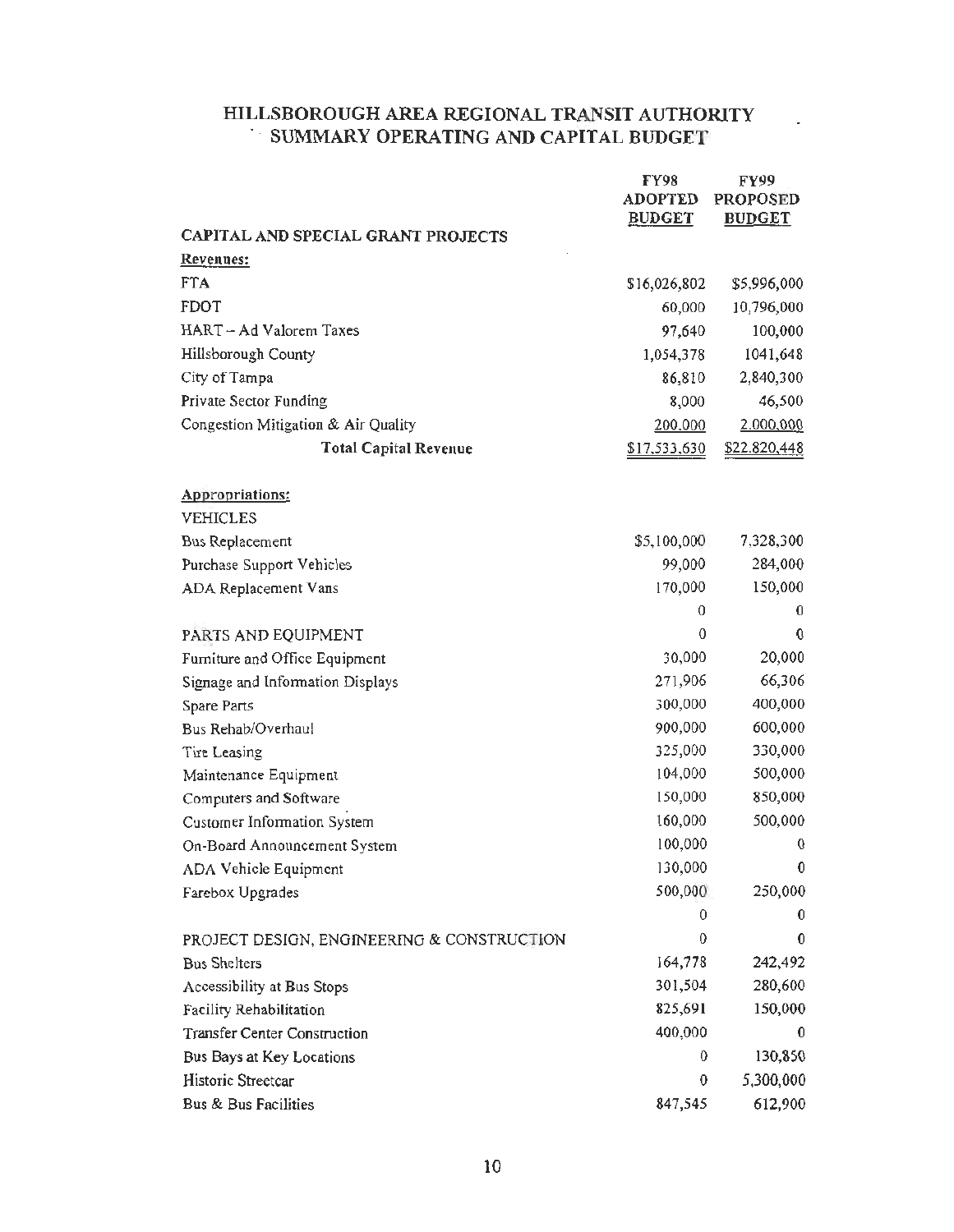| HILLSBOROUGH AREA REGIONAL TRANSIT AUTHORITY                    |              |              |  |
|-----------------------------------------------------------------|--------------|--------------|--|
| SUMMARY OPERATING AND CAPITAL BUDGET                            |              |              |  |
| Rail Demonstration Project                                      | 9440         | $\Omega$     |  |
| Communications Tower                                            | 310,000      | $\Omega$     |  |
|                                                                 | $\Omega$     | $\Omega$     |  |
| SHUTTLES & CIRCULATORS                                          | 0            | $\Omega$     |  |
| Downtown Circulators                                            | 130,000      | 557,000      |  |
| South County Circulator                                         | 150,000      | 323,000      |  |
|                                                                 | $^{(1)}$     | $\Omega$     |  |
| PLANNING, MARKETING, STUDIES & PROJECT<br><b>ADMINISTRATION</b> | 0            | $\Omega$     |  |
| Reliability Centered Maintenance Plan                           | 120,000      | $\Omega$     |  |
| Administration                                                  | 220,000      | 145,000      |  |
| General Development/Comprehensive Planning                      | 245,000      | 570,000      |  |
| Short Range Transportation Planning                             | 468,000      | 395,000      |  |
| Financial Planning                                              | 200,000      | 150,000      |  |
| Mobility Enhancement Alternatives Study                         | 3601,766     | 2,685,000    |  |
| Franklin Street                                                 | 100,000      | $\Omega$     |  |
| Intermodal Links Analysis                                       | 100,000      | $\Omega$     |  |
| Welfare to Work                                                 | 500,000      | 0            |  |
| Transit Access Projects                                         | 500,000      | $\bf{0}$     |  |
| <b>Total Capital Appropriations</b>                             | \$17.533.630 | \$22,820.448 |  |
|                                                                 |              |              |  |

TOTAL OPERATING, SELF INS & CAPITAL BUDGET 542.954.089 549.081.448

 $\mathcal{L}=\{L_{\text{max}}\}$ 

 $\mathcal{L}^{\text{max}}_{\text{max}}$  and  $\mathcal{L}^{\text{max}}_{\text{max}}$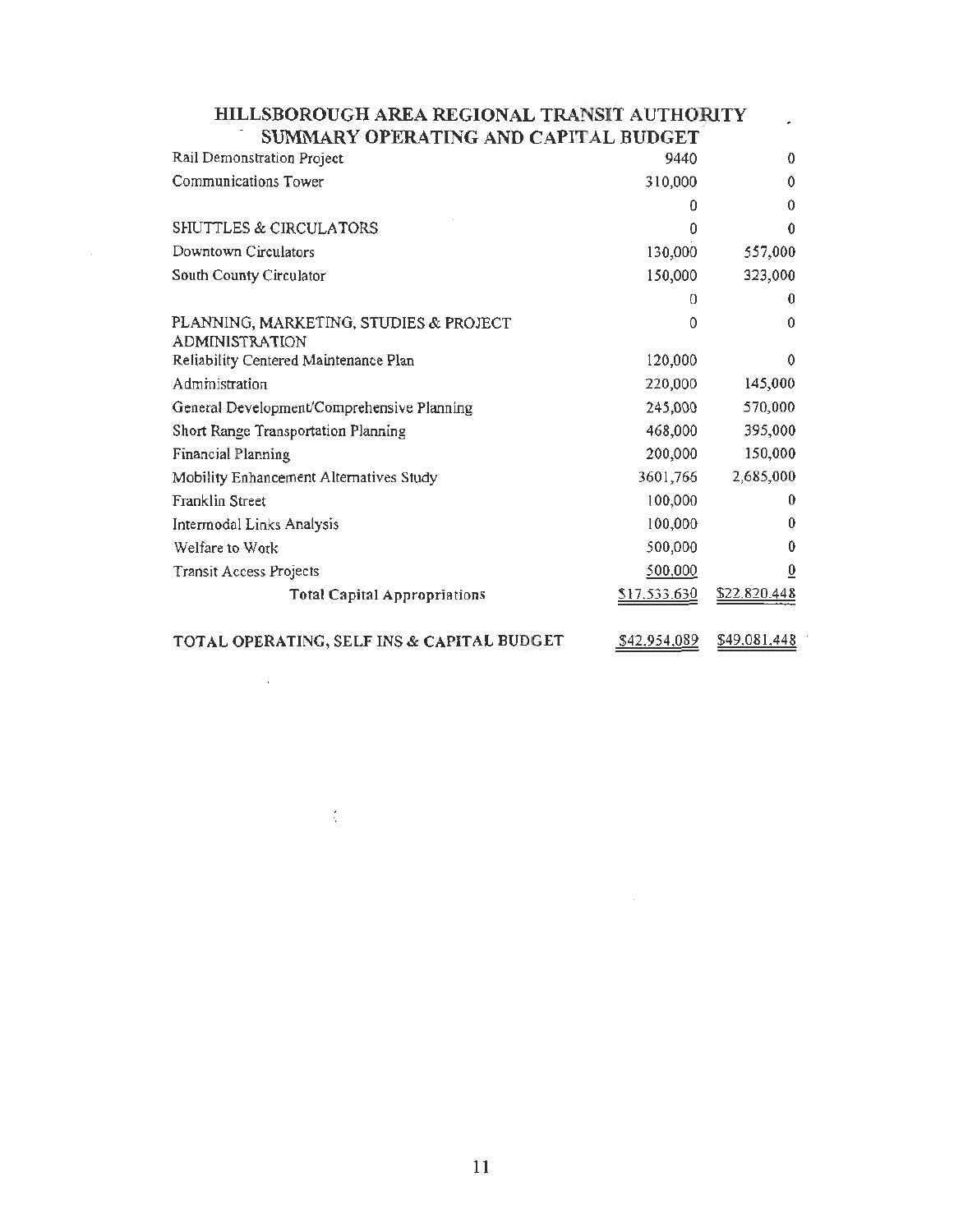## DETAIL OPERATING BUDGET EXPENSES

 $\sigma_{\rm{eff}}$ 

 $\mathcal{L}^{\text{max}}_{\text{max}}$ 

 $\mathcal{L}^{\text{max}}$ 

|                                            | <b>FY98</b>                     | <b>FY99</b>                      |
|--------------------------------------------|---------------------------------|----------------------------------|
|                                            | <b>ADOPTED</b><br><b>BUDGET</b> | <b>PROPOSED</b><br><b>BUDGET</b> |
| <b>Salaries and Fringes</b>                |                                 |                                  |
| Salaries                                   | \$10,671,600                    | \$12,220,200                     |
| Overtime                                   | 495,000                         | 552,500                          |
| Social Security                            | 965,000                         | 1,077,000                        |
| City Pension                               | 6,000                           | 900                              |
| <b>State Pension</b>                       | 2,213,000                       | 2,307,000                        |
| Disability Insurance                       | 93,500                          | 92,500                           |
| Medical Insurance                          | 1,161,800                       | 1,156,000                        |
| Life Insurance                             | 44,300                          | 34,000                           |
| Accidental Death and Dismemberment Ins.    | 7,400                           | 6,100                            |
| Unemployment Compensation                  | 52,000                          | 15,500                           |
| <b>Sick Leave</b>                          | 406,500                         | 338,000                          |
| Holiday Pay                                | 355,000                         | 358,200                          |
| Annual Leave                               | 517,500                         | 500,500                          |
| Other Paid Absence                         | 28,400                          | 26,400                           |
| Deferred Compensation Match                | 34,000                          | 62,050                           |
| Uniforms                                   | 111,000                         | 122,150                          |
| Capitalized Labor                          | (1.012,000)                     | (1.021, 500)                     |
| <b>Total Salaries and Fringes</b>          | S16.150,000                     | \$17,847,500                     |
|                                            |                                 |                                  |
| Fuel And Oil                               |                                 |                                  |
| Fuel for Buses                             | \$1,100,000                     | \$1,100,000                      |
| Oil and Lube for Buses                     | 80,000                          | 60,000                           |
| Diesel and Gasoline for Shop Use           | 10,000                          | 10,000                           |
| Gasoline & Oil for Cars and Trucks         | 45.000                          | 40.000                           |
| <b>Total Fuel and Oil</b>                  | \$1,235,000                     | \$1,210,000                      |
| <b>Operational Contract Service</b>        |                                 |                                  |
| Security Service                           | \$290,000                       | \$285,000                        |
| Outside Bus Maintenance                    | 35,000                          | 50,000                           |
| Shop Equipment Maintenance                 | 40,000                          | 20,000                           |
| Outside Auto & Truck Repair                | 30,000                          | 40,000                           |
| Contracted Building & Grounds Maintenance. | 175,000                         | 265,000                          |
| Subsidiary Bus Service                     | 0                               | 0                                |
| Computer Software Services                 | 20,000                          | 15,000                           |
| Printing                                   | 110,000                         | 110,000                          |
| Computer Hardware Maintenance              | 15,000                          | 6,000                            |
| Office Machine Maintenance                 | 5,000                           | 5,000                            |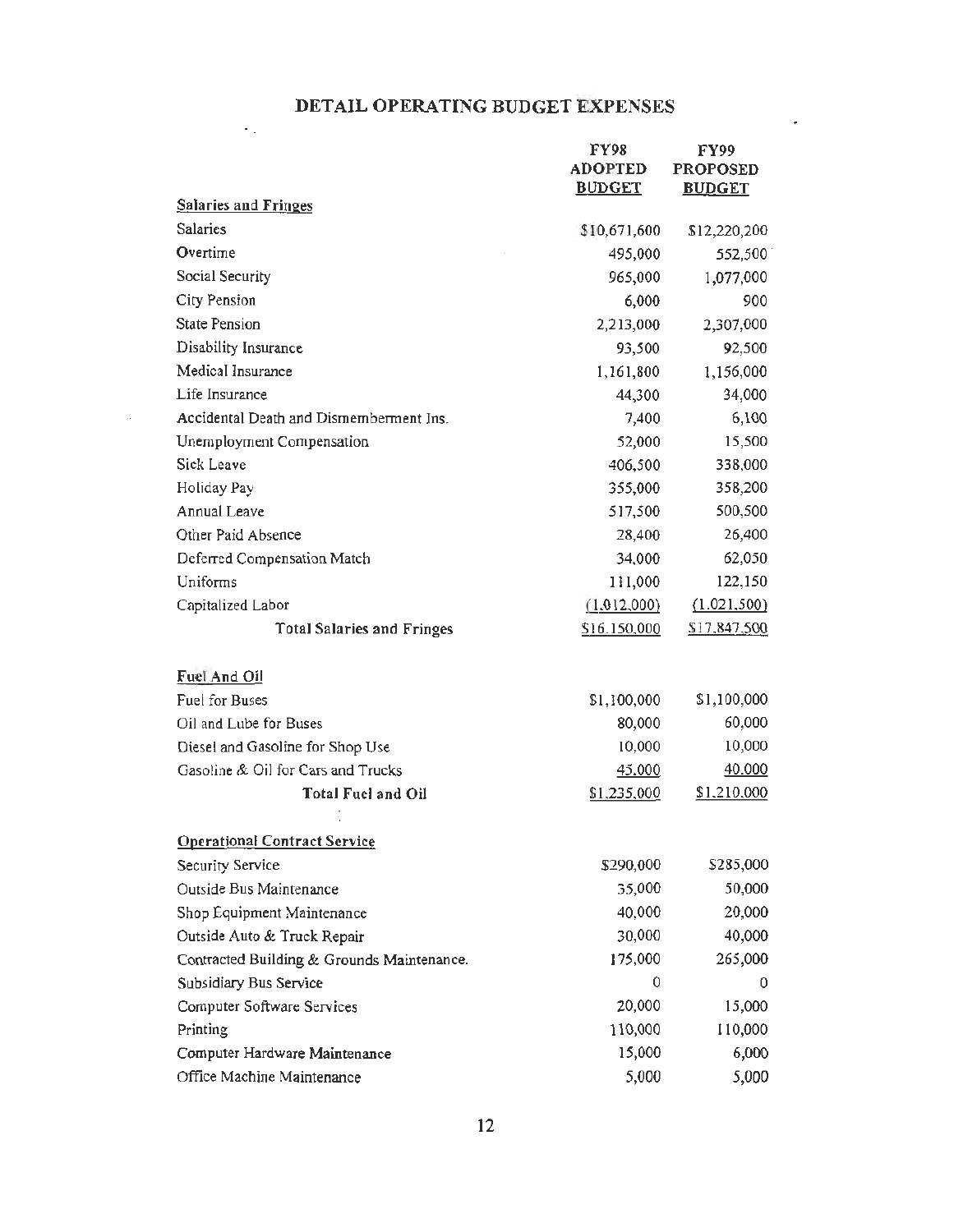| ۰.                                                       | <b>FY98</b>    | FY99            |
|----------------------------------------------------------|----------------|-----------------|
|                                                          | <b>ADOPTED</b> | <b>PROPOSED</b> |
|                                                          | <b>BUDGET</b>  | <b>BUDGET</b>   |
| <b>Armored Car Services</b>                              | 4,000          | 5,000           |
| <b>Total Operational Contract Service</b>                | \$724,000      | \$801,000       |
| <b>ADA Contracted Paratransit Service</b>                |                |                 |
| ADA Contracted Paratransit Service                       | \$1,300,000    | \$750,000       |
| <b>Total ADA Contracted Paratransit Service</b>          | \$1,300,000    | \$750,000       |
| <b>Administrative Contract Service</b>                   |                |                 |
| <b>Auditing Fees</b>                                     | 40,000         | 45,000          |
| Consultant Fees (Insurance, Environmental, and Training) | 30,000         | 20,000          |
| Pre-Employment Screening Fees                            | 30,000         | 25,000          |
| Drug Testing Fees                                        | 35,000         | 38,000          |
| Legal Fees                                               | 200,000        | 300,000         |
| Counseling Services                                      | 14,000         | 12,000          |
| Lobbyist Fees                                            | 74,459         | 105,000         |
| <b>Total Outside Services</b>                            | \$423,459      | \$545,000       |
| Parts and Supplies                                       |                |                 |
| Equipment and Supplies                                   | \$151,000      | \$150,000       |
| Tires                                                    | 1,000          | 1,000           |
| Repair Parts                                             | 1,100,000      | 830,000         |
| Chemicals & Cleaners                                     | 40,000         | 40,000          |
| Materials for Building/Route Maintenance                 | 180,000        | 180.000         |
| <b>Total Parts and Supplies</b>                          | \$1,472,000    | S1,201.000      |
| <b>Insurance Premiums &amp; Transfers</b>                |                |                 |
| Actuarial Study of Insurance Funds                       | 50             | \$0             |
| Property Damage & Property Liability Ins.                | 140,000        | 130,000         |
| <b>Total Insurance Premiums</b>                          | \$140,000      | \$130,000       |
| Tax Collector & Property Appraiser                       |                |                 |
| Tax Collector's Commission                               | \$180,000      | \$185,000       |
| Property Appraiser's Commission                          | 200,000        | 217.000         |
| Total Tax Collector & Prop App                           | \$380,000      | \$402.000       |
| <b>Utilities</b>                                         |                |                 |
| Electricity                                              | \$211,000      | \$218,000       |
| Telephone                                                | 82,000         | 102,000         |

## DETAIL OPERATING BUDGET EXPENSES

 $\mathcal{L}$ 

 $\sim 3\%$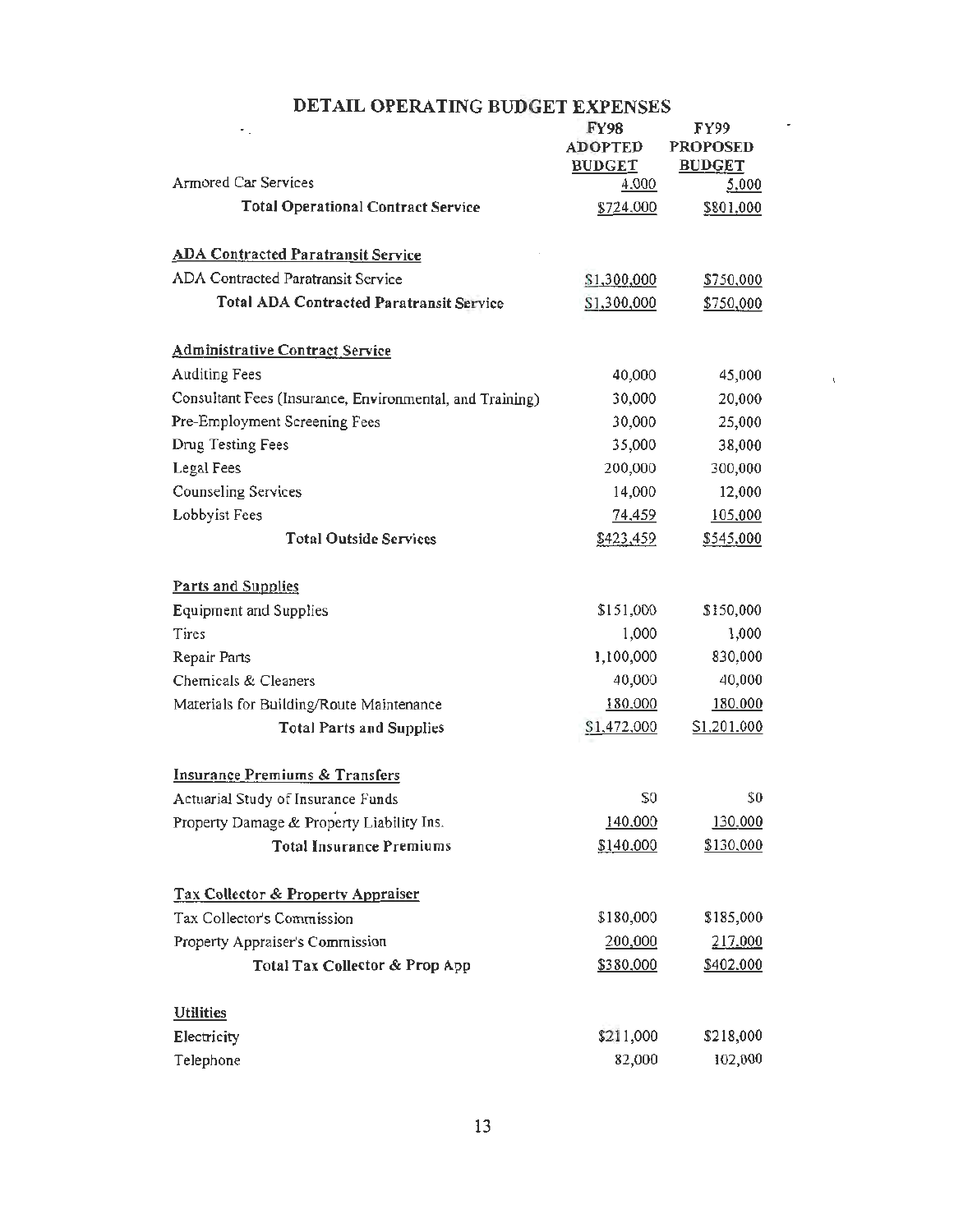| ٠.                                    | <b>FY98</b>    | <b>FY99</b>                |
|---------------------------------------|----------------|----------------------------|
|                                       | <b>ADOPTED</b> | <b>PROPOSED</b>            |
|                                       | <b>BUDGET</b>  | <b>BUDGET</b>              |
| Water, Sewer, Garbage                 | 45,000         | 45,000                     |
| <b>Total Utilities</b>                | \$338.000      | \$365,000                  |
| <b>Planning Studies</b>               |                |                            |
| Planning Studies                      | \$75,000       | $\underline{\mathbb{S}^0}$ |
| <b>Total Planning Studies</b>         | \$75,000       | $S_0$                      |
| <b>Marketing &amp; Promotion</b>      |                |                            |
| Promotional/Demonstration Activities  | \$3,000        | \$3,000                    |
| Postage                               | 10,000         | 12,000                     |
| Market Research Study                 | $\theta$       | 0                          |
| Printing-System Promotion             | 100,000        | 100,000                    |
| Art Supplies                          | 5,000          | 5,000                      |
| Advertising and Promotion             | 200,000        | 200,000                    |
| <b>Total Marketing and Promotion</b>  | \$318,000      | \$320,000                  |
| <b>Other Operating Expenses</b>       |                |                            |
| Training                              | \$80,000       | \$80,000                   |
| Diesel Excise Tax - Net               | 100,000        | 75,000                     |
| X-Town Tolls, Parking                 | 13,000         | 15,000                     |
| Rentals and Leases                    | 155,000        | 180,000                    |
| Minor Equipment and Office Supplies   | 85,000         | 100,000                    |
| Postage                               | 20,000         | 25,000                     |
| Licenses & Permits                    | 5,000          | 4,000                      |
| Dues & Subscriptions                  | 35,000         | 36,000                     |
| Travel & Meetings                     | 25,000         | 22,500                     |
| Legal and Employment Ads              | 35,000         | 50,000                     |
| Staff Development Fund .              | 40,000         | 30,000                     |
| Interest Expense                      | 250,000        | 200,000                    |
| Non-FTA Capital                       | 10,000         | 10,000                     |
| Management Development Fund           | 12,000         | 12,000                     |
| Miscellaneous Expense                 | $\bf{0}$       | 0                          |
| Tax Increment Payment                 | 100,000        | 120.000                    |
| <b>Total Other Operating Expenses</b> | \$965,000      | \$959,500                  |
| 13 (C) Back Pension Payment           |                |                            |
| 13(C) Back Pension                    | \$170,000      | \$165,000                  |
| Total 13 (C) Back Pension Payment     | \$170,000      | \$165,000                  |

## DETAIL OPERATING BUDGET EXPENSES

L.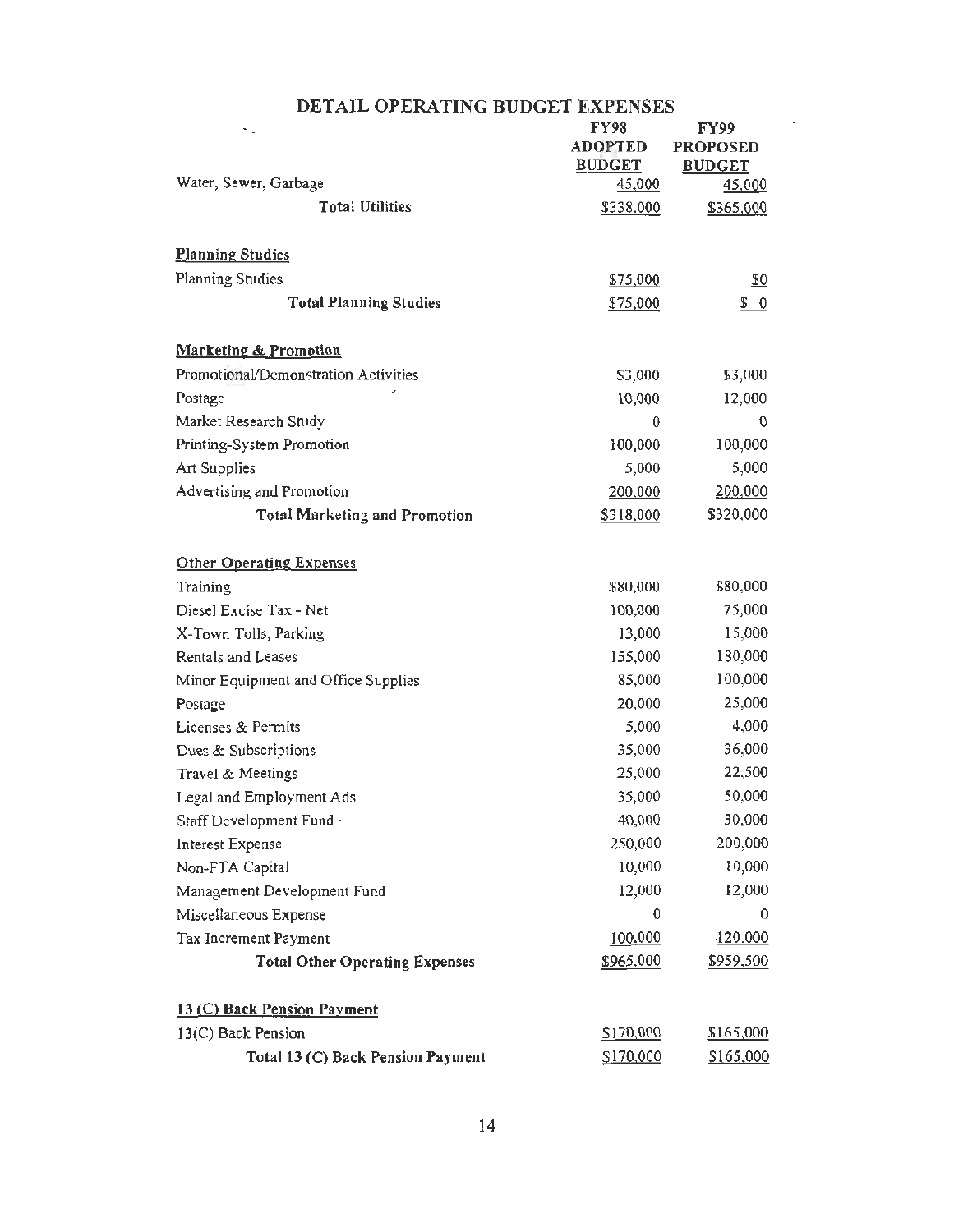### DETAIL OPERA TING BUDGET EXPENSES

| $\sim$ .                                  | <b>FY98</b><br><b>ADOPTED</b><br><b>BUDGET</b> | FY99<br><b>PROPOSED</b><br><b>BUDGET</b> |
|-------------------------------------------|------------------------------------------------|------------------------------------------|
| Capitalized Maintenance & Shuttle Service |                                                |                                          |
| Salaries & Fringes                        | $($ \$552,000 $)$                              | $($ \$500,000)                           |
| <b>Services</b>                           | (15,000)                                       | (20,000)                                 |
| Fuel & Lubricants                         | (17,000)                                       | (20,000)                                 |
| Tires & Tubes                             | (1,000)                                        | 0                                        |
| Other Materials & Supplies                | (200,000)                                      | (200,000)                                |
| Utilities                                 | (30,000)                                       | (35,000)                                 |
| Capitalized Shuttle Services              | (230,000)                                      | (300,000)                                |
| <b>Total Capitalized Maintenance</b>      | \$1,045,000                                    | (\$1,075,000)                            |
| <b>Budget Reserves</b>                    |                                                |                                          |
| Ad Valorem Value Adjustment               | \$150,000                                      | S0                                       |
| Reserve                                   | 0                                              | $\overline{0}$                           |
| <b>Total Reserves</b>                     | \$150,000                                      | S.<br>$\overline{0}$                     |
| <b>TOTAL OPERATING APPROPRIATIONS</b>     | S <sub>22</sub> , 795, 459                     | \$23,661,000                             |

 $\sim 300$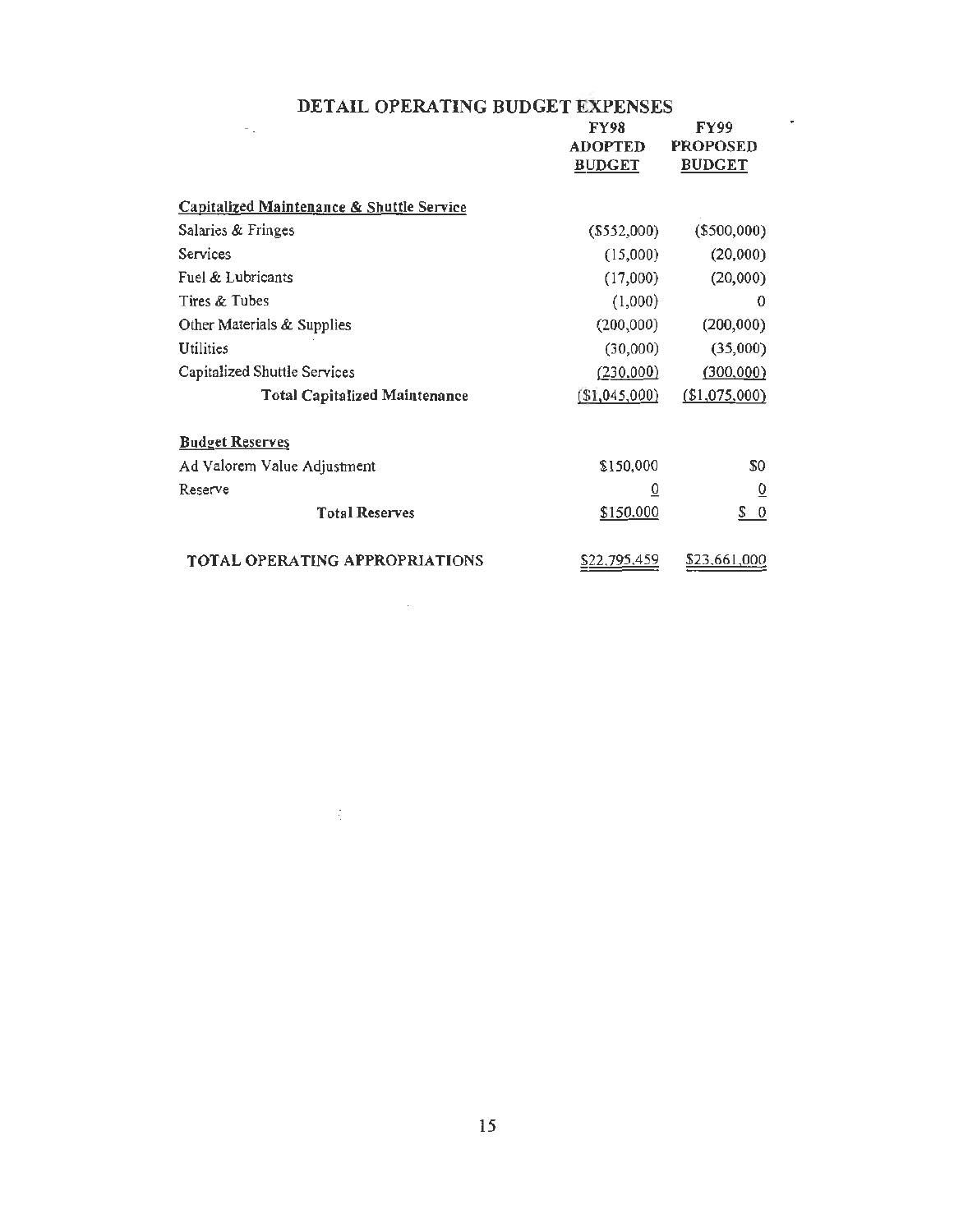| EN HAL AU I TUNI I               |          |                  |
|----------------------------------|----------|------------------|
|                                  |          | FY 1999          |
|                                  | FY 1998  | <b>PROPOSED</b>  |
| <b>DIVISION</b>                  | POSITION | <b>POSITIONS</b> |
| Executive Office                 | 4.0      | 4.0              |
| Administration and Finance       | 30.0     | 30.0             |
| Planning and Development         | 10.5     | 12.5             |
| Marketing and Public Information | 9.0      | 10.0             |
| Transportation                   | 290.0    | 297.0            |
| Maintenance                      | 104.5    | 105.5            |
| Total                            | 451      | 462              |

### - ·HILLSBOROUGH AREA REGIONAL TRANSIT AUTHORITY FISCAL YEAR 1998 POSITION PROPOSAL ENTIRE AUTHORITY

 $\langle \cdot \rangle$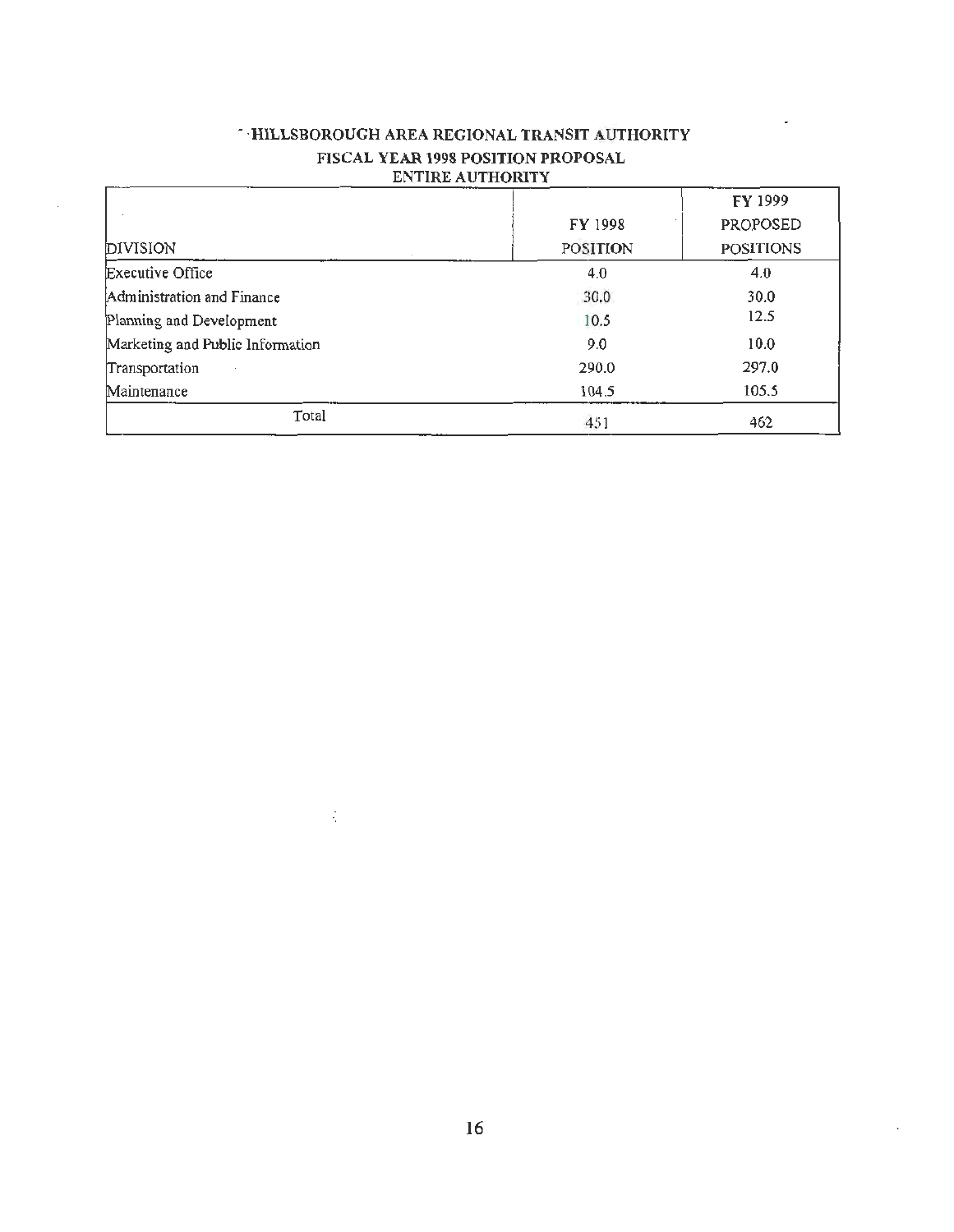## EXECUTIVE OFFICE

## Functions and Responsibilities

The Office of the Executive Director is responsible for the total bus and paratransit system performance, including the identification and implementation of programs to reduce operating costs, maintain service quality, and increase revenues and ridership. Other specific responsibilities include: the planning, identification and review of capital facility and equipment requirements, contract administration monitoring, the review of capital and operating budgets, the development and monitoring of both short and long range plans, establishing organizational arrangements, managing and directing the workforce, liaison with business community and political jurisdictions, press coordination, promoting the service, representing HART and its interests, managing current resources and planning for the future.

All Board of Directors functions are managed by the Executive Director's Office, including the preparation and distribution of all meeting minutes and meeting coordination. Equal Employment Opportunity Program coordination is housed in the Executive Office.

| <b>EXECUTIVE OFFICE</b>  |                  |                  |  |
|--------------------------|------------------|------------------|--|
|                          |                  | FY 1999          |  |
|                          | FY 1998          | PROPOSED         |  |
| POSITION TITLE           | <b>POSITIONS</b> | <b>POSITIONS</b> |  |
| Executive Director       |                  |                  |  |
| Administrative Assistant |                  |                  |  |
| Office Manager           |                  |                  |  |
| Secretary/Receptionist   |                  |                  |  |
| <b>TOTAL</b>             | 4                | 4                |  |
|                          |                  |                  |  |
|                          | FY98             | FY99             |  |
| <b>EXECUTIVE OFFICE</b>  | <b>ADOPTED</b>   | <b>PROPOSED</b>  |  |
| SUMMARY OF EXPENSES      | <b>BUDGET</b>    | <b>BUDGET</b>    |  |
| Salaries & Fringes       | \$253,500        | \$253,400        |  |
| Contractual Services     | 6,000            | 6,000            |  |
| Material & Supplies      | 5,000            | 6,000            |  |
| Other Expenses           | 30,500           | 28,500           |  |
| <b>TOTALS</b>            | \$295,000        | \$293,900        |  |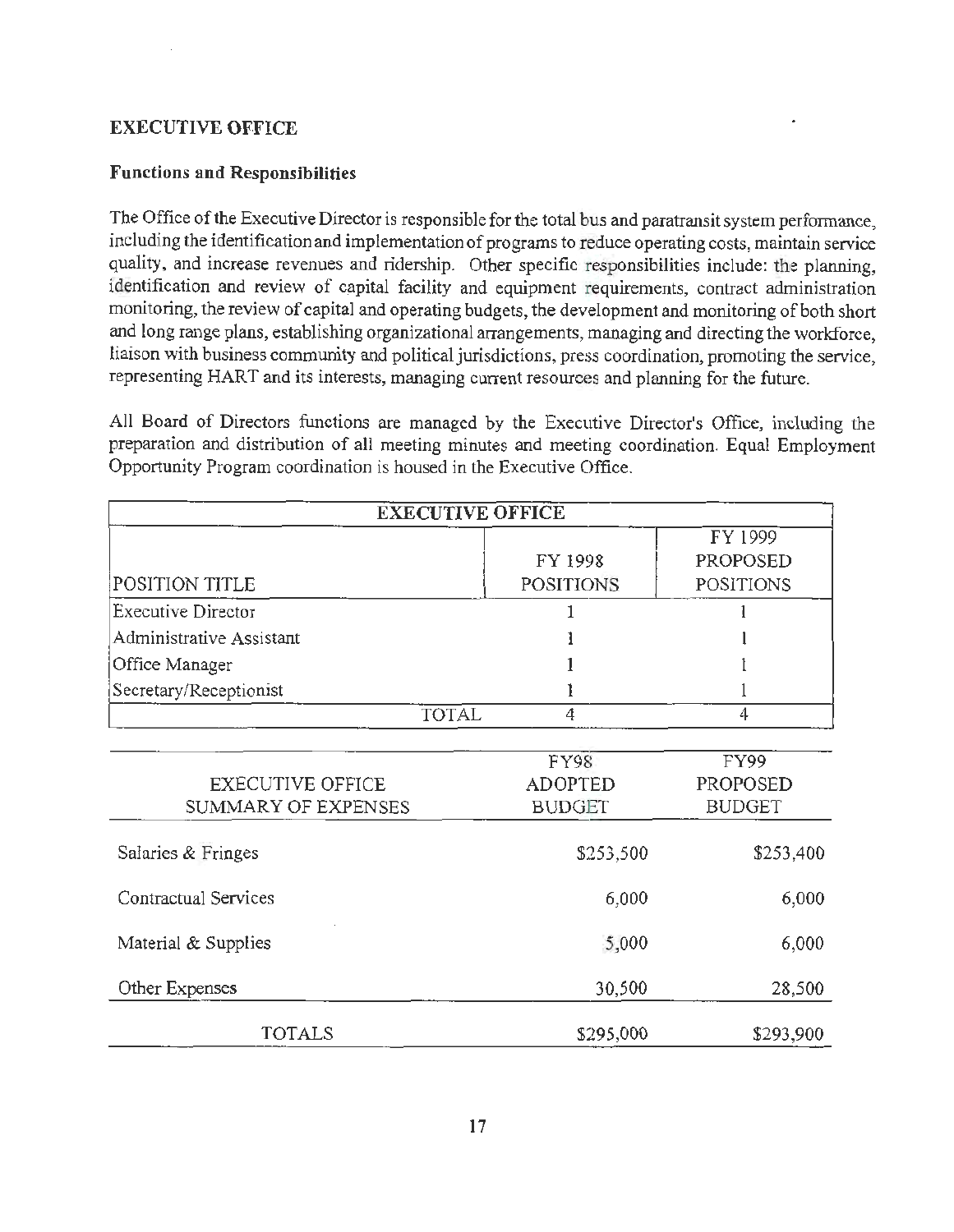## HILLSBOROUGH AREA REGIONAL TRANSIT AUTHORITY ORGANIZATIONAL CHART SENIOR STAFF AND EXECUTIVE OFFICE

 $\epsilon_{\rm in}$ 

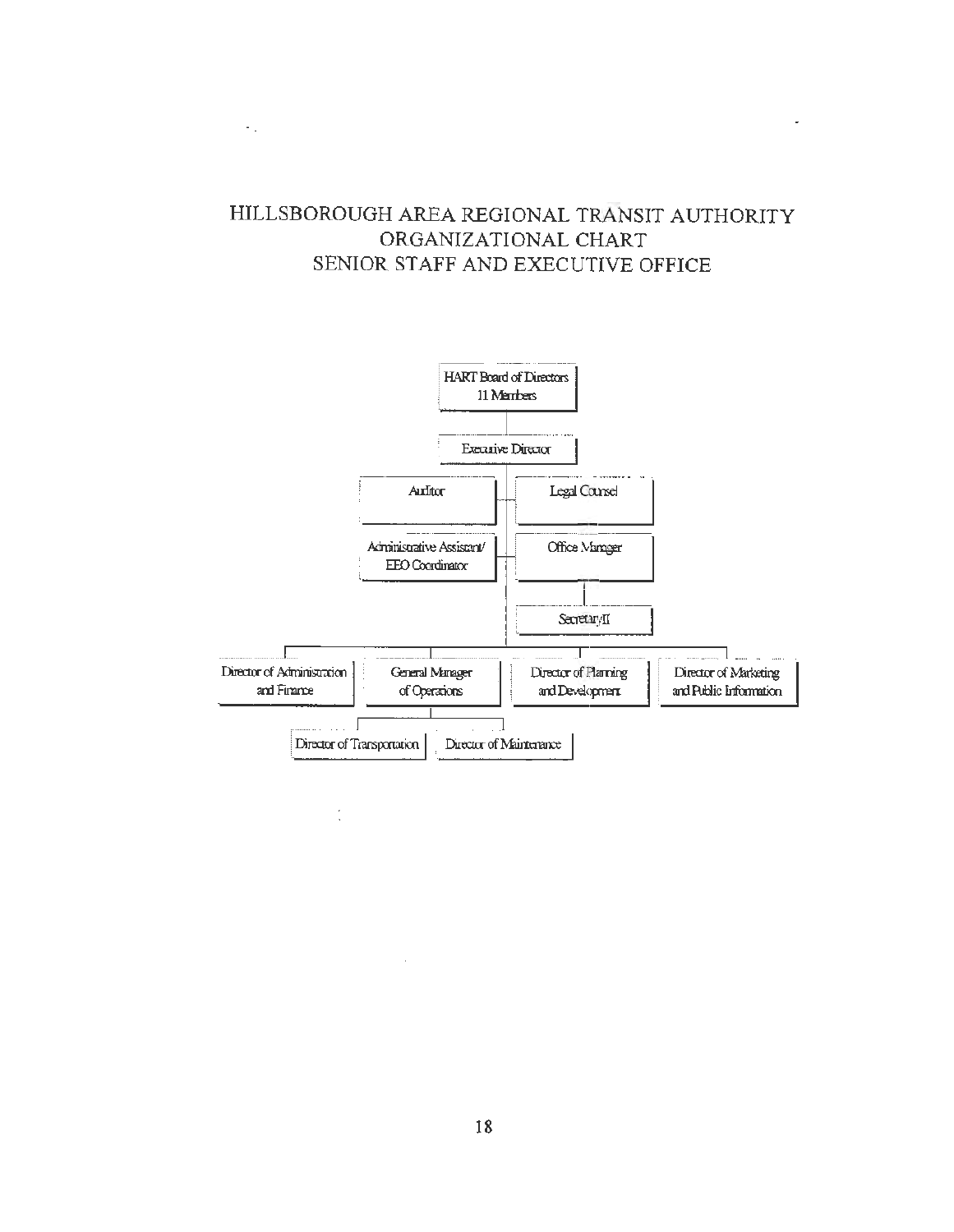## ADMINISTRATION AND FINANCE DEPARTMENT

## Functions and Responsibilities

The Administration and Finance Department serves as the primary source of management and financial information for the Authority. The seven divisions in the Administration and Finance Department are Accounting, Risk Management, Purchasing, Information Systems, Payroll, Human Resources and Office Services. Expenses, which pertain to the entire Authority rather than an individual division or department, i.e., legal costs, utilities, insurance, purchased transportation, etc., are charged to the Administration and Finance Department.

The Accounting Division develops and implements accounting systems and procedures, maintains historical financial data and records, collects, initiates and tracks disbursements and receipts of funds, and prepares monthly and annual financial reports. This division also monitors the expenditures against the adopted budget and prepares management organizational reports and long range financial reports for budget planning. Accounting for federal, state and local grants, all Authority banking and budgeting are performed within this division.

The Payroll Division is responsible for developing and distributing payroll, adhering to all reporting and requirements and maintaining payroll records.

The Risk Management Division is responsible for protecting the Authority's assets through field evaluations and inspections of HART property to identify, appraise, and correct risk hazards and/or determines loss potential. This division coordinates and monitors the claims function with third party administrators under workers' compensation, general liability, vehicle liability, and property insurance programs. In addition, this division is responsible for developing accident prevention and loss control methods and procedures.

The Procurement Division is responsible for the development, maintenance, and implementation of procurement and contracting procedures, conducts competitive bidding, requests for proposals and other procurements. The division negotiates contracts, monitors and maintains them. Specific responsibilities include purchasing buses, parts, materials, and services required for current transit operations, as well as, office supplies, furniture, equipment, and miscellaneous services for all areas of the Authority. The division maintains all official contract files, bidders' lists, vendor files, directories, and contract lists. In addition, Procurement provides records related to all purchasing functions and transactions which are retained and available for audit and periodic review in accordance with federal, state, and local retention requirements.

The Information Systems Division develops and maintains computer applications systems within the Authority. This division works in partnership with all other departments and divisions to develop requirements, determine cost effective options in meeting the users needs such as implementing new application systems, and to provide on-going support to existing systems. This division assists in the development of the annual Program of Projects, standards and practices for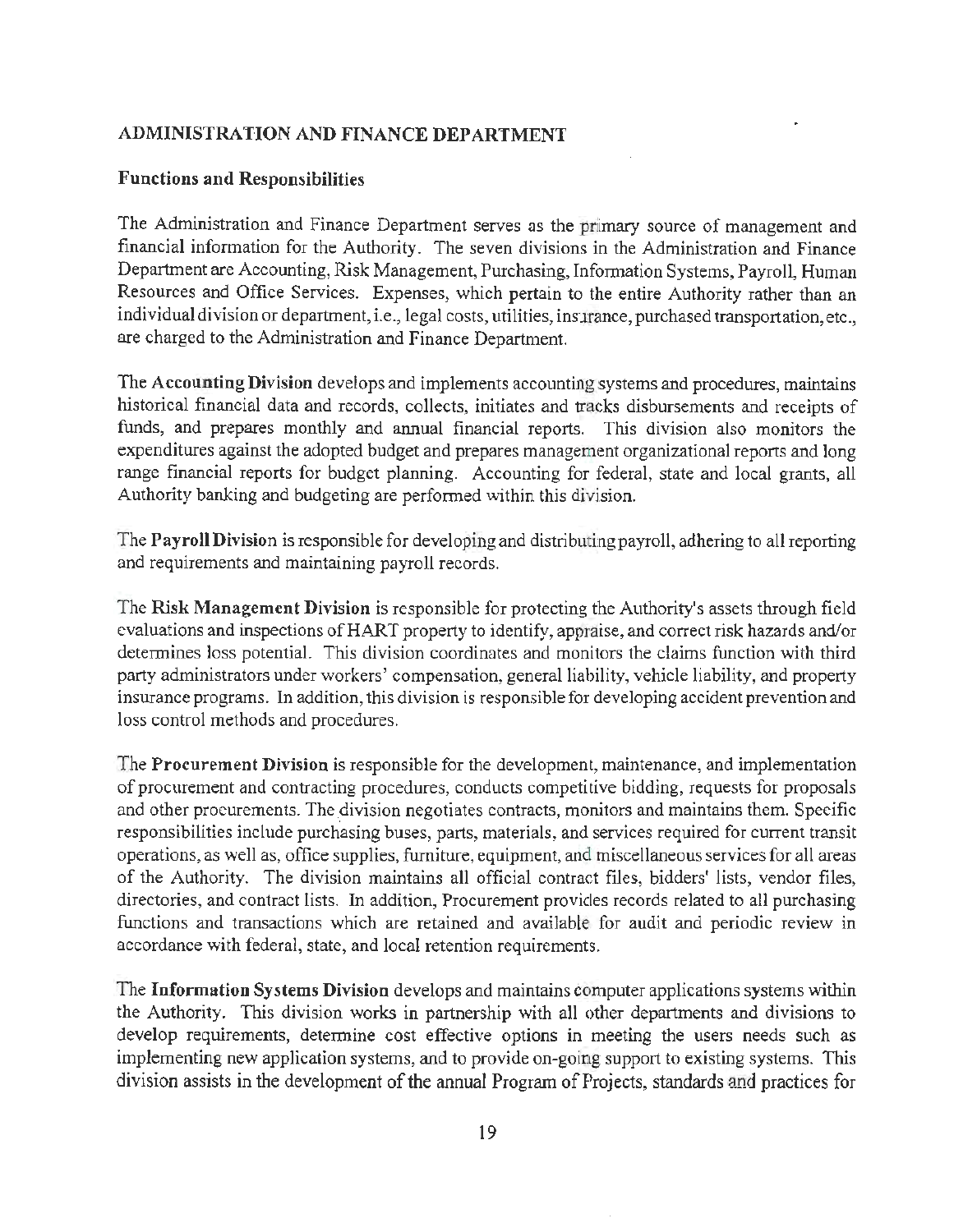information systems, and technology appropriate to the Authority's plans, goals, and objectives. In addition, the division is responsible for coordinating and directing activities required to protect and recover information systems assets in the event of a disaster.

The Offices Services Division is responsible for collecting, recording, and reporting revenue and ridership information. The Office Services Division has the lead role in counting the revenue collected daily from the fareboxes, scheduling personnel, and maintaining the equipment used in this function.

The Human Resources Division provides services for managing and developing the Authority's human resources. These services include: planning for, recruiting, hiring, and training a qualified workforce to meet the Authority's staffing needs; ensuring a balanced, competitive and comprehensive system for compensating employees, planning for and designing competitive, cost effective, and comprehensive benefits programs; administering retirement programs; coordinating labor relations activities; providing effective employee assistance and wellness programs; managing substance abuse prevention and drug/alcohol testing requirement; and upholding the Authority's commitment to Affirmative Action and Equal Employment Opportunity practices.

### Challenges and Opportunities in 1999

The Accounting Division will be key in monitoring the financial condition through this difficult budget year. The Division will be involved with the planning and organization of an expected upcoming referendum for new funding. Although the referendum will not occur until fiscal year 2000, the work needed to plan and support it will be done in 1999.

Several new initiatives are underway in the Human Resources Division. HART is participating in a partnership with Department of Labor, Chamber of Commerce, Brewster Technical Center, and W.A.G.E.S Coalition (Welfare to Work), to identify alternative labor pools in Hillsborough County. This is an integrated multi-dimensional partnership with a local one-stop information center for business and industry. Brewster Technical Center provides specific training and job coaching to WAGES participants which working with business and industry to provide the needed labor pool consistent with their needs. :

HART is a Host Agency with American Association of Retired People Senior Community Service Employment Program, providing a temporary work training site and work supervision for AARP enrollees.

The Human Resources Division training initiatives for fiscal year 1999 include the annual drug-free workplace training update to all safety sensitive employees, and FTA third-party contracting courses for a wide variety of employees responsible for contract management, procurement and grant administration. Technical and management information software training will be stepped up as HART continues shifting all users to upgraded software. HART is providing a partnership training site for Learey Technical Center to offer a wide array of technical, management, and professional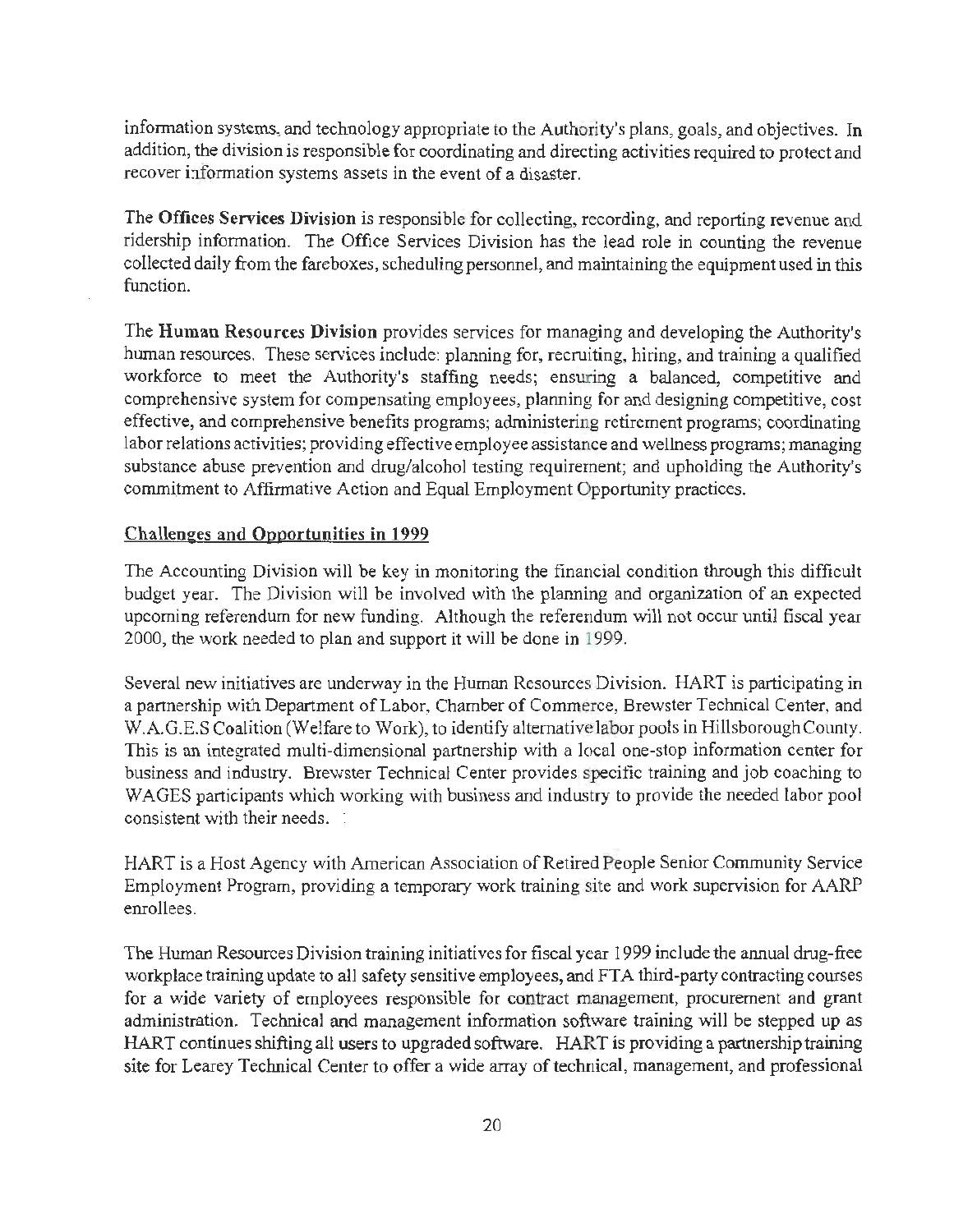development courses to HART employees as well as to employees of other businesses and industries in Hillsborough County.

Individual employee needs evaluations are in progress to assess levels of existing skills and training needs. The Human Resources Division, Risk Management Division, and Operations Division will be jointly developing and delivering training to supervisors on accident investigations standard operating procedures. The new maintenance training has begun and will accelerate throughout fiscal year 1999. Several transit properties around the country have expressed a desire to send members of their maintenance staff through the HART training classes. This program has a potential of becoming a future profit center.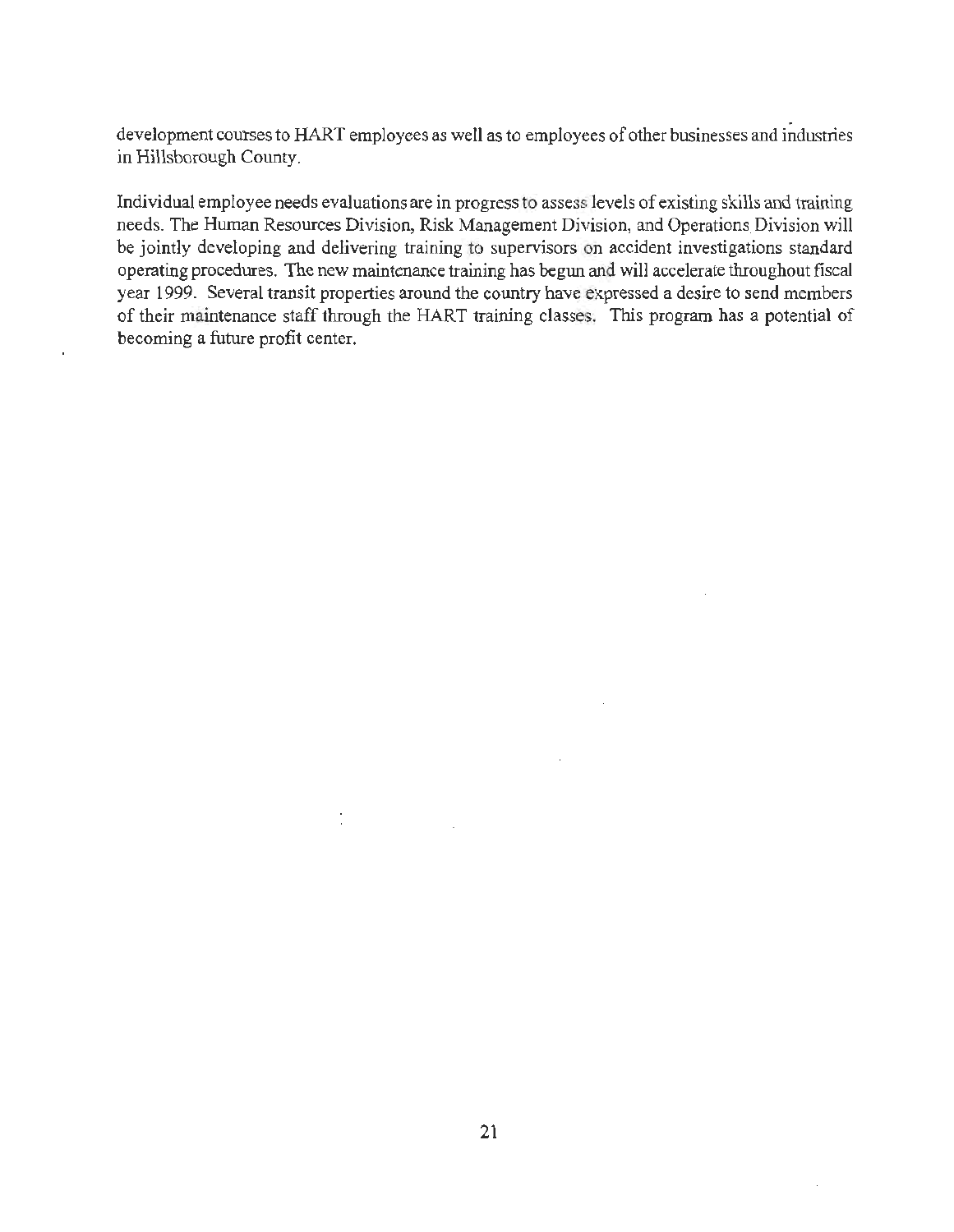| ADMINISTRATION AND FINANCE DEPARTMENT       |                  |                  |
|---------------------------------------------|------------------|------------------|
|                                             |                  | FY 1999          |
|                                             | FY 1998          | PROPOSED         |
| POSITION TITLE                              | <b>POSITIONS</b> | <b>POSITIONS</b> |
| Director of Administration & Finance        | $\overline{1.0}$ | 1.0              |
| Office Services Coordinator                 | 1.0              | 1.0              |
| Administrative Clerk                        | 1.0              | 1.0              |
| MIS Manager                                 | 1.0              | 1,0              |
| Network Systems Specialist                  | 1.0              | 1.0              |
| Accounting Manager                          | 1.0              | 1.0              |
| Senior Accountant - General Ledger          | 1.0              | 1.0              |
| Senior Accountant - Grants                  | 0.1              | 1.0              |
| Accountant II - GFI                         | 1.0              | 1.0              |
| Accountant I                                | 2.0              | 2.0              |
| Accounting Aide II                          | 1.0              | 1.0              |
| A/P Coordinator                             | 1.0              | 1.0              |
| Offices Services Assistant                  | 1.0              | 1.0              |
| Payroll Coordinator                         | 1.0              | 1.0              |
| Payroll Assistant II                        | 1.0              | 1.0              |
| Procurement Manager                         | 1.0              | 1.0              |
| Secretary II                                | 1.0              | 1.0              |
| Purchasing Agent III                        | 2.0              | 2.0              |
| Purchasing Agent I                          | 0.1              | 1.0              |
| Human Resources Manager                     | 0.1              | 1.0              |
| HR Administrative Assistant II - Benefits   | 1.0              | 1.0              |
| HR Administrative Assistant II - Employment | 1.0              | 1.0              |
| Risk & Environmental Safety Manager         | 1.0              | 1.0              |
| Risk Specialist II                          | 1.0              | 1.0              |
| Risk Specialist I                           | 1.0              | 1.0              |
| Secretary II                                | 1.0              | 1.0              |
| Risk Specialist III                         | 1.0              | 1.0              |
| Management Trainee                          | 1.0              | 1.0              |
| <b>TOTAL</b>                                | 30.0             | 30.0             |

 $\epsilon_{\rm in}$ 

ł,

 $\bar{z}$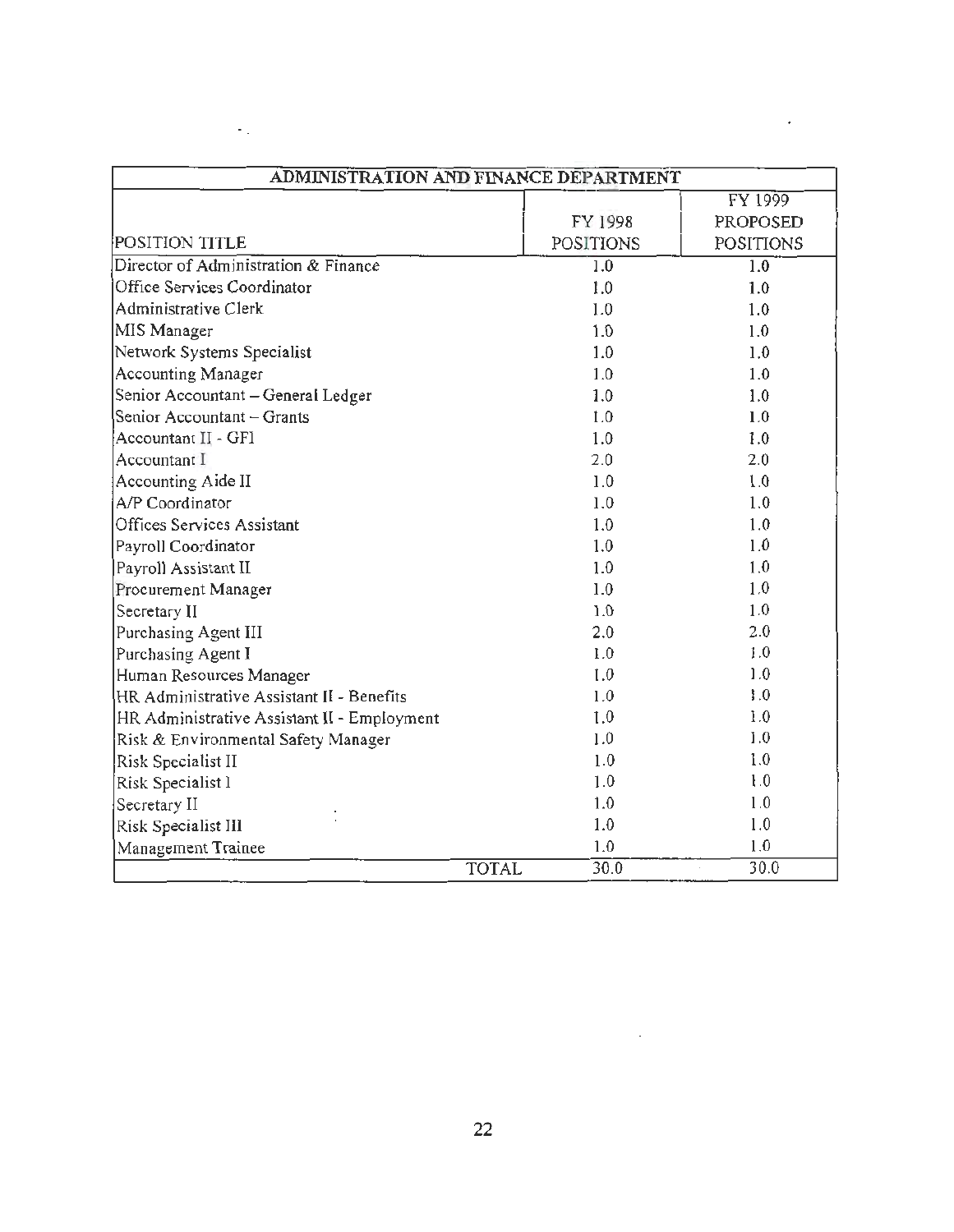| <b>ADMINISTRATION &amp; FINANCE</b><br>SUMMARY OF EXPENSES | FY98<br><b>ADOPTED</b><br><b>BUDGET</b> | FY99<br>PROPOSED<br><b>BUDGET</b> |
|------------------------------------------------------------|-----------------------------------------|-----------------------------------|
| Salaries & Fringes                                         | \$958,500                               | \$891,800                         |
| Contractual Services                                       | 201,000                                 | 179,000                           |
| Material & Supplies                                        | 46,000                                  | 49,000                            |
| Other Expenses                                             | 121,000                                 | 128,000                           |
| TOTALS                                                     | \$1,326,500                             | \$1,247,800                       |

l,

 $\bar{z}$ 

 $\mathbb{Z}_2$ 

 $\overline{\phantom{a}}$ 

 $\frac{1}{2}$ 

 $\bar{z}$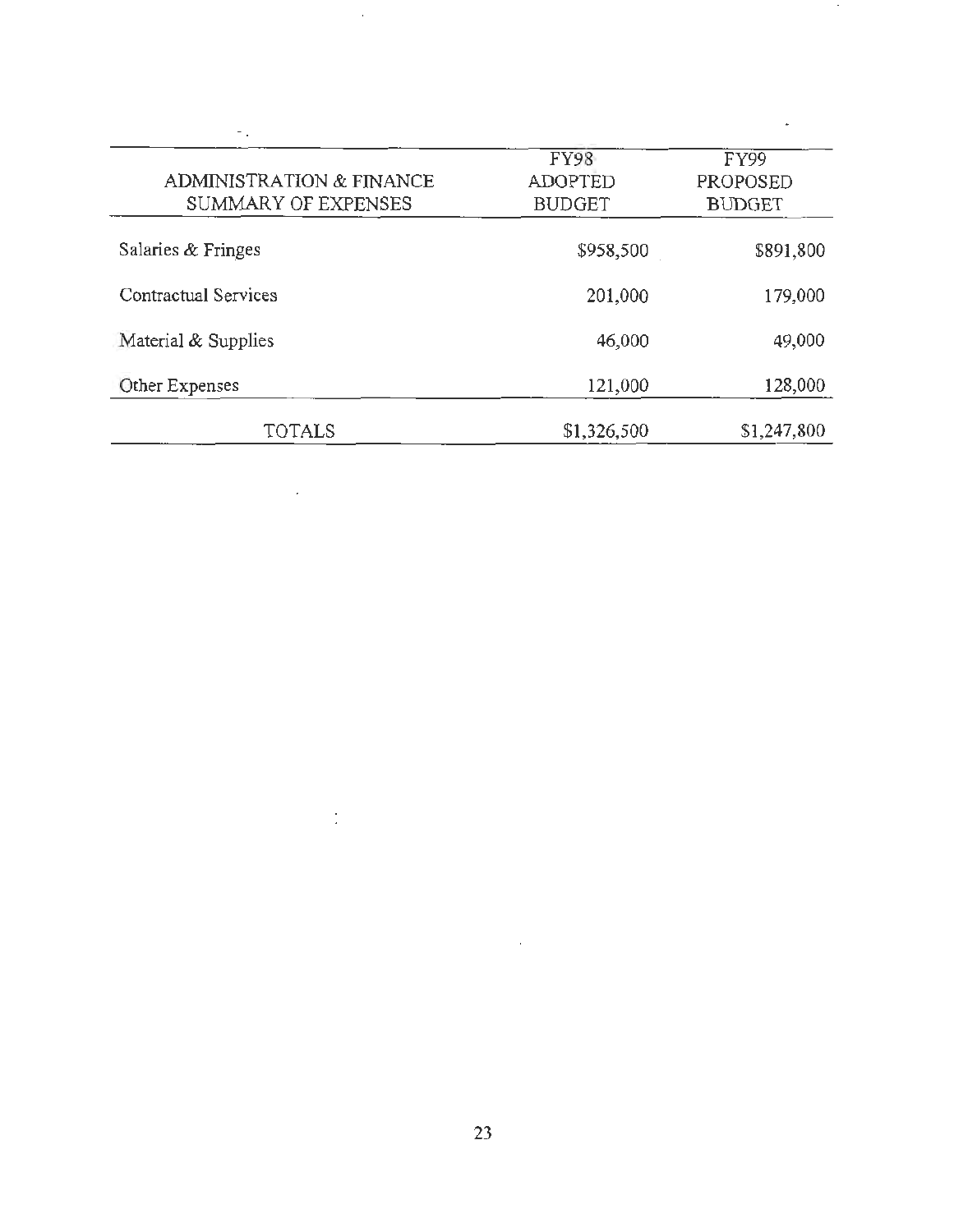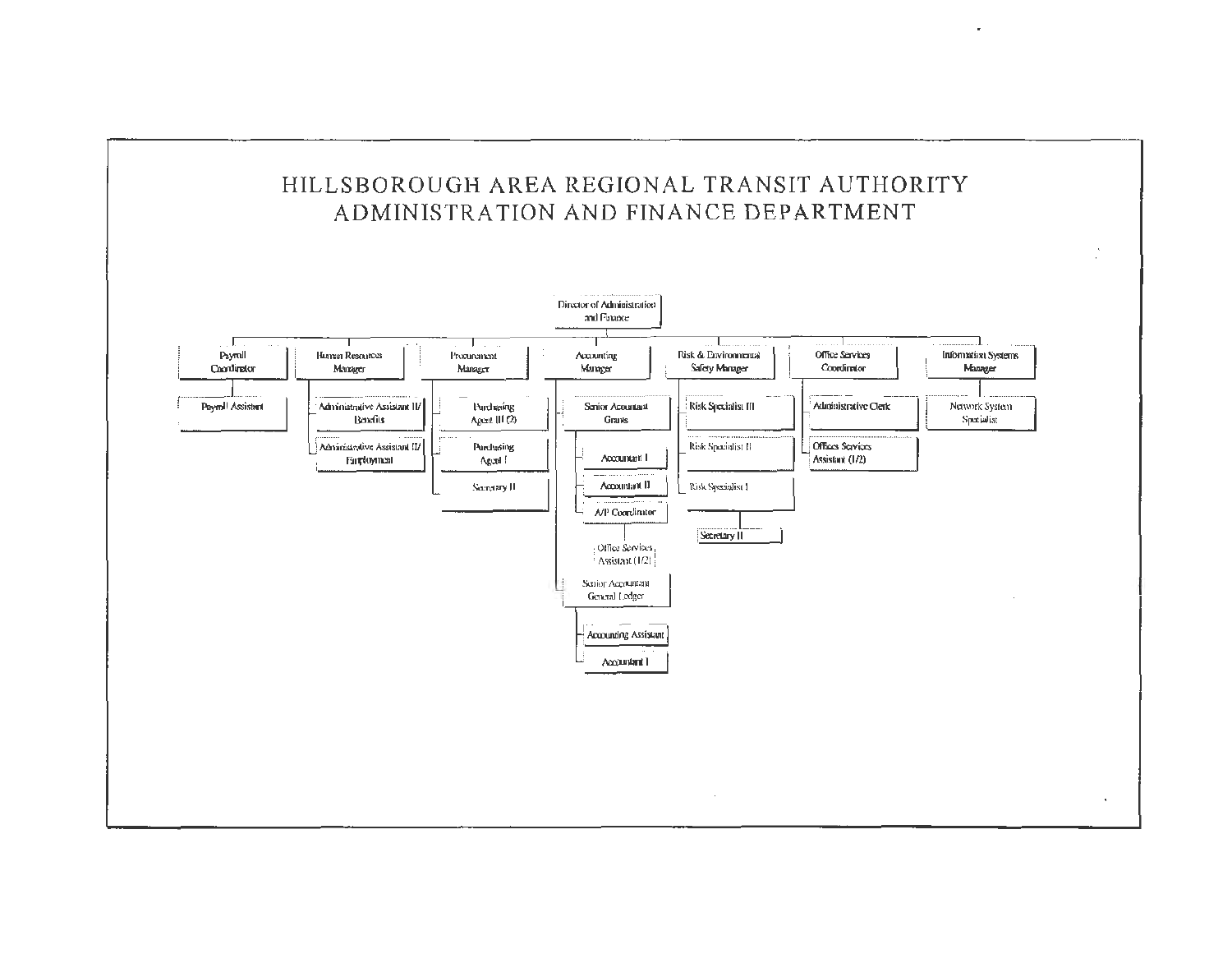## PLANNING AND DEVELOPMENT DEPARTMENT

## Functions and Responsibilities

The Planning and Development Department is responsible for service and facility planning, conducting research and analysis, fulfilling federal and state documentation requirements, and applying for and managing grants.

The Planning and Development Department is the primary liaison to the cities, Hillsborough County, Metropolitan Planning Organization (MPO), Florida Department of Transportation (FDOT), and the Federal government. The Department monitors federal and state legislation and provides input as to HART's needs to these units of government.

Planning and Development Department staff either represent HART on a multitude of committees with ongoing functions or coordinate with: Metropolitan Planning Organization (MPO), Commuter Rail Authority, Citizens Advisory Committees of both HART and the MPO, the MPO Technical Advisory Committee, Bicycle Advisory Committee (MPO), Livable Roadways Committee (MPO), Mobility Enhancement Study, Gandy Boulevard MIS (FDOT), FDOT Technical Advisory Group on Urban Corridors, the Greater Tampa Utility Group, Mayor's Alliance for Persons with Disabilities, the Citizens' Alliance, and the Transportation Disadvantaged Coordinating Board.

The Planning and Development Department is also responsible for monitoring and reporting of program specific information. It prepares the transit element of the MPO's Transportation Improvement Program and the Unified Work Program. The Transit Development Plan, and Title VI Report. The Planning and Development Department produce plans for the Federal Transit Administration (FTA). The Title VI report is required every three years while all others are required annually.

The Engineering and Development Division of the Planning and Development Department conducts land-use/transit planning reviews and is currently implementing ten physical projects: shelters, benches, sidewalk accessibility, private park-and-ride improvements, bus stop improvements, University Area Transfer Center, The Historic Electric Streetcar, University Plaza bus stop, downtown intermodal terminal, and the Netpark (formerly East Lake) park-and-ride. Of these projects, five are multi-location with each requiring site visits and meetings with numerous landowners, and permitting through numerous agencies. The Division manages the general engineering contractor, the interlocal agreement with the City on the Historic Electric Streetcar, and the Mobility Project contractor.

Two major planning/engineering efforts are underway. The first is the Tampa-Ybor Streetcar project. It is in design for phase I. HART and the City of Tampa are working jointly to staff and implement this project. Planning is starting follow-on phases of the streetcar and scoping is starting on a streetcar plaza. The second major effort is the Mobility Project. The environmental evaluation of the final alternatives will begin during the year.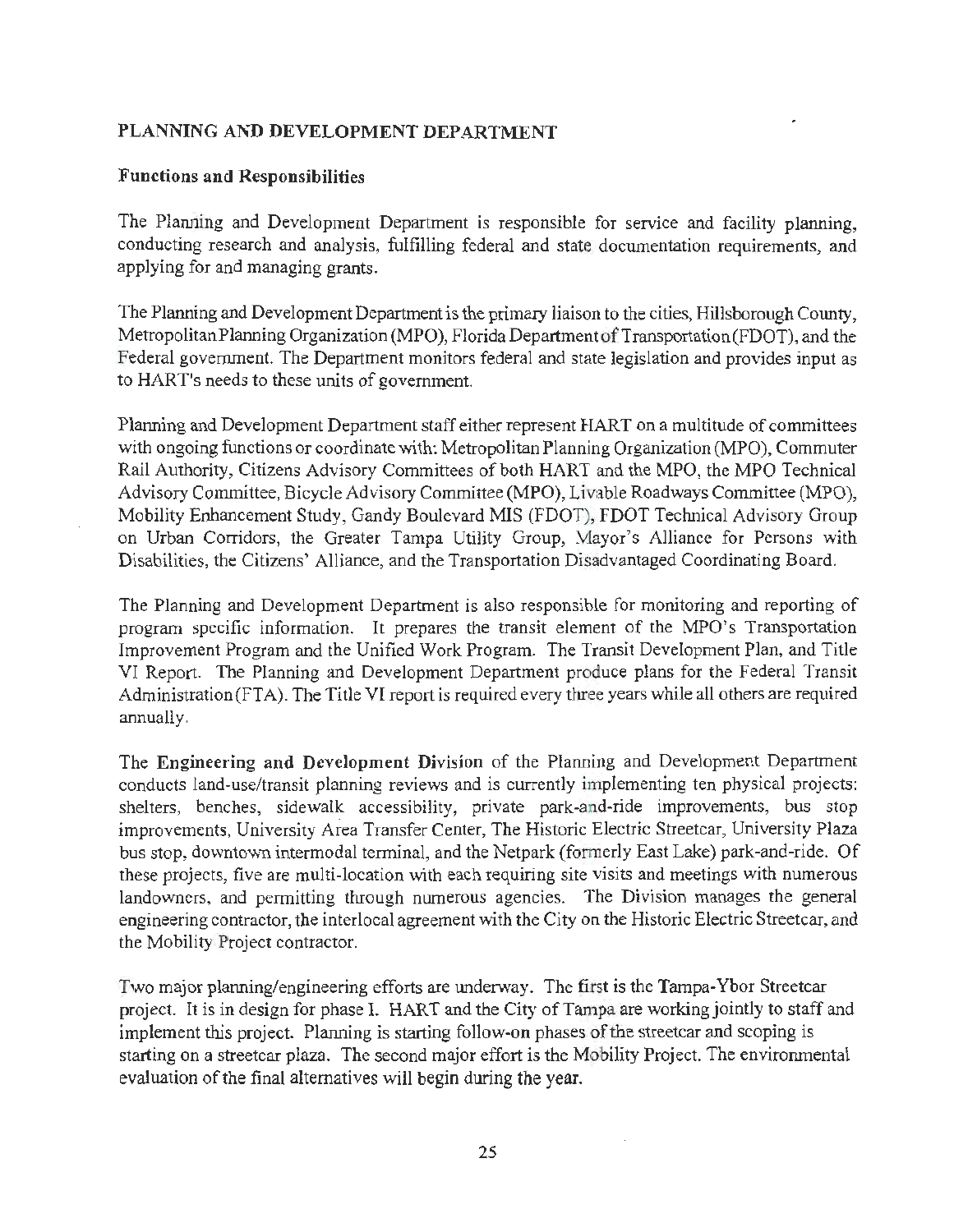The Service Planning and Documentation Division does short range and long range planning as well as monitoring and documentation of plans. Staff of this division evaluates trends in comparison to other transit properties, does the planning for ADA paratransit services, manages the eligibility process for ADA clients, coordinates with the contractor and investigates service problems. Data collection related to transit performance is currently in the Planning Department where staff conducts daily on-board surveys for national ridership reporting for all modes of public transportation; analyzes ridership and productivity on HART services, and makes recommendations for mobility enhancements and service improvements.

The HART Transit Library is maintained for the use of staff and others interested in transit issues. This Division manages the general planning contractor and the contracts for governmental coordinators in Tallahassee and Washington, D.C.

## Challenges and Opportunities in 1999

During the year, the Development Division will complete the construction of the University Area Transit Center, complete construction of 24 bus shelters, begin construction of the streetcar; complete environmental work and land acquisition for transit terminal in downtown Tampa, complete design of transit plaza and stations for the streetcar.

During 1999, HART will provide paratransit service in a fashion that complies with ADA. The availability of the services during later hours and on weekends will be continued. The Service Planning and Documentation Division of the Department does the certifications including a face-toface interview with every applicant. The ADA and the construction programs have top priority for the Department.

Every three years, a major survey of ridership will be done. In fiscal year 1999, a smaller sample using the same questions will be done around the same time of year, in October 1998, to profile riders and evaluate how the routes are functioning. The survey will include awareness components to help adjust public information materials and activities.

Finally, the Metropolitan Planning Organization is updating the Long Range Transportation Plan during 1999. The update will reflect proposals to add rail service that complements bus service.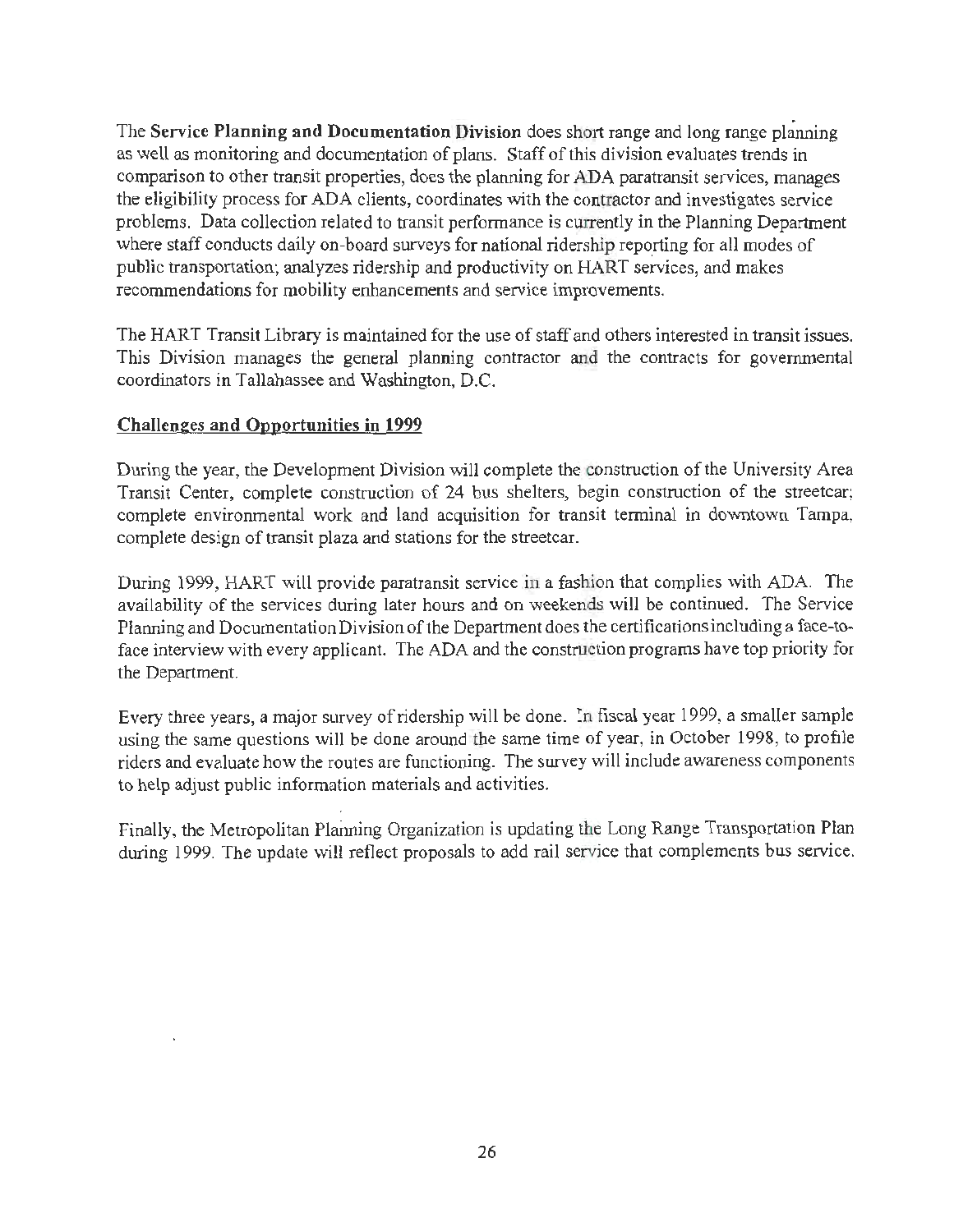| PLANNING AND DEVELOPMENT DEPARTMENT           |           |                  |
|-----------------------------------------------|-----------|------------------|
|                                               |           | FY 1999          |
|                                               | FY 1998   | PROPOSED         |
| POSITION TITLE                                | POSITIONS | <b>POSITIONS</b> |
| Director of Planning & Development            | 1.0       | 1.0              |
| Secretary III                                 | 1.0       | 1.0              |
| Manager of Service Planning and Documentation | 1.0       | 1.0              |
| Planners                                      | 3.0       | 3.0              |
| Route Statistician                            | 1.0       | 1.0              |
| Planning Aide                                 | 1.0       | 1.0              |
| Planning Aide - Part Time                     | .5        | .5               |
| Manager of Engineering and Development        | 1.0       | 1.0              |
| Engineer I                                    | 0.0       | 1.0              |
| Senior Planner                                | 1.0       | 1.0              |
| Development Secretary                         | 0.0       | 1.0              |
| <b>TOTAL</b>                                  | 10.5      | 12.5             |

| PLANNING & DEVELOPMENT<br>SUMMARY OF EXPENSES | <b>FY98</b><br><b>ADOPTED</b><br><b>BUDGET</b> | <b>FY99</b><br>PROPOSED<br><b>BUDGET</b> |
|-----------------------------------------------|------------------------------------------------|------------------------------------------|
| Salaries & Fringes                            | \$137,600                                      | \$162,200                                |
| Contractual Services                          | 155,709                                        | 111,250                                  |
| Material & Supplies                           | 10,000                                         | 14,000                                   |
| Other Expenses                                | 82,500                                         | 88,500                                   |
| TOTALS                                        | \$385,809                                      | \$375,950                                |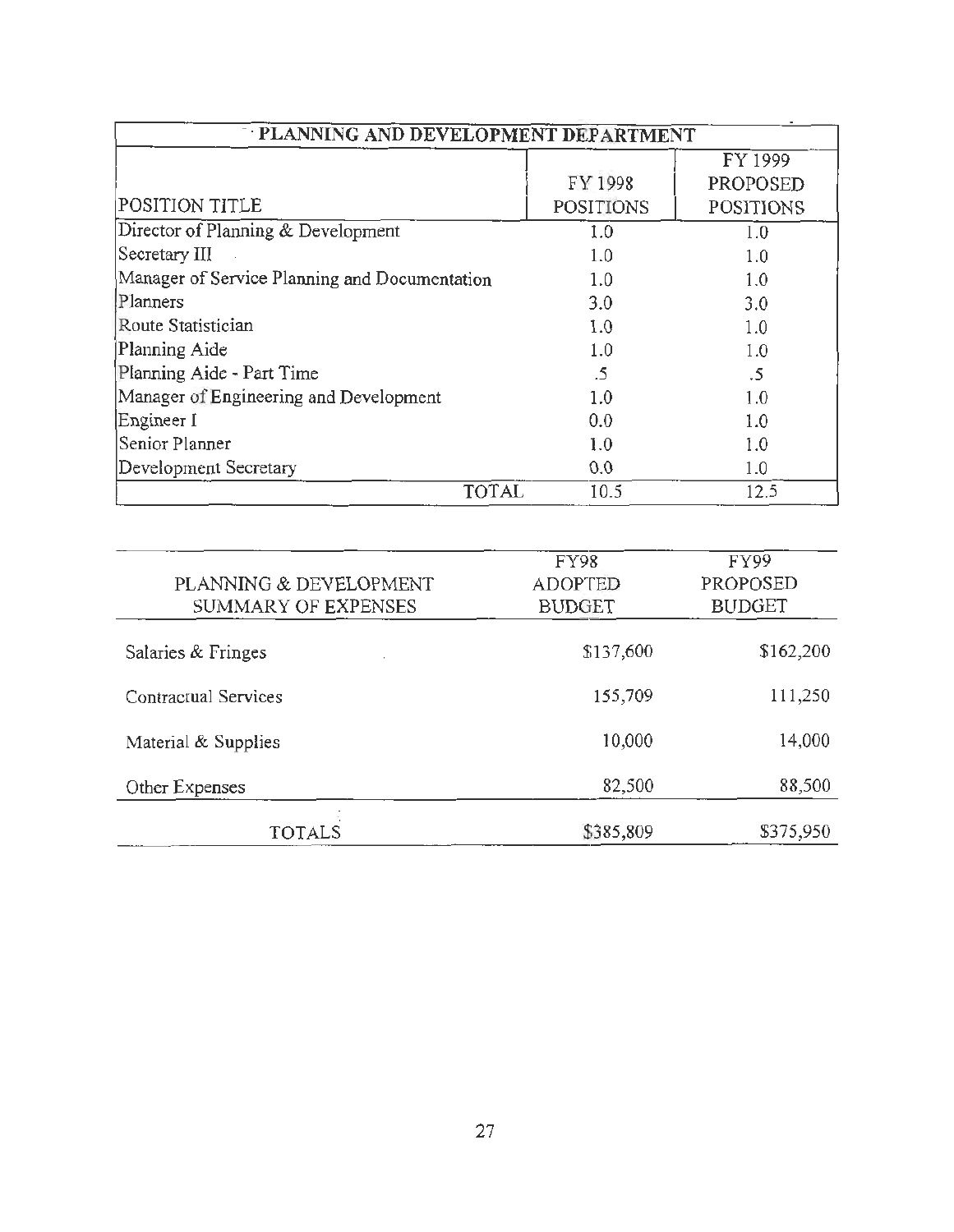

 $\sim$ 

 $\sim$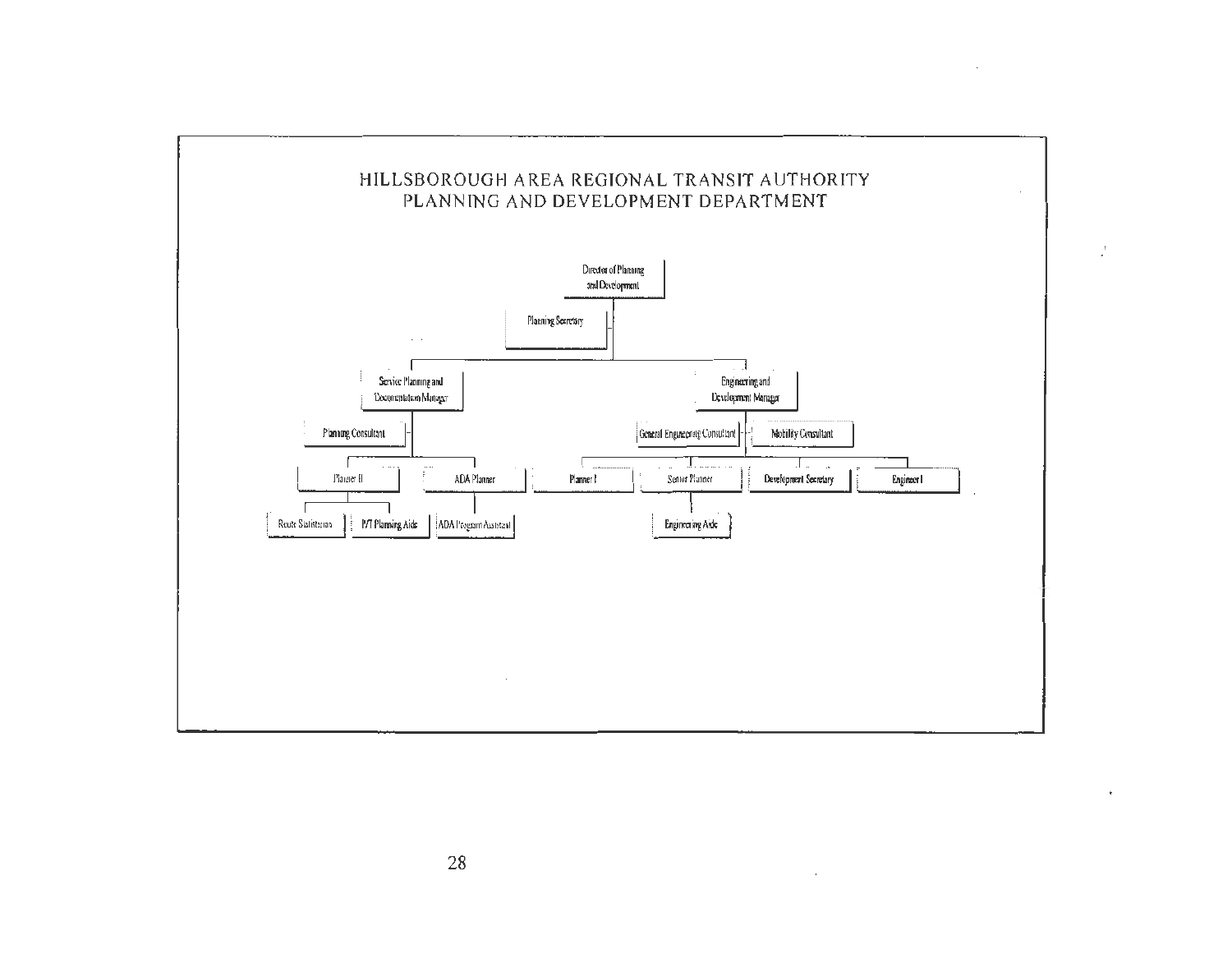### MARKETING AND PUBLIC INFORMATION DEPARTMENT

### Function and Responsibilities

The Marketing and Public Information Department staff is composed of the following positions: Director of Marketing and Public Information; Marketing Manager; Public Information Coordinator; Promotions and Advertising Specialist; Marketing Representatives and secretarial support.

This team is charged with maximizing transit usage in the community. The process to gain this includes assessing potential markets, determining the services needed or modifying existing services, and marketing these services. The Marketing and Public Information Department's charge is to provide coordinated, theme-based outreach programs that sell mobility, result in educated consumers and provide for convenient access to tickets, passes and information. These outreach efforts include HART-sponsored public events as a means of leveraging media time and promoting transit use.

The marketing staff performs the following tasks in order to educate, inform and motivate the public to try transit: market research; activity/event planning; public information/press relations; coordination and implementation of project needs; project budgeting; community and business outreach programs; resident awareness programs; information outlets; dissemination of transit information including supporting management of the HARTSaver Discount Pass Program which includes managing 47 sales points and sale-by-mail program, Vanpool Program, Guaranteed Ride Home Program, Transit Promotions Program, Shuttle Promotions Program and the Exterior/Interior Bus Advertising Program; multi-media advertising campaigns; management of the transit information centers and the overall responsibility of producing informational materials that will promote public awareness of the Authority.

Community and business outreach strategies are comprehensive in scope to develop broad-based support from constituent networks. HART continues its close ties with various alliances to sell the mobility concept. These alliances include Bay Area Commuter Services, Inc.; the City of Tampa Transportation Demand Management Project; the Downtown Tampa Transportation Management Organization; the Hillsborough County Transportation Demand Management Project; the University North Transportation Initiative; and the Westshore Transportation Management Organization.

The Corporate Transit Sponsor Program provides employers with an employee benefit that ultimately can increase ridership and reduce traffic congestion via transit subsidies. The Guaranteed Ride Home Program seeks to make transit more appealing by eliminating objections. The Vanpool Program provides an alternative travel mode that combines work trips. The Bikes-on-Bus Program is promoted to enhance people's ability to travel without an automobile. Annually, HART sponsors the Bike-the-Bay event with the Tampa Downtown Partnership. Every two years HART and the Partnership team up to sponsor the Transportation Town Hall Meeting which brings together a wide range of people.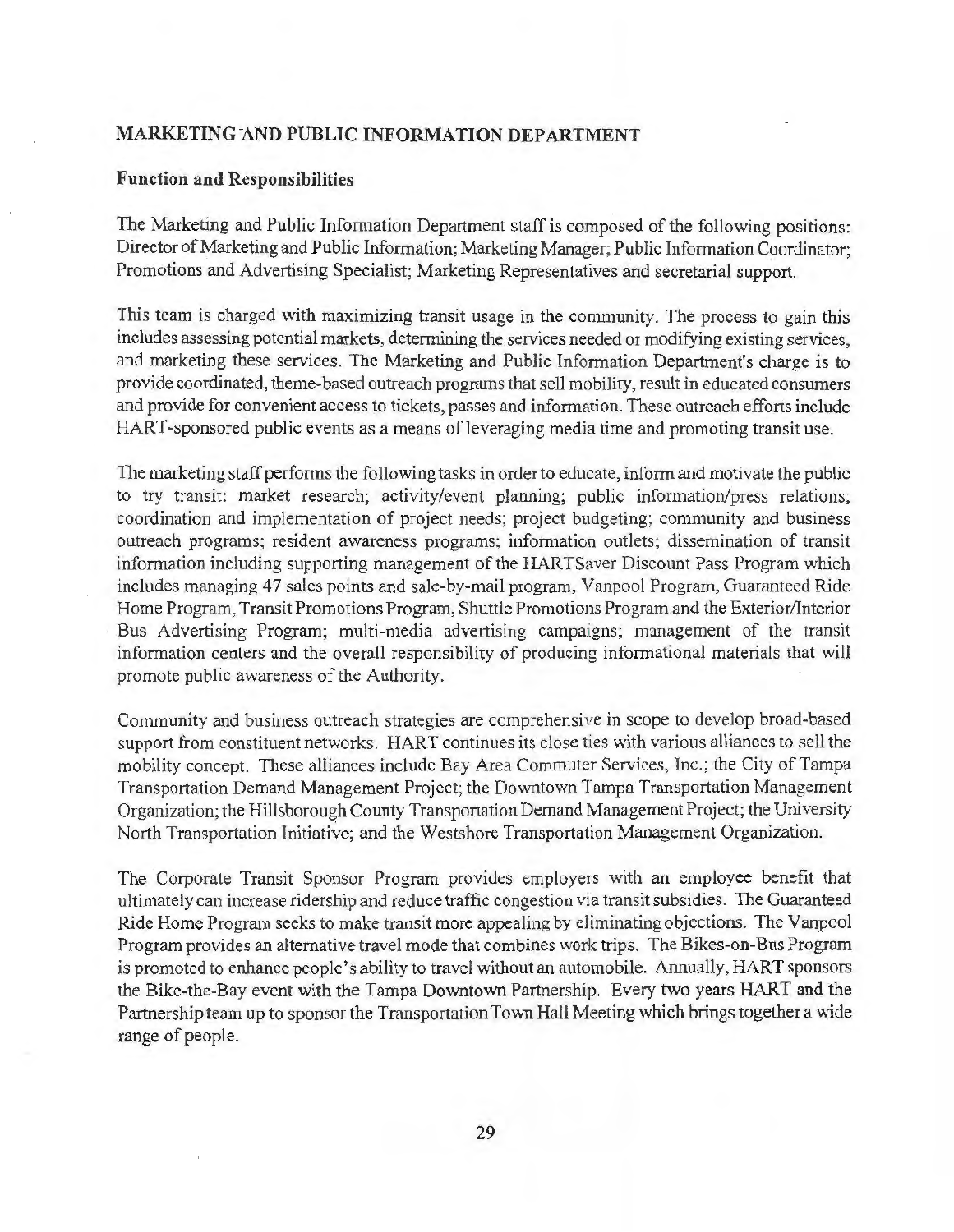The marketing staff head up the consumer education programs like Bus Buddy Program, Speakers Bureau, and Transit Education in the Schools Program. The marketing team coordinates the activities of the HART Consumer Advisory Committee. The marketing staff coordinates buses for various promotions and community events, and HART volunteers for community projects. To keep customers informed, the marketing staff produces a monthly HARTRider newsletter, produces messages that are transmitted via the public address system on board the buses and· via the phone lines, interior bus displays, flyers, notices and materials for the commuter centers at Westshore Plaza and University Mall.

The Marketing and Public Information Department is responsible for HART's Art in Public Places program and projects. The art for the University Park Transit Center is a project in 1998.

The Marketing and Public Information Department runs the Northern Transit Terminal and the Downtown Commuter Center. The Commuter Center is a joint project of the Downtown Partnership, City of Tampa, FDOT and YMCA.

The Fiscal Year 1998 Marketing Plan targets specific markets: new residents, students, senior citizens, the disabled, and Hispanics. Speakers Bureau efforts, Transportation Awareness Day events, individualized trip planning efforts, assistance with the Welfare to Work Program, and hands-on demonstrations portray transit as a viable travel option. There will be concentrated effort on promoting the expanded paratransit service, and opening the University Park Transit Center. Various programs will be expanded to improve customer usability of the system-schedule outlets, HARTSaver Pass outlets, direct main/doorhanger promotions, transit information blitz efforts, and system signage. A new customer service information system will enhance HART's efforts to educate and inform current and potential riders.

| MARKETING AND PUBLIC INFORMATION DEPARTMENT |                  |                  |
|---------------------------------------------|------------------|------------------|
|                                             |                  | FY 1999          |
|                                             | FY 1998          | PROPOSED         |
| POSITION TITLE                              | <b>POSITIONS</b> | <b>POSITIONS</b> |
| Director of Marketing & Public Information  | 1.0              | 1.0              |
| Administrative Assistant II                 | 1.0              | 1.0              |
| Marketing Manager                           | 1.0              | 1.0              |
| Promotions & Advertising Specialist         | 1.0              | 1.0              |
| Public Relations and Information Officer    | 0.0              | 1.0              |
| Public Information Coordinator              | 1.0              | 1.0              |
| Marketing Administrative Aide               | 1.0              | 1.0              |
| Marketing and Customer Service Aide         | 3.0              | 3.0              |
| <b>TOTAL</b>                                | 9.0              | 10.0             |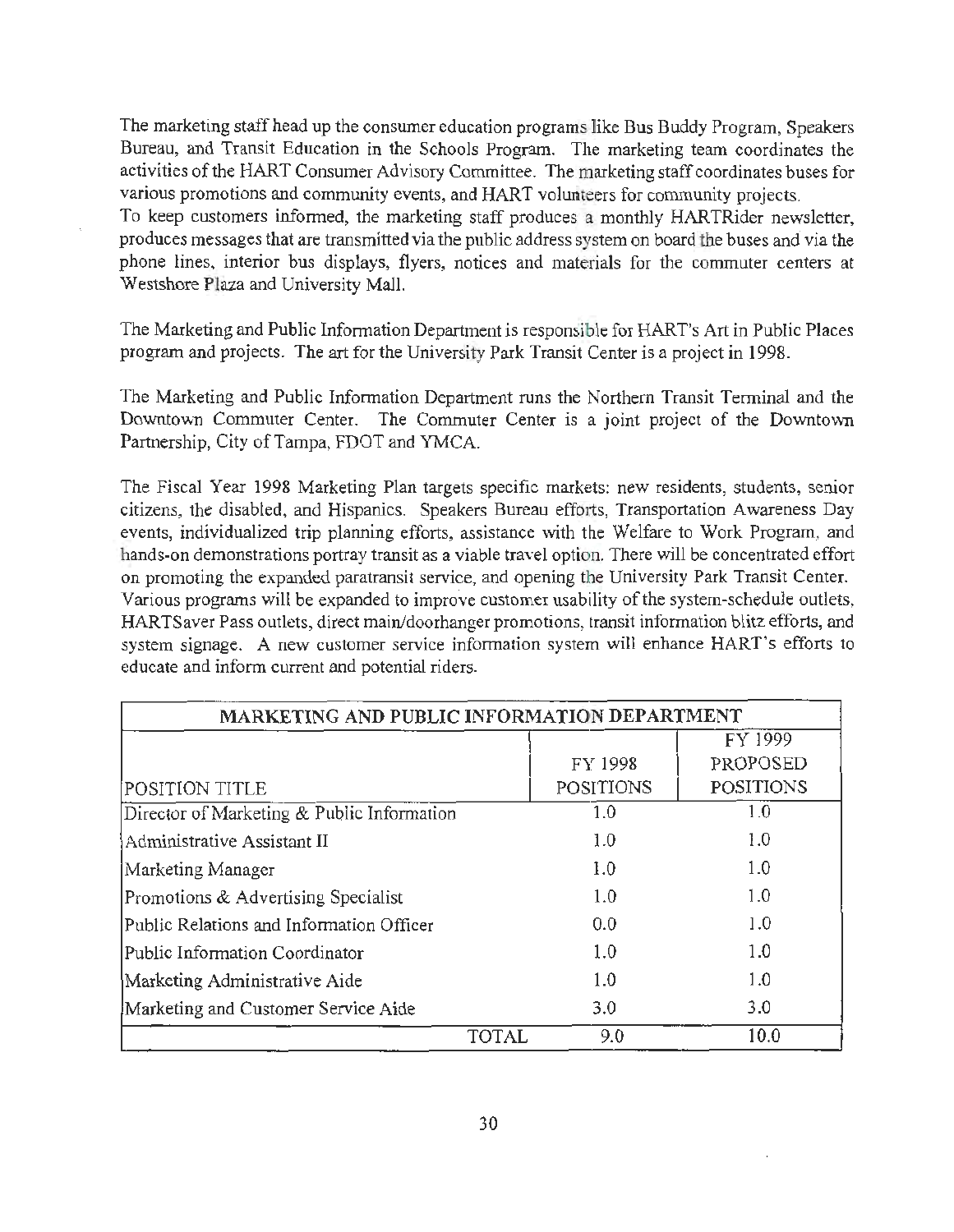| $\tau$ .<br>MARKETING & PUBLIC INFORMATION<br>SUMMARY OF EXPENSES | <b>FY98</b><br><b>ADOPTED</b><br><b>BUDGET</b> | FY99<br>PROPOSED<br><b>BUDGET</b> |
|-------------------------------------------------------------------|------------------------------------------------|-----------------------------------|
| Salaries & Fringes                                                | \$322,300                                      | \$427,600                         |
| Contractual Services                                              | 6,250                                          | 6,250                             |
| Material & Supplies                                               | 128,000                                        | 134,000                           |
| Other Expenses                                                    | 262,500                                        | 273,000                           |
| TOTALS                                                            | \$719,050                                      | \$840,850                         |

 $\frac{1}{2}$  ,  $\frac{1}{2}$  ,  $\frac{1}{2}$ 

 $\epsilon$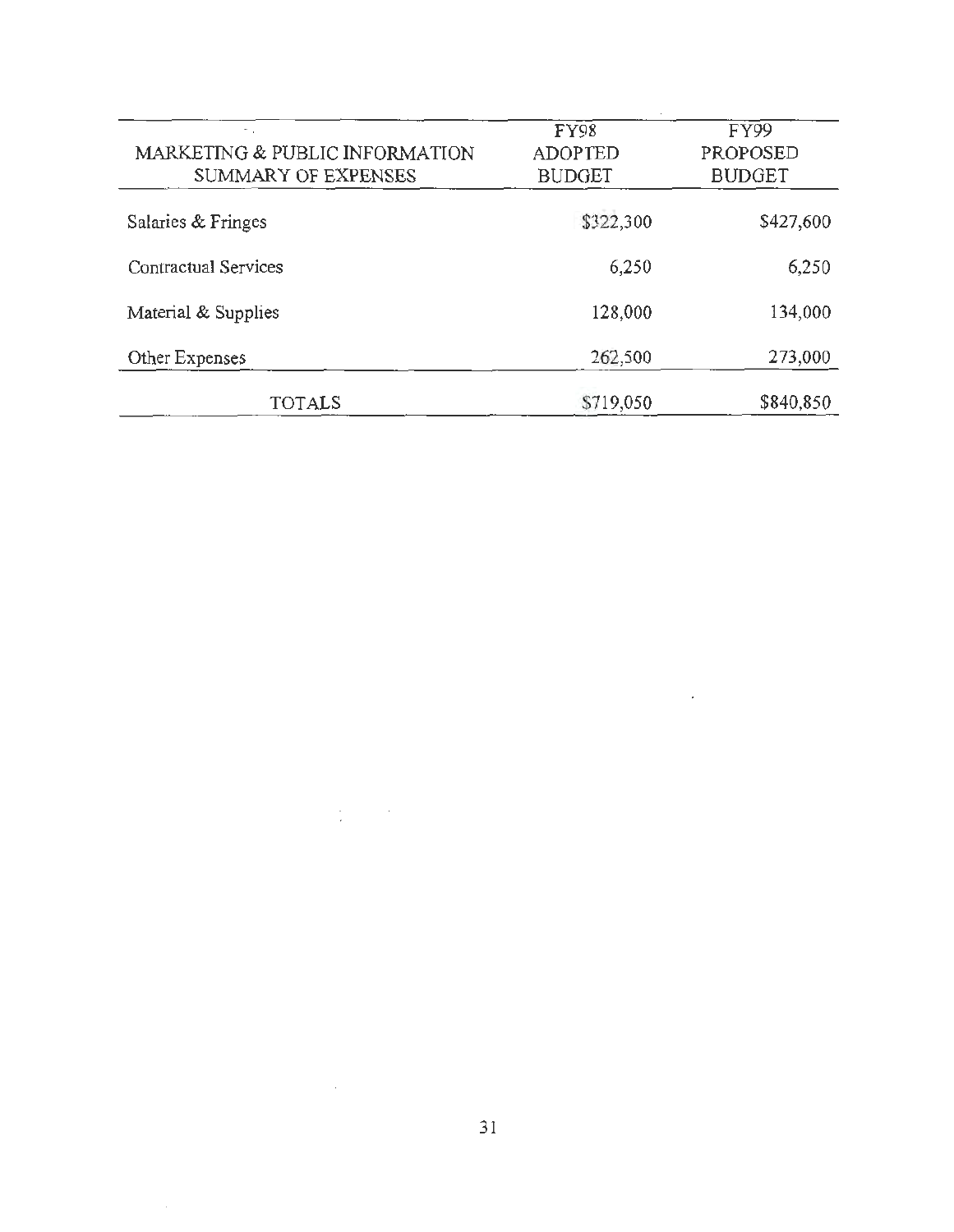

 $\star$  .

 $\overline{\phantom{a}}$ 



 $\ddot{\cdot}$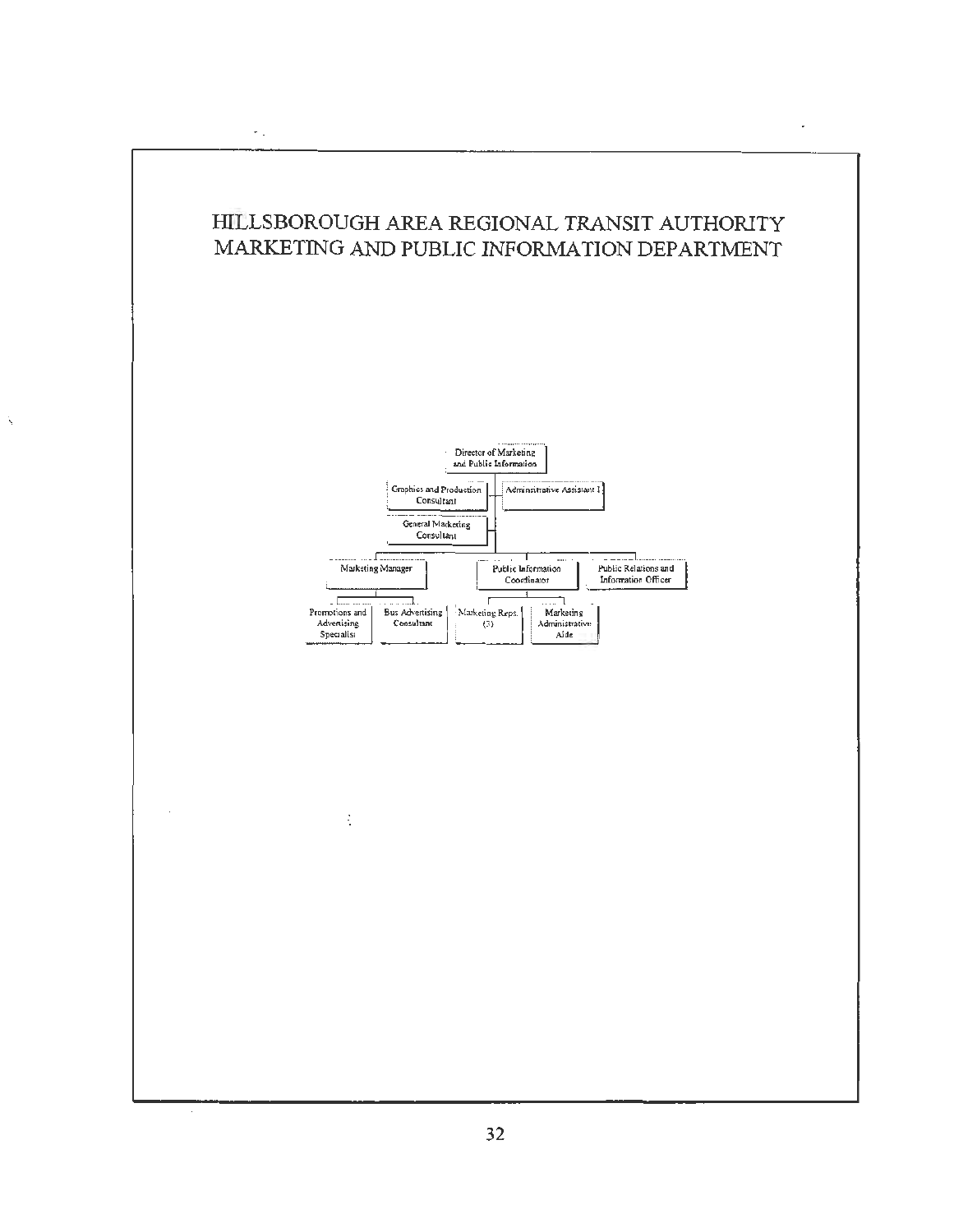### **OPERATIONS-DEPARTMENT**

### **TRANSPORTATION DIVISION**

#### **Functions and Responsibilities**

The Transportation Division is responsible for the operation of HART's 172 buses that provided 8.6 million passenger trips during fiscal year 1997 on 34 local fixed routes (including the Ybor Trolley and South County Circulator) and 13 express routes. Transportation Division staffing includes 250 bus operators and 18 transportation supervisors/dispatchers. The supervisors and dispatchers are responsible for fleet communications and service delivery from HART's Central Operations Center on 21<sup>st</sup> Avenue, scheduling the extraboard, all street operations, monitoring quality of service to our customers, and system performance. All safety and training functions for the bus operators are performed within the division including new hire training, refresher and defensive driving course (National Safety Council) training, ADA/sensitivity training for HART and contract carrier employees, accident investigation and accident grading.

The Scheduling Section is responsible for creating and administering the operator general run bids, which includes all run cutting and scheduling activities, vehicle blocking, data analysis, creating schedules and route maps for public timetables and terminal/on-street information displays and the administration of the actual bidding process. Other duties of the section are monitoring route/service performance, developing/analyzing on-time performance data and the administration of the operators' vacation and holiday bids.

The customer service and telephone information center responds to customer requests for information about using the system and collect complaints and complements on HART's performance. This section is also responsible for coordination of HART's discount ID program and assists in the certification process for paratransit patrons.

Planned training activities for Fiscal Year 1999 will impact the labor costs of the division. These include: continuation of weekly bus operator refresher training which consists of a two-day course reviewing standard operating procedures, drug and alcohol awareness and defensive driving practices; computer training for all non-bargaining and supervisory staff involving a series of courses offered off-site; and in-house workshops for supervisory staff focusing on the development of written communication skills and basic management practices.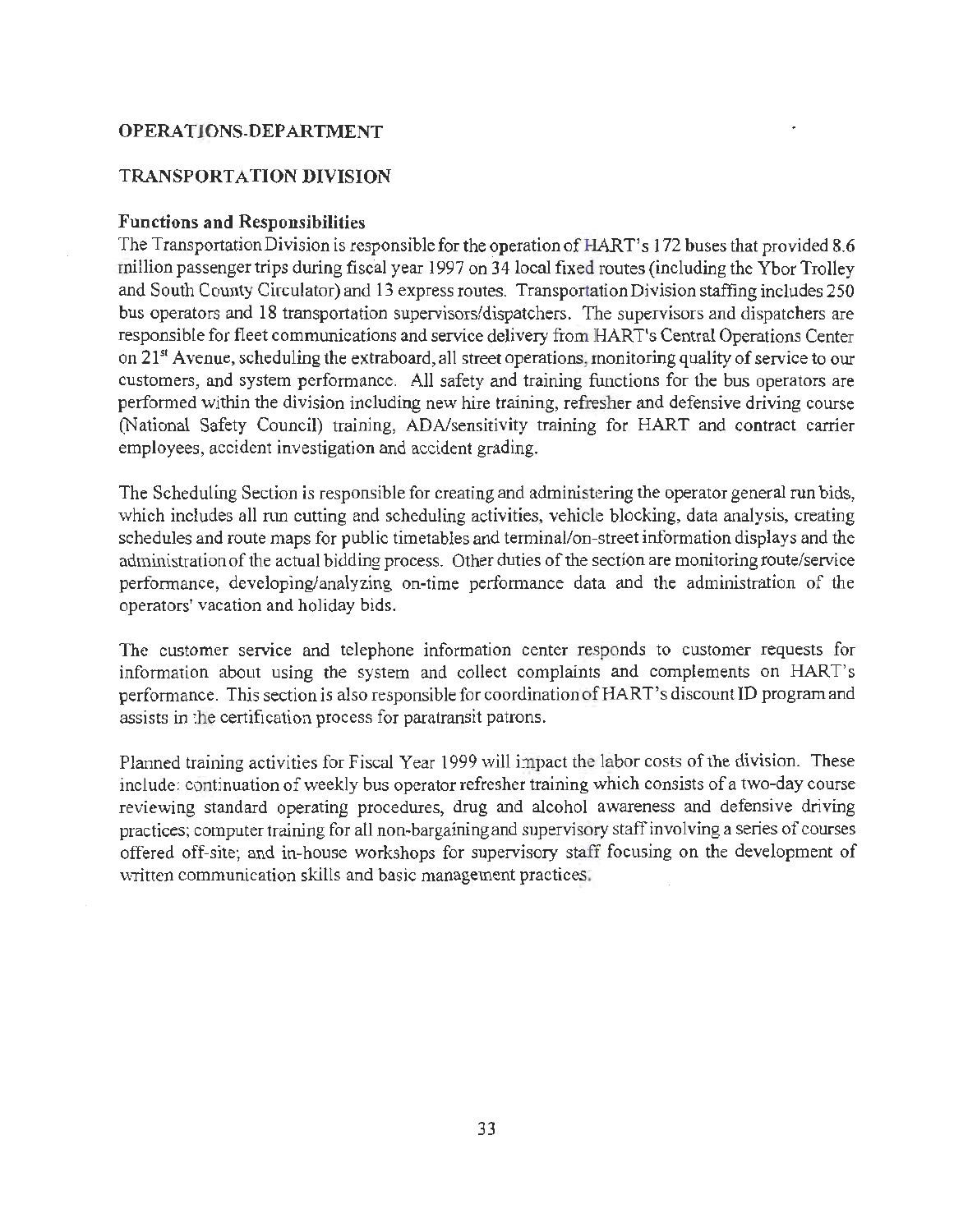| <b>OPERATIONS DEPARTMENT</b>  |                     |                  |  |
|-------------------------------|---------------------|------------------|--|
|                               |                     | FY 1999          |  |
|                               | FY 1998             | PROPOSED         |  |
| <b>POSITION TITLE</b>         | <b>POSITIONS</b>    | <b>POSITIONS</b> |  |
| General Manager of Operations | 1.0                 | 1.0              |  |
| Administrative Assistant I    | 1.0                 | 1.0              |  |
| Secretary II                  | 10                  | 1.0              |  |
|                               | <b>TOTAL</b><br>3.0 | 3.0              |  |

 $\bar{\gamma}$ 

 $\sim$ 

| <b>TRANSPORTATION DIVISION</b>                                            |                  |                  |  |
|---------------------------------------------------------------------------|------------------|------------------|--|
|                                                                           |                  | FY 1999          |  |
|                                                                           | FY 1998          | PROPOSED         |  |
| POSITION TITLE                                                            | <b>POSITIONS</b> | <b>POSITIONS</b> |  |
| Director of Transportation                                                | 1.0              | 1.0              |  |
| <b>Transportation Manager</b>                                             | 1.0              | 1.0              |  |
| Transportation Superintendent                                             | 1.0              | 1.0              |  |
| <b>Transit Supervisors</b>                                                | 9.0              | 9.0              |  |
| Operations Training, Safety & Security Specialist                         | 1.0              | 1.0              |  |
| Dispatchers                                                               | 10.0             | 11.0             |  |
| <b>Transit Operations Analyst</b>                                         | 1.0              | 2.0              |  |
| Customer Services Supervisor                                              | 1.0              | 1.0              |  |
| Marketing and Customer Services Assistant                                 | 2.0              | 2.0              |  |
| Customer Service Representatives                                          | 6.0              | 6.0              |  |
| Customer Service. Representatives - PT (2 positions<br>measured in FTE's) | 1.0              | 1.0              |  |
| Large Bus Operators - Full time                                           | 250.0            | 254.0            |  |
| Bus Operators - PT (12 Positions measured in FTEs)                        | 6.0              | 6.0              |  |
| TOTAL                                                                     | 290.0            | 296.0            |  |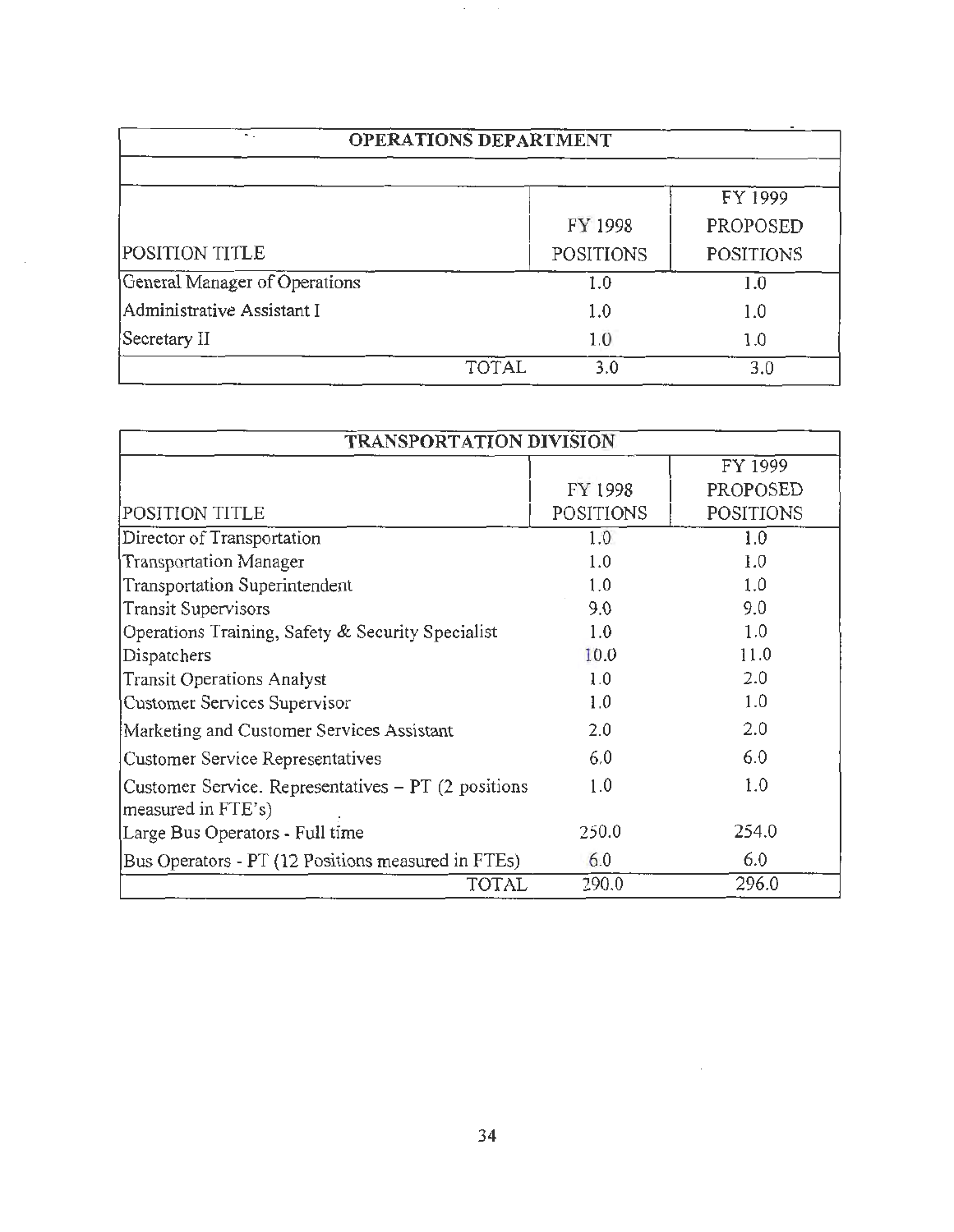| $\ddot{\phantom{0}}$<br><b>TRANSPORTATION DIVISION</b><br>SUMMARY OF EXPENSES | FY98<br><b>ADOPTED</b><br><b>BUDGET</b> | <b>FY99</b><br>PROPOSED<br><b>BUDGET</b> |
|-------------------------------------------------------------------------------|-----------------------------------------|------------------------------------------|
| Salaries & Fringes                                                            | \$10,350,400                            | \$11,949,700                             |
| Contractual Services                                                          | 297,500                                 | 292,500                                  |
| Material & Supplies                                                           | 1,336,000                               | 1,320,000                                |
| Other Expenses                                                                | 344,500                                 | 303,500                                  |
| TOTALS                                                                        | \$12,328,400                            | \$13,865,700                             |

 $\cdot$ 

 $\dot{\cdot}$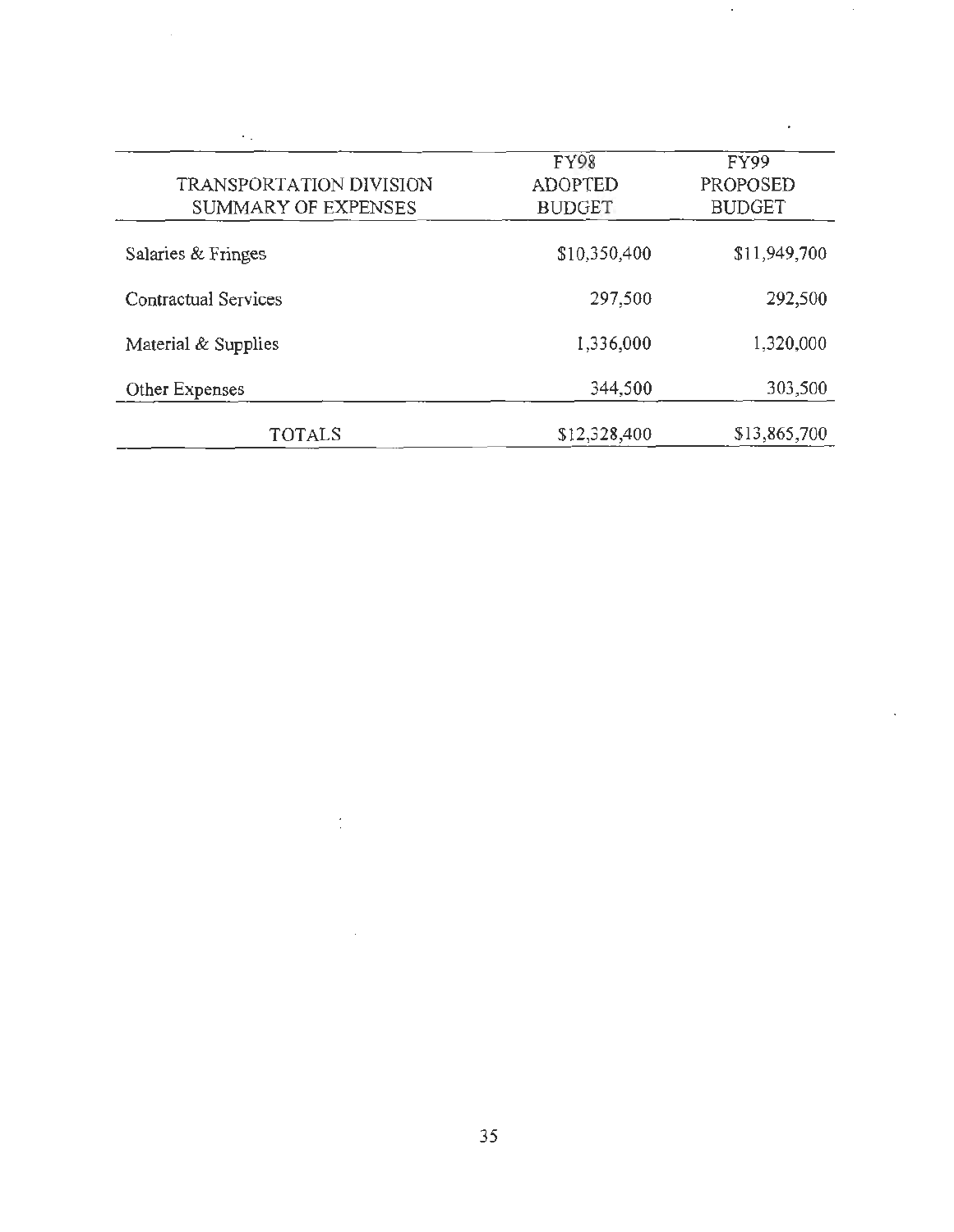

ų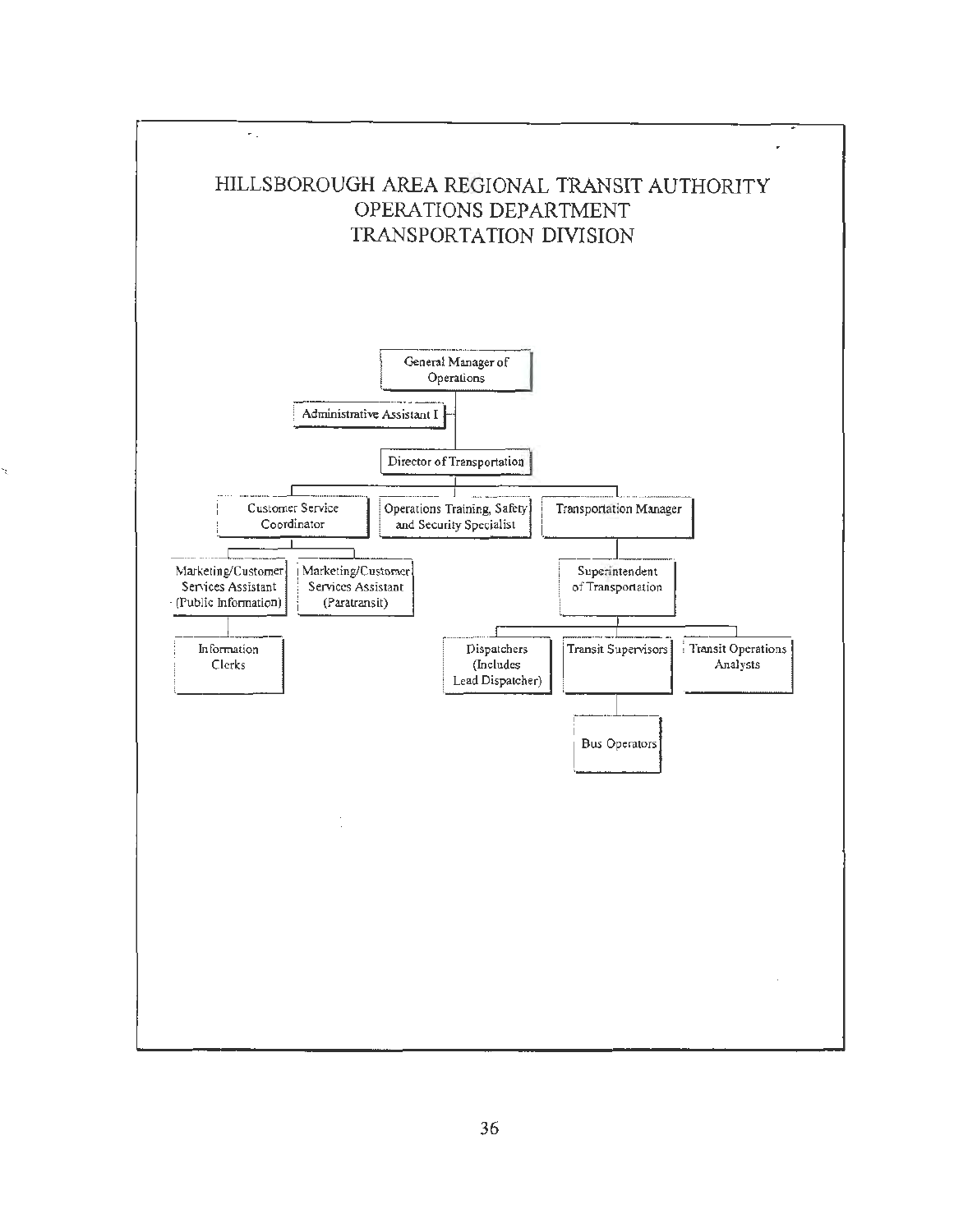## **MAINTENANCE DIVISION**

## Functions and Responsibilities

The Maintenance Division of the Operations Department consists of five separate sections and is responsible for the maintenance HART's 171 bus fleet, facilities, support systems and maintenance vehicles utilized to provide service to our customers.

The division is responsible for the preparation of technical specifications for buses, equipment, and capital improvement projects and the management/oversight of bus purchases and equipment/facility improvements. Further, maintenance staff conduct in plant inspections for buses on the production line.

Vehicle Maintenance includes all preventive maintenance, running repairs, plus component and heavy rebuild. The average age of HART's fleet is 8.75 years.

The unit costs to maintain and operate the buses powered by compressed natural gas (CNG) are higher and therefore, impact the budget. The ongoing pursuit of the clean air standards is another impact on the budget. An aggressive engine replacement program to upgrade the fleet with the latest in clean engine technology is underway.

An aggressive vehicle cleaning program has been is in place to enhance our image with the riding public. Vehicle cleanliness has become a high priority issue with the maintenance division. The focus is the interior of the vehicles since the outside cleanliness has been generally acceptable.

Ongoing projects in which the Maintenance Division is involved can have a significant cost impact on the budget. The following projects and concerns will each impact the budget in varying degrees. On-going equipment modifications (securements, wheelchair lifts) and repair to ensure compliance with the Americans with Disabilities Act (ADA) will have significant impact. Each bus must have the wheelchair securement system retrofitted for passenger comfort and ease of use. Driver compartment modifications are being made to upgrade the driver seating for ergonomics with the goal of reducing back strain. The maintenance facility is undergoing needed modifications to improve working conditions and the ability to perform equipment maintenance.

The Facilities Maintenance Section is responsible for maintaining the building and grounds of HART's Central Operations Facility at 21<sup>st</sup> Avenue, the Northern Terminal, Commuter Center, Kennedy Executive offices and the Marion Street Transit Parkway. The Westshore Plaza and University Park Transit Centers will be new responsibilities in 1998. Other responsibilities include the monitoring of all capital improvement projects and assisting in the creation of project specifications.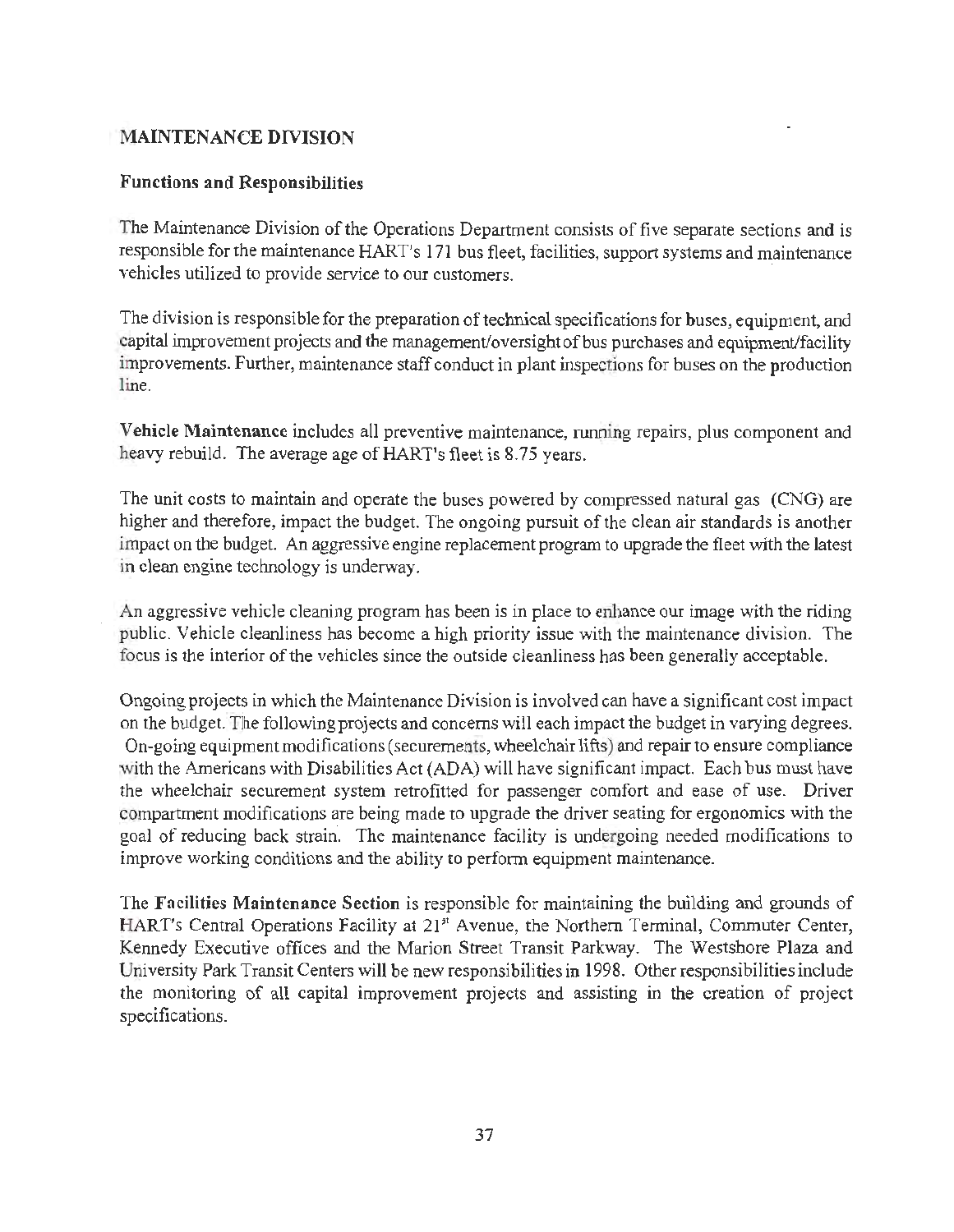. The new University Park and Westshore Plaza Transit Centers will impact the Facilities Maintenance Section's budget. Maintenance of the facility, landscaping, lawn service, and the addition of a general maintenance attendant will all be cost drivers.

The signage at our park-and-ride lots has become faded and is in need of repair and upgrading to meet the new ADA standards. With the addition of new benches and shelters, these maintenance costs will increase.

The Route Maintenance Section is responsible for the maintenance of bus stops, shelters and parkand-ride lots. There are approximately 4000 bus stops that must be cleaned and have the grass cut on a scheduled basis. There is a bus stop sign replacement and re-spacing program underway. A large number of new benches and shelters at bus stops are being added which is resulting in additional manpower demands for maintenance. The park-and-ride lots are cleaned, repaired and maintained on a monthly schedule.

The Maintenance Training and Development Section conducts new hire training, technical training, compliance training and equipment training for all maintenance personnel. Special emphasis is being placed on mechanic training. This program is partially funded by the Florida Department of Transportation (FDOT). Labor costs associated with this program are expected to increase because of overtime expended to cover mechanics as they are cycled through the program. On a positive note, a more proficient mechanic is more efficient and effective, and therefore, this training is expected to have a very positive impact on the labor force. Other responsibilities include material management, warranty processing/management and quality assurance program administration.

The Electronics Section is responsible for maintaining HART's communications and electronic equipment. Communications equipment consists of all radio equipment to include the dispatch consoles, bus radios, the radio tower and the automatic vehicle location system. The electronics staff also maintains bus destination signs, marketing information systems and bus computer electronics.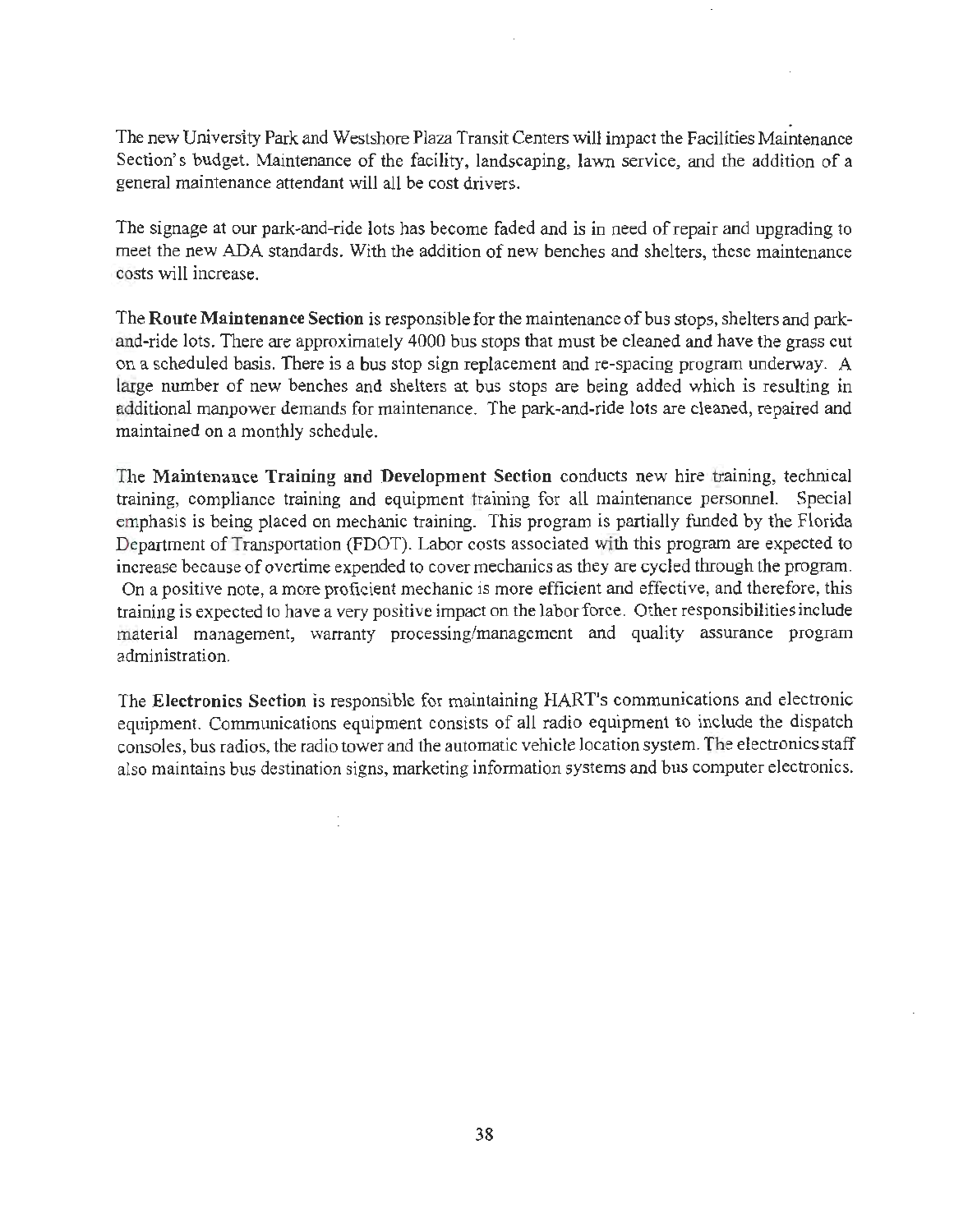| <b>OPERATIONS DEPARTMENT</b>                                       |                  |                  |
|--------------------------------------------------------------------|------------------|------------------|
| <b>MAINTENANCE DIVISION</b>                                        |                  |                  |
|                                                                    | FY 1998          | FY 1999 PROPOSED |
| POSITION TITLE                                                     | <b>POSITIONS</b> | <b>POSITIONS</b> |
| Director of Maintenance                                            | $\overline{1.0}$ | 1.0              |
| Manager of Maintenance                                             | 1.0              | 1.0              |
| Maintenance Training & Development Coordinator                     | 1.0              | 1.0              |
| Maintenance Training Instructor                                    | 0.1              | 1.0              |
| Maintenance Administrative Assistant                               | 1.0              | 1.0              |
| Facilities Maintenance Coordinator                                 | 1.0              | 1.0              |
| Assistant Facilities Maintenance Coordinator                       | 1.0<br>4.0       | 0.0<br>4.0       |
| Transitway Attendants<br>Building/Grounds Equipment Technician III | 2.0              | 3.0              |
|                                                                    |                  | 2.0              |
| Building/Grounds Equipment Technician II                           | 2.0              |                  |
| Building/Grounds Equipment Technician I                            | 1.0              | 1.0              |
| Building/Grounds General Custodian                                 | 3.0              | 3.0              |
| Building/Grounds General Custodian - Part Time                     | .5               | .5               |
| General Maintenance Attendant                                      | 1.0              | 1.0              |
| Route Maintenance Supervisor                                       | 1.0              | 1.0              |
| Route Maintenance Assistant Supervisor                             | 0.0              | 1.0              |
| Route Maintenance Attendants                                       | 6.0              | 6.0              |
| Inventory Control Supervisor                                       | 1.0              | 1.0              |
| Asst. Inventory Control Supervisor                                 | 1.0              | 1.0              |
| Shipping and Receiving Agent                                       | 1.0              | 1.0              |
| Storekeeper                                                        | 4.0              | 4.0              |
| Superintendent of Vehicle Maintenance                              | 1.0              | 1.0              |
| Maintenance Supervisor II                                          | 1.0              | $\mathbf{1.0}$   |
| Maintenance Supervisor I                                           | 4.0              | 4.0              |
| Mechanic Master, A. B. & C                                         | 33.0             | 35.0             |
| Communication & Electronics Coordinator                            | 1.0              | 1.0              |
| Communication & Electronic Technician                              | 3.0              | 3.0              |
| Lead Paint & Body Specialist                                       | 1.0              | 1.0              |
| Paint & Body Specialist                                            | 4.0              | 4.0              |
| Fleet Service Supervisor                                           | 1.0              | 1.0              |
| Service Attendants                                                 | 13.0             | 13.0             |
| <b>Bus Custodians</b>                                              | 50               | 5.0              |
| Bus Custodians - Part Time (four positions measure in FTE's)       | 20               | 2.0              |
| <b>TOTAL</b>                                                       | 103.5            | 106.5            |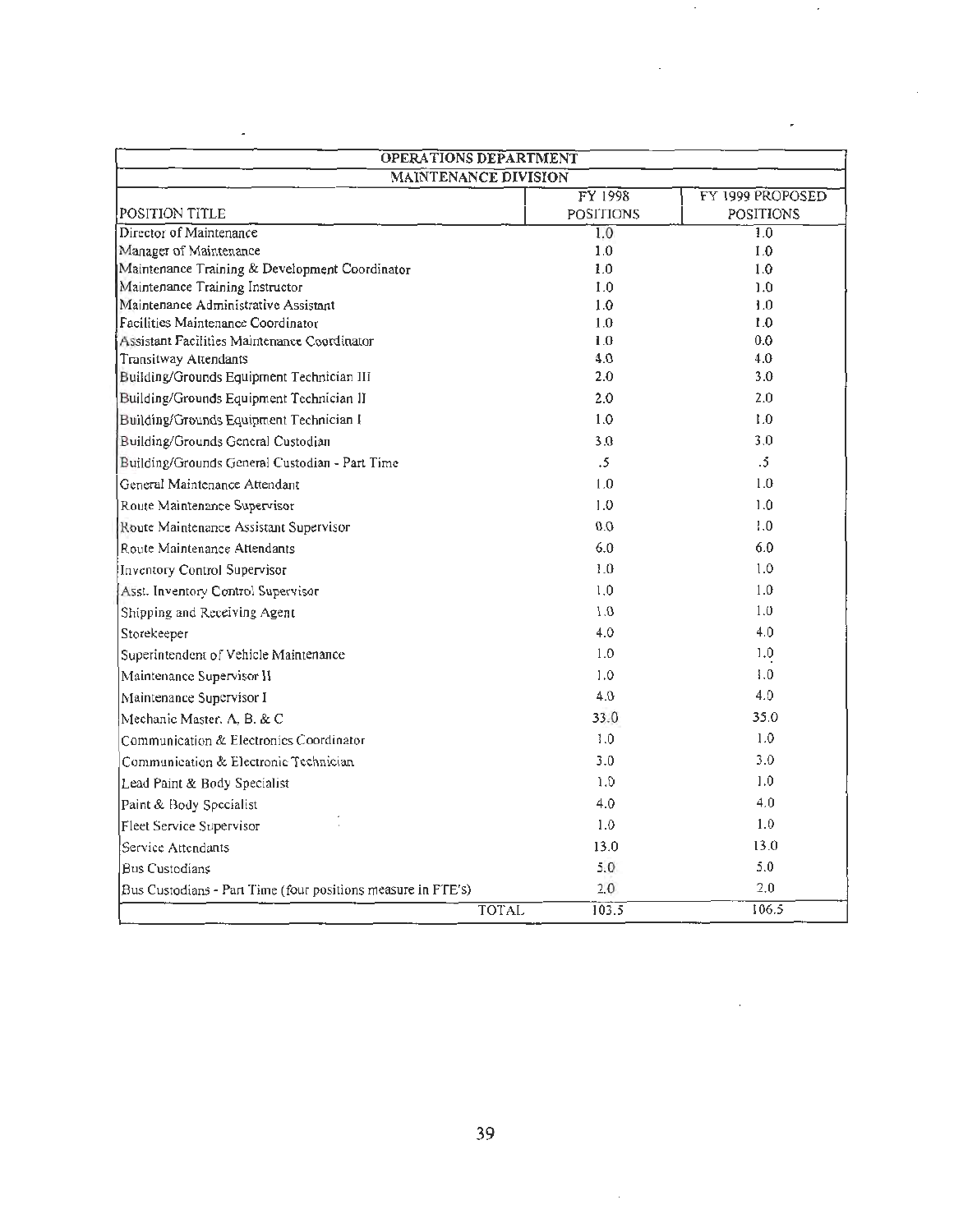| MAINTENANCE DIVISION<br>SUMMARY OF EXPENSES | FY98<br><b>ADOPTED</b><br><b>BUDGET</b> | FY99<br>PROPOSED<br><b>BUDGET</b> |
|---------------------------------------------|-----------------------------------------|-----------------------------------|
| Salaries & Fringes                          | \$3,327,700                             | \$3,362,700                       |
| Contractual Services                        | 271,000                                 | 361,000                           |
| Material & Supplies                         | 1,271,000                               | 1,033,000                         |
| Other Expenses                              | 43,000                                  | 48,000                            |
| TOTALS                                      | \$4,912,700                             | \$4,804,700                       |

 $\overline{a}$ 

 $\overline{\phantom{a}}$ 

 $\frac{1}{2}$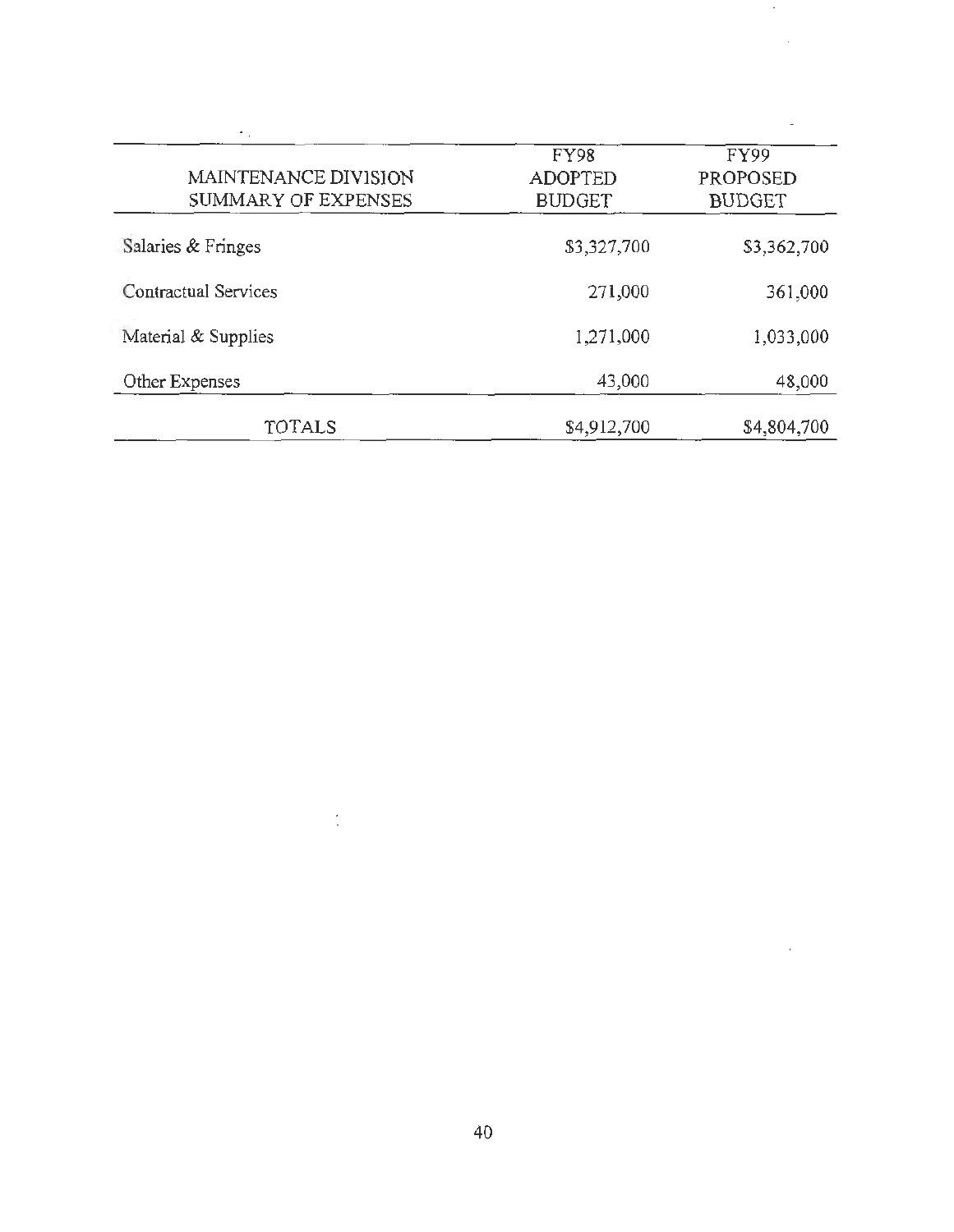